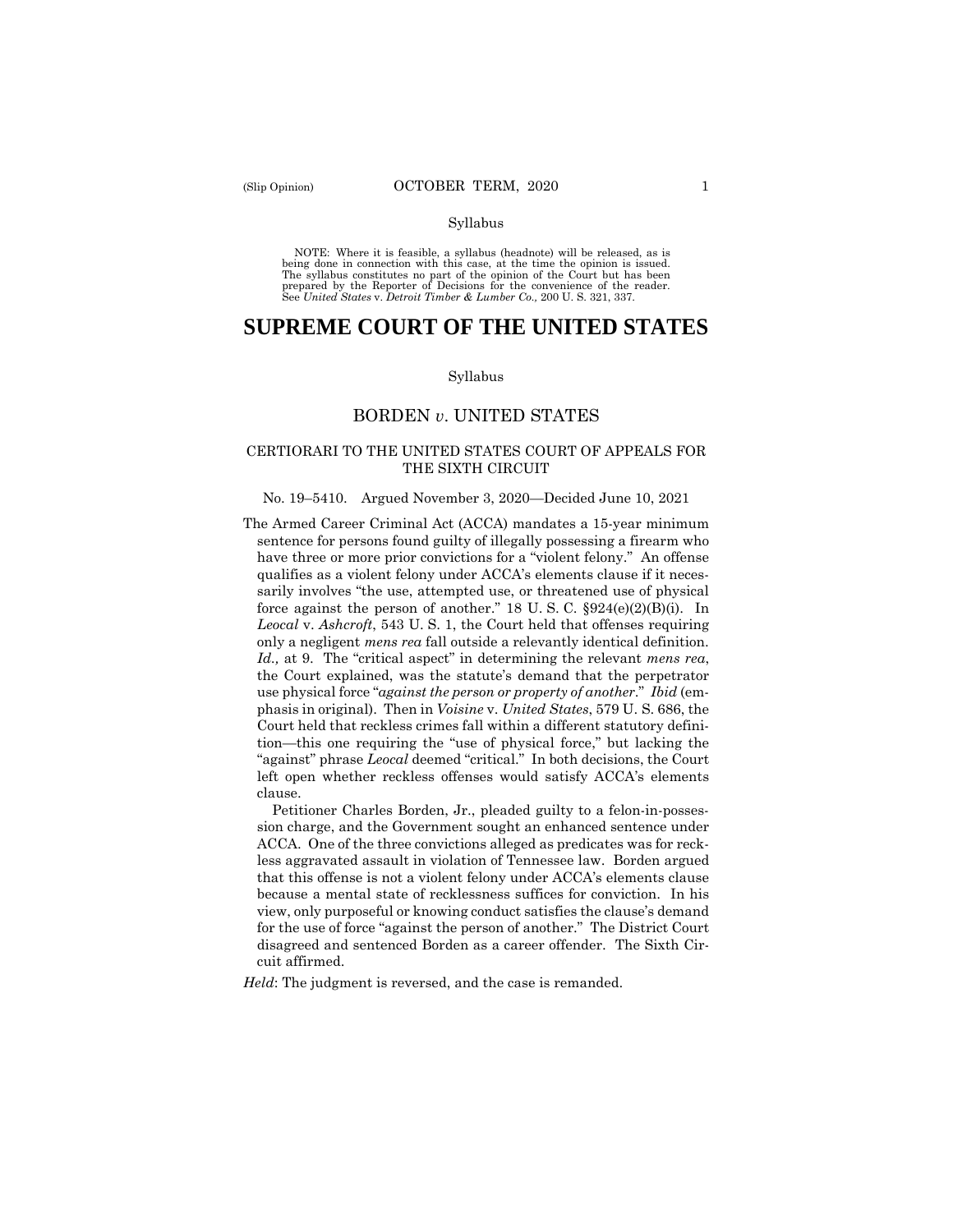#### Syllabus

769 Fed. Appx. 266, reversed and remanded.

JUSTICE KAGAN, joined by JUSTICE BREYER, JUSTICE SOTOMAYOR, and JUSTICE GORSUCH, concluded that a criminal offense with a *mens rea* of recklessness does not qualify as a "violent felony" under ACCA's elements clause. Pp. 4–23.

 vidual. Reckless conduct is not aimed in that prescribed manner. (a) That conclusion follows from the statutory text. The phrase "against another," when modifying a volitional action like the "use of force," demands that the perpetrator direct his force at another indi-*Leocal* confirms that conclusion. When read against the words "use of force," the Court explained, the "against" phrase—the definition's "critical aspect"—"suggests a higher degree of intent" than (at least) negligence. 543 U. S., at 9. That understanding of "against" contradicts the Government's view that the phrase here does not incorporate a *mens rea* requirement. Pp. 8–15.

 ements clause defines—also informs this construction. As *Leocal* ex-(b) The ordinary meaning of the term "violent felony"—which the elplained, "we cannot forget that we ultimately are determining the meaning of the term 'crime of violence.'" 543 U.S., at 11. The Court said the same in *Johnson* v. *United States*, 559 U. S. 133, when construing language in ACCA's definition of "violent felony." *Id.,* at 139– 140. With that focus in place, both decisions construed the definitions at issue to mark out a narrow "category of violent, active crimes." *Id.,*  at 140; 543 U. S., at 11. And those crimes are best understood to involve a purposeful or knowing mental state—a deliberate choice of wreaking harm on another, rather than mere indifference to risk. P. 16.

 of callousness toward risk." *Id.*, at 146. However blameworthy, the criminal use of firearms." *Id.*, at 147. The Government's contrary view (c) Classifying reckless crimes as "violent felonies" would also conflict with ACCA's purpose. Congress enacted ACCA to address "the special danger created when a particular type of offender—a violent criminal[ ]—possesses a gun." *Begay* v. *United States*, 553 U. S. 137, 146. An offender who has repeatedly committed "purposeful, violent, and aggressive" crimes poses an uncommon danger of "us[ing a] gun deliberately to harm a victim." *Id.,* at 145. But that is not so of someone convicted of a crime, like a DUI offense, revealing only a "degree reckless (or negligent) conduct involved in such a crime is "far removed" from the "deliberate kind of behavior associated with violent would label as ACCA predicates a range of common offenses—like reckless driving—that Congress did not mark "for heightened punishment." 543 U. S., at 11. Pp. 17–20.

(d) The Government's main response is this Court's decision in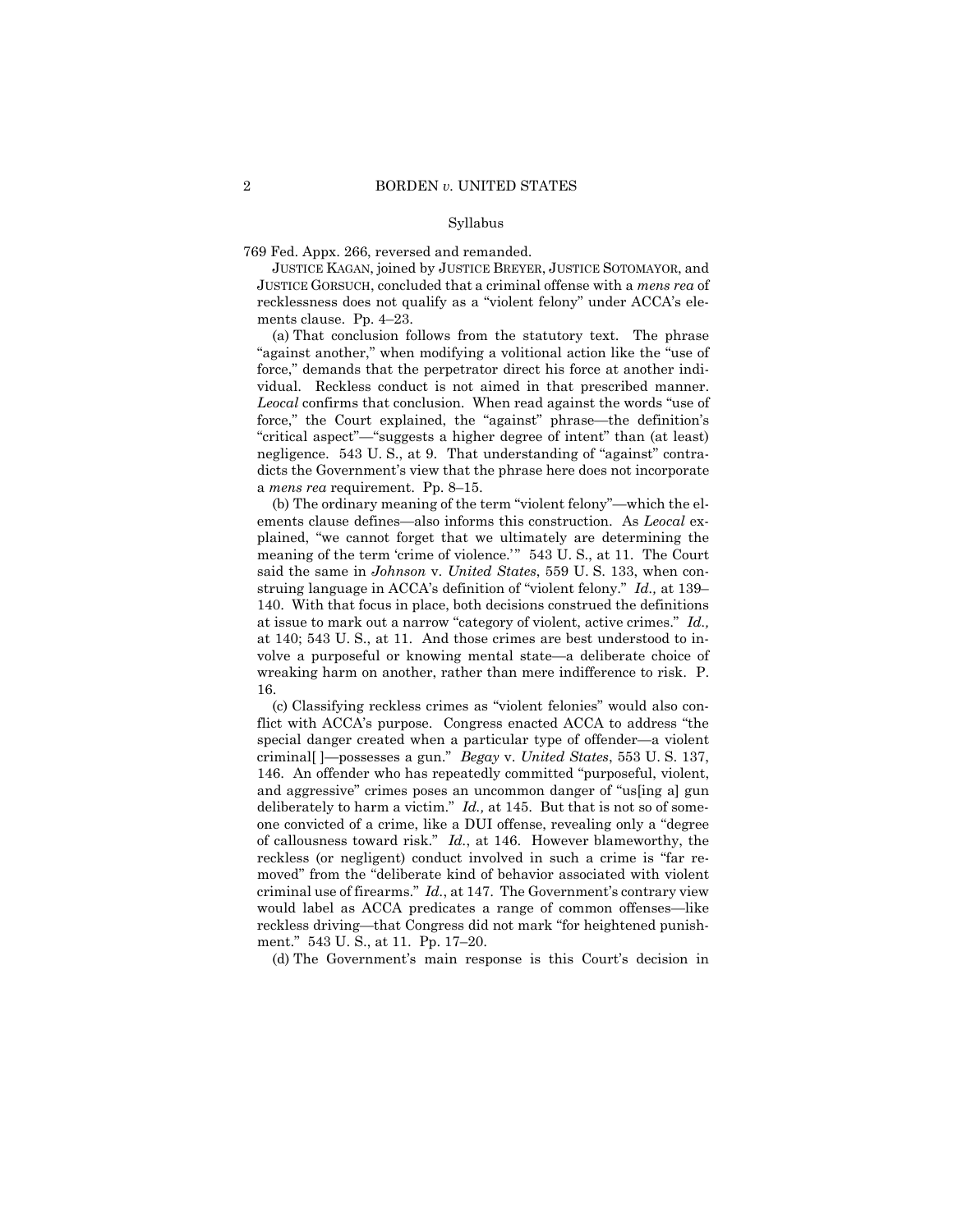#### Syllabus

 utes—the "against" clause. That phrase, as *Leocal* recognized, is not *Voisine*, which interpreted the phrase "use of force" in defining a "misdemeanor crime of domestic violence" to cover reckless conduct. But that argument ignores the textual difference between the two statwindow dressing: It is the "critical" text for deciding the level of *mens rea* needed. 543 U. S., at 9. And as the Court has explained, "against the person of another," when modifying the "use of physical force," introduces that action's conscious object. So too, the Government's argument disregards how the context and purpose of the statute in *Voisine*  diverge from those of ACCA's elements clause. The provision in *Voisine* defines not a "violent felony" but a "misdemeanor crime of domestic violence." It focuses on those convicted not of serious felony offenses, but instead of "garden-variety assault or battery misdemeanors." 579 U. S., at \_\_\_ (slip op., at 8). And it captures not "violent, active" conduct alone, but also "acts that one might not characterize as 'violent' in a nondomestic context." *United States* v. *Castleman*, 572 U. S. 157, 165. Given those surrounding differences in coverage, it makes sense that the domestic violence provision would include reckless behavior when ACCA's elements clause does not. Pp. 20–23.

JUSTICE THOMAS concluded that ACCA's elements clause does not encompass Borden's conviction for reckless aggravated assault for the reasons stated in his dissenting opinion in *Voisine*, 579 U. S., at \_\_\_ (slip op., at 2). A crime that can be committed through mere recklessness does not have as an element the "use of physical force" because that phrase "has a well-understood meaning applying only to intentional acts designed to cause harm." *Id.,* at \_\_\_ (slip op., at 2, 16). Borden's reckless offense would fall within ACCA's residual clause had that provision not been declared unconstitutional in *Johnson* v. *United States*, 576 U. S. 591. Though *Johnson* was wrongly decided, it must be accepted in this case because to do otherwise would create further confusion and division about whether state laws prohibiting reckless assault satisfy the elements clause. Pp. 1–5.

 senting opinion, in which ROBERTS, C. J., ALITO, and BARRETT, JJ., joined. KAGAN, J., announced the judgment of the Court and delivered an opinion in which BREYER, SOTOMAYOR, and GORSUCH, JJ., joined. THOMAS, J., filed an opinion concurring in the judgment. KAVANAUGH, J., filed a dis-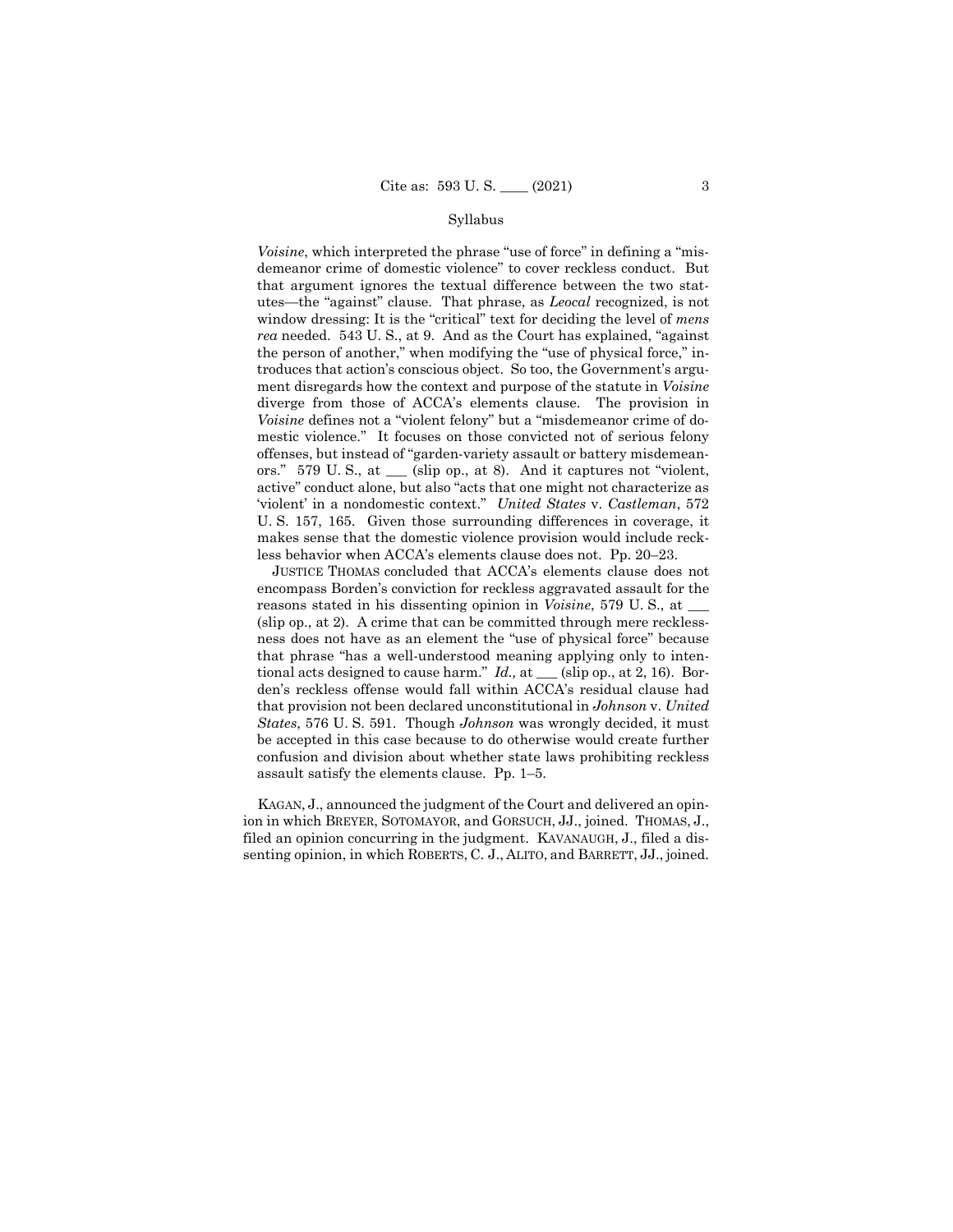Opinion of KAGAN, J.<br>NOTICE: This opinion is subject to formal revision before publication in the preliminary print of the United States Reports. Readers are requested to notify the Reporter of Decisions, Supreme Court of the United States, Wash-ington, D. C. 20543, of any typographical or other formal errors, in order that corrections may be made before the preliminary print goes to press.

### $\frac{1}{2}$  ,  $\frac{1}{2}$  ,  $\frac{1}{2}$  ,  $\frac{1}{2}$  ,  $\frac{1}{2}$  ,  $\frac{1}{2}$  ,  $\frac{1}{2}$ **SUPREME COURT OF THE UNITED STATES**

#### $\frac{1}{2}$  ,  $\frac{1}{2}$  ,  $\frac{1}{2}$  ,  $\frac{1}{2}$  ,  $\frac{1}{2}$  ,  $\frac{1}{2}$ No. 19–5410

## CHARLES BORDEN, JR., PETITIONER *v.*  UNITED STATES

## ON WRIT OF CERTIORARI TO THE UNITED STATES COURT OF APPEALS FOR THE SIXTH CIRCUIT

#### [June 10, 2021]

JUSTICE KAGAN announced the judgment of the Court and delivered an opinion, in which JUSTICE BREYER, JUSTICE SOTOMAYOR, and JUSTICE GORSUCH join.

The Armed Career Criminal Act (ACCA), 18 U. S. C. §924(e), mandates a 15-year minimum sentence for persons found guilty of illegally possessing a gun who have three or more prior convictions for a "violent felony." The question here is whether a criminal offense can count as a "violent felony" if it requires only a *mens rea* of recklessness—a less culpable mental state than purpose or knowledge. We hold that a reckless offense cannot so qualify.

I

 found, commit a "large percentage" of all violent crimes. Congress enacted ACCA, as its full name makes clear, to address the "special danger" associated with "armed career criminals." *Begay* v. *United States*, 553 U. S. 137, 146 (2008). A "small percentage of repeat offenders," Congress *Taylor* v. *United* States, 495 U. S. 575, 581 (1990) (quoting H. R. Rep. No. 98–1073, p. 1 (1984)). And when such a habitual violent offender carries a gun, he poses a serious risk of wreaking harm. As his prior convictions reveal, he is "the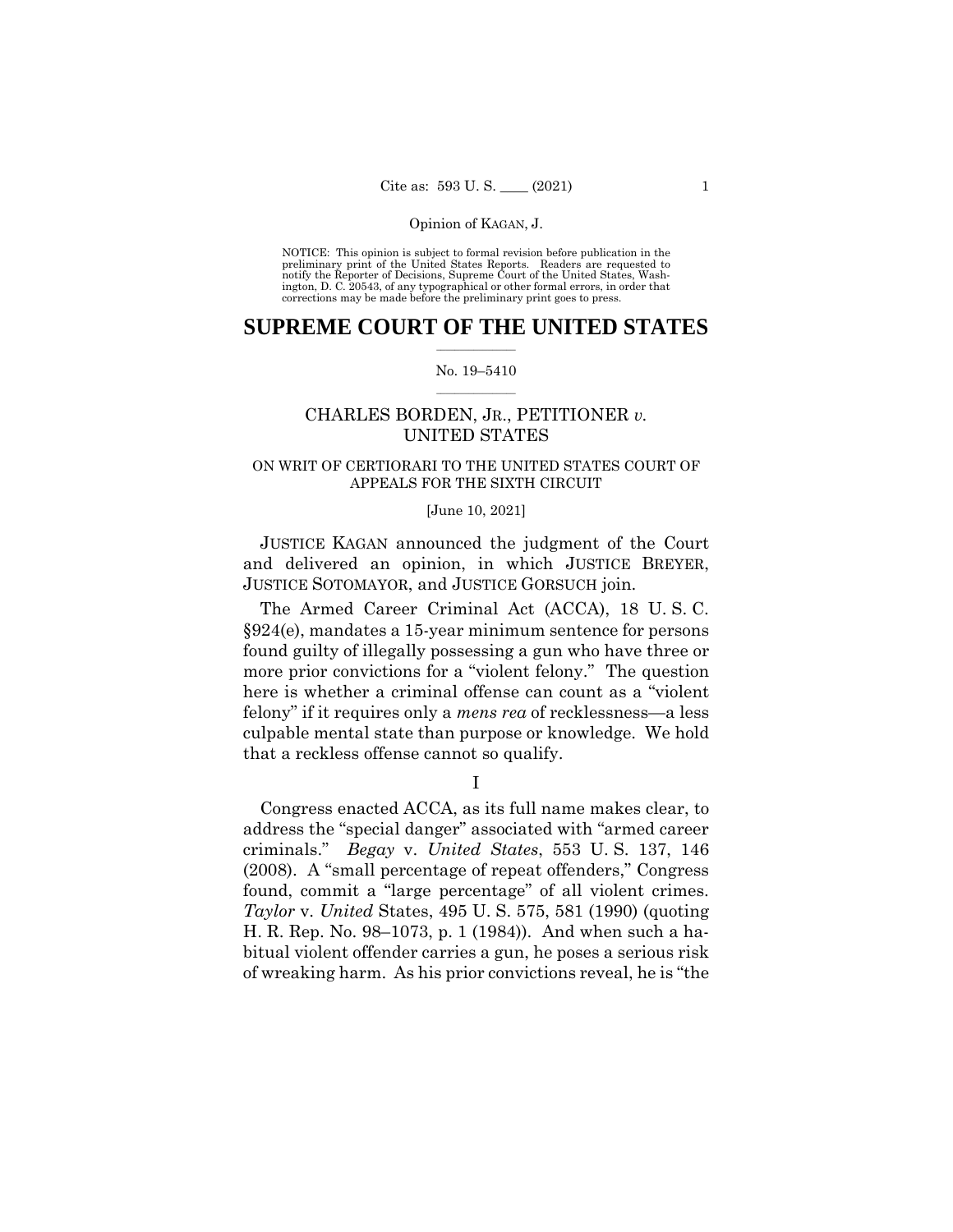kind of person who," when armed, "might deliberately point the gun and pull the trigger." *Begay*, 553 U. S., at 146.

To allay that danger, ACCA enhances the sentence of anyone convicted under 18 U. S. C. §922(g) of being a felon in possession of a firearm if he has three or more prior convictions (whether state or federal) for a "violent felony." The increase in penalty is severe: A 10-year maximum sentence turns into a 15-year minimum one. See  $\S 924(a)(2)$ , (e)(1). And because that is so, the scope of the statute is closely confined. See *Begay*, 553 U. S., at 146 (Congress did not provide for "a 15-year mandatory prison term where th[e] increased likelihood [of gun violence] does not exist"). The penalty enhancement kicks in only when a defendant has committed no fewer than three offenses meeting the statute's definition of "violent felony." That definition, in addition to ticking off several specific crimes (for example, burglary and arson), includes the so-called elements clause, relevant here. An offense qualifies as a violent felony under that clause if it "has as an element the use, attempted use, or threatened use of physical force against the person of another." §924(e)(2)(B)(i).

To decide whether an offense satisfies the elements clause, courts use the categorical approach. See *Stokeling*  v. *United States*, 586 U. S. \_\_\_, \_\_\_ (2019) (slip op., at 13). Under that by-now-familiar method, applicable in several statutory contexts, the facts of a given case are irrelevant. The focus is instead on whether the elements of the statute of conviction meet the federal standard. Here, that means asking whether a state offense necessarily involves the defendant's "use, attempted use, or threatened use of physical force against the person of another."  $\S 924(e)(2)(B)(i)$ ; see *Shular* v. *United States*, 589 U. S. \_\_\_, \_\_\_–\_\_\_ (2020) (slip op., at 3–4). If any—even the least culpable—of the acts criminalized do not entail that kind of force, the statute of conviction does not categorically match the federal stand-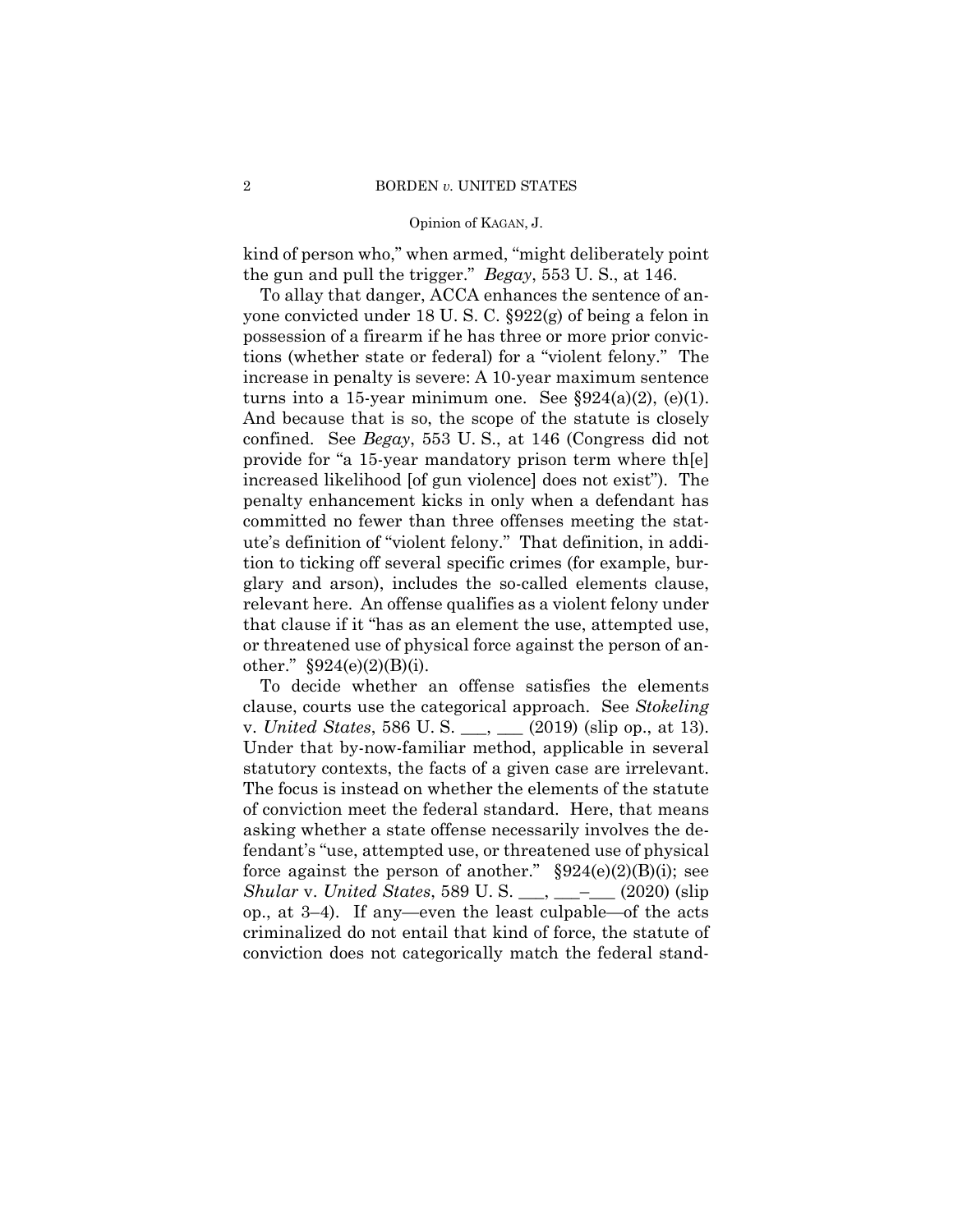ard, and so cannot serve as an ACCA predicate. See *Johnson* v. *United States*, 559 U. S. 133, 137 (2010).

 $$39-13-101(a)(1)$ . Borden argued that this offense is not a In this case, petitioner Charles Borden, Jr., pleaded guilty to a felon-in-possession charge, and the Government sought an enhanced sentence under ACCA. One of the three convictions alleged as predicates was for reckless aggravated assault in violation of Tennessee law. The relevant statute defines that crime as "[r]ecklessly commit[ting] an assault" and either "caus[ing] serious bodily injury to another" or "us[ing] or display[ing] a deadly weapon." Tenn. Code Ann. §39–13–102(a)(2) (2003); see violent felony under ACCA's elements clause because a mental state of recklessness suffices for conviction. In his view, only purposeful or knowing conduct satisfies the clause's demand for the use of force "against the person of another." The District Court disagreed, holding that reckless offenses qualify as violent felonies and sentencing Borden as a career offender. The Court of Appeals for the Sixth Circuit affirmed that decision based on circuit precedent though noting that Borden was "not alone" in viewing the precedent as "wrongly decided." 769 Fed. Appx. 266, 268 (2019) (citing *United States* v. *Verwiebe*, 874 F. 3d 258 (CA6 2017)).

The circuit courts have indeed differed in addressing the question Borden raises. Some have held, as in this case, that a statute covering reckless conduct qualifies as a violent felony under ACCA.<sup>1</sup> Others have concluded that only a statute confined to purposeful or knowing conduct can count as such a felony.2 The dispute turns on the definition

<sup>—————— 1</sup>See *United States* v. *Burris*, 920 F. 3d 942, 951 (CA5 2019); *United States* v. *Haight*, 892 F. 3d 1271, 1281 (CADC 2018); *United States* v. *Pam*, 867 F. 3d 1191, 1207–1208 (CA10 2017); *United States* v. *Fogg*, 836 F. 3d 951, 956 (CA8 2016). 2See *United States* v. *Begay*, 934 F. 3d 1033, 1039 (CA9 2019); *United* 

*States* v. *Moss*, 920 F. 3d 752, 756 (CA11 2019), vacated pending reh'g en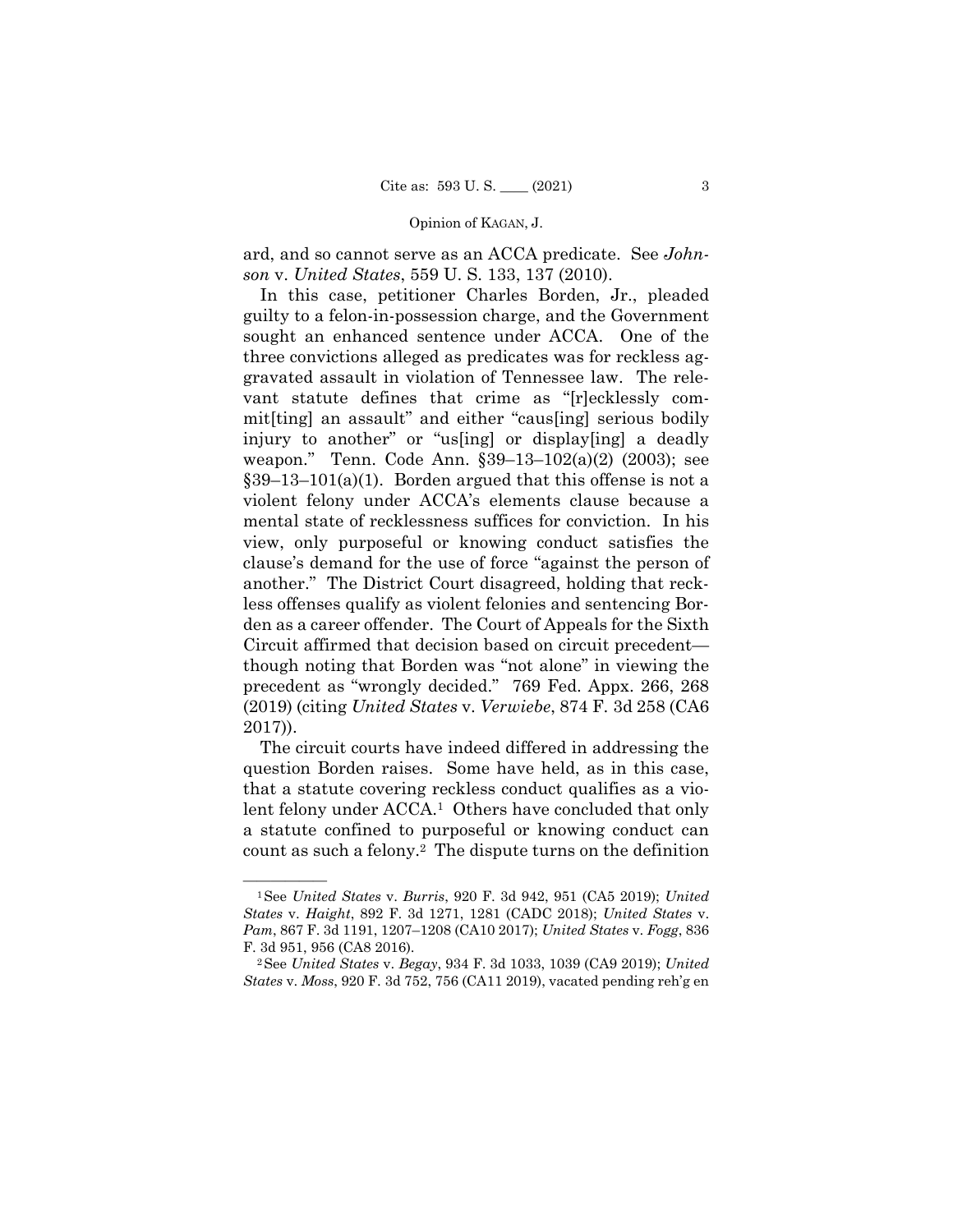of "violent felony" in ACCA's elements clause—more specifically, on how different mental states map onto the clause's demand that an offense entail the "use . . . of physical force against the person of another."  $\S 924(e)(2)(B)(i)$ . We granted certiorari to resolve the issue. 589 U. S. \_\_\_ (2020).

## II

Two pieces of background should ease the way. We begin by setting out four states of mind, as described in modern statutes and cases, that may give rise to criminal liability. Those mental states are, in descending order of culpability: purpose, knowledge, recklessness, and negligence. We then discuss two prior decisions of this Court addressing questions similar to the one here. In each, the Court considered how a certain mental state relates to a statutory definition marking out a category of crimes. One of those definitions is almost identical to the elements clause; the other appropriates only the clause's first half. The Court's analyses about both the statute more like and the statute less like the elements clause—help frame today's decision.

 the criminal law's mental-state "hierarchy." *United States*  Purpose and knowledge are the most culpable levels in v. *Bailey*, 444 U. S. 394, 404 (1980). A person acts purposefully when he "consciously desires" a particular result. *Ibid.*  (internal quotation marks omitted); see ALI, Model Penal Code  $\S2.02(2)(a)$  (1985). He acts knowingly when "he is aware that [a] result is practically certain to follow from his conduct," whatever his affirmative desire. *Bailey*, 444 U. S., at 404 (internal quotation marks omitted); see Model Penal Code §2.02(2)(b)(ii). We have characterized the distinction between the two as "limited," explaining that it "has not been considered important" for many crimes. *Bailey*, 444 U. S., at 404 (internal quotation marks omitted); see Model Penal Code, Comment 2, pp. 233–234 (calling the

banc.

——————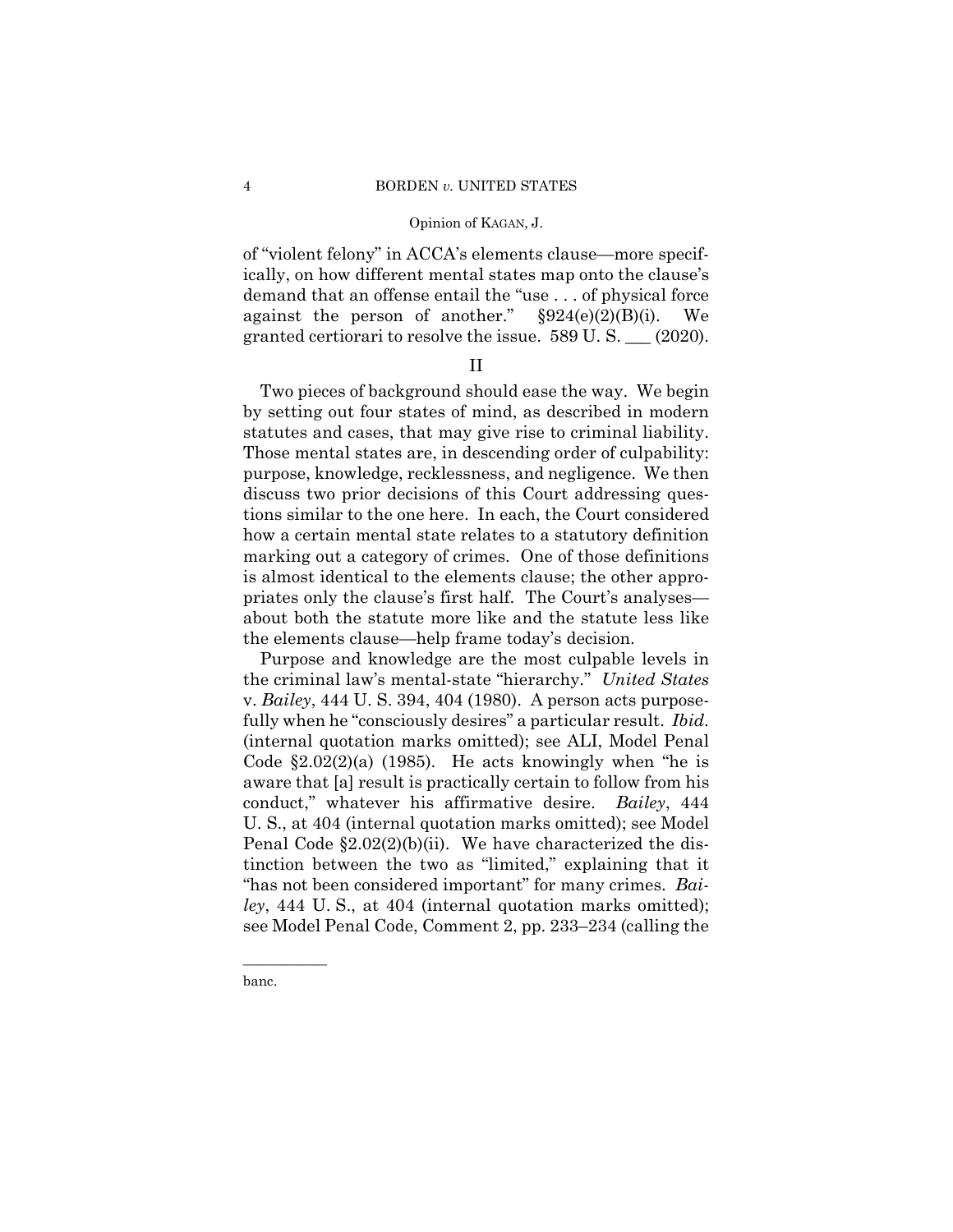distinction "narrow" and often "inconsequential"). A person who injures another knowingly, even though not affirmatively wanting the result, still makes a deliberate choice with full awareness of consequent harm. See *Bailey*, 444 U. S., at 403–404.3

Recklessness and negligence are less culpable mental states because they instead involve insufficient concern with a risk of injury. A person acts recklessly, in the most common formulation, when he "consciously disregards a substantial and unjustifiable risk" attached to his conduct, in "gross deviation" from accepted standards. Model Penal Code §2.02(2)(c); see *Voisine* v. *United States*, 579 U. S. 686,  $(2016)$  (slip op., at 4). That risk need not come anywhere close to a likelihood. Speeding through a crowded area may count as reckless even though the motorist's "chances of hitting anyone are far less [than] 50%." 1 W. LaFave, Substantive Criminal Law  $\S$ 5.4(f) (2018) (citing cases involving low-probability events). Similarly (though one more step down the mental-state hierarchy), a person acts negligently if he is not but "should be aware" of such a "substantial and unjustifiable risk," again in "gross deviation" from the norm. Model Penal Code §2.02(2)(d). There, the fault lies in the person's simple "failure to perceive" the possible consequence of his behavior. *Ibid.*

 In *Leocal* v. *Ashcroft*, 543 U. S. 1 (2004), this Court held that offenses requiring only a negligent *mens rea* fall outside a statutory definition relevantly identical to ACCA's

 1940) (L. Hand, J.); Model Penal Code, Comment 2, p. 234. We have no <sup>3</sup>The difference between purpose and knowledge matters for certain "classes of crimes," where "heightened culpability has been thought to merit special attention." *United States* v. *Bailey*, 444 U. S. 394, 405 (1980). The most typical examples are inchoate crimes (conspiracy or attempts) and accessory liability (aiding and abetting). There, a purposeful mental state may help separate criminal conduct from innocent behavior. See *ibid.*; *United States* v. *Falcone*, 109 F. 2d 579, 581 (CA2 occasion to address those offenses, nor the relationship more generally between purpose and knowledge.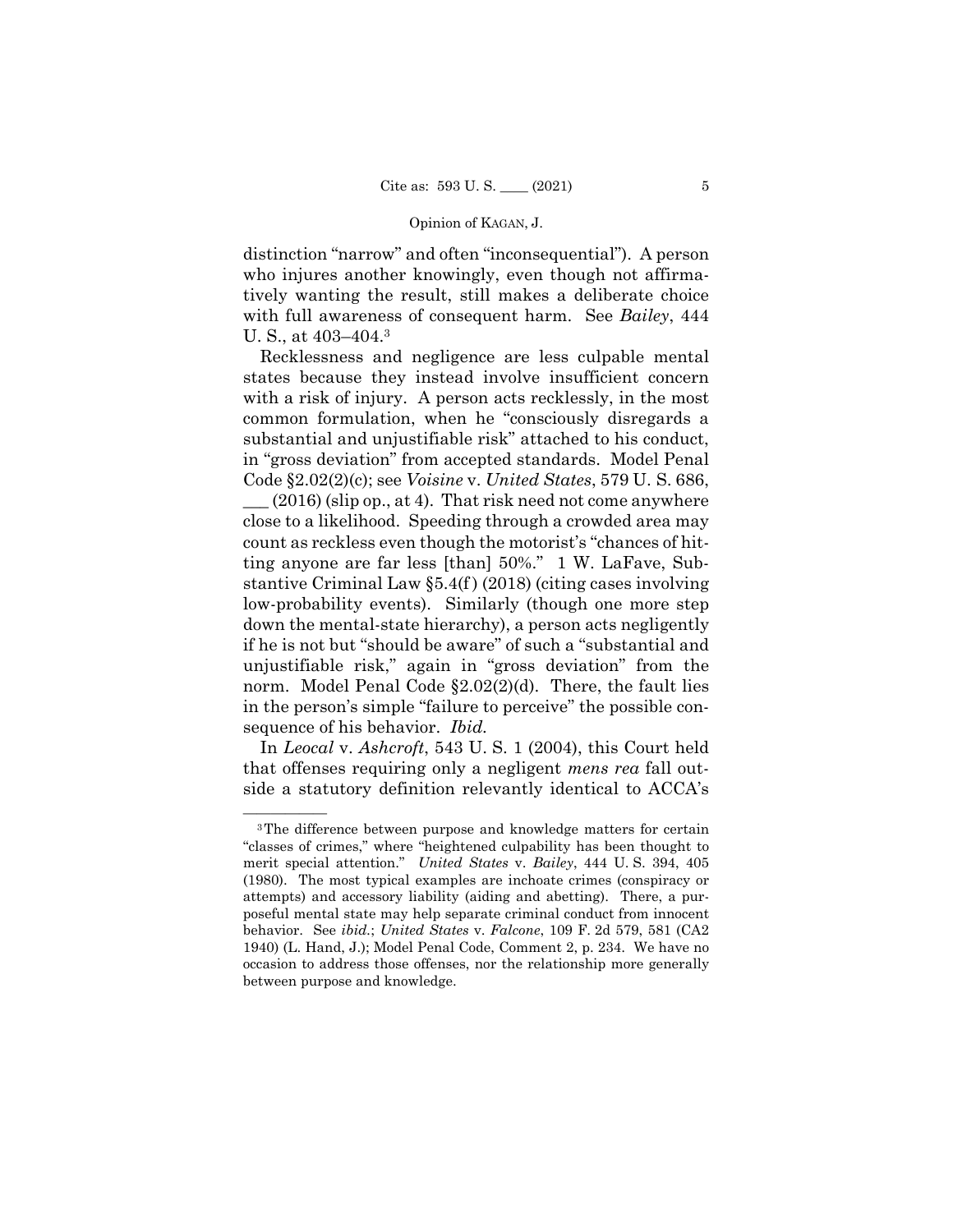that one word "too narrow." *Ibid.* Rather, we said, the "critconduct. *Ibid.* (internal quotation marks omitted). And elements clause. That definition, codified at 18 U. S. C. §16(a), is for the term "crime of violence," which appears in many federal criminal and immigration laws. Section 16(a) states, in language that should by now sound familiar, that a "crime of violence" means "an offense that has as an element the use, attempted use, or threatened use of physical force against the person or property of another." (In case you missed it, the sole difference between §16(a) and the elements clause is the phrase "or property," which brings property crimes within the former statute's ambit.) The question presented was whether that definition covers DUI offenses—for driving under the influence of alcohol and causing serious bodily injury—that require only a negligent mental state. In addressing that issue, the parties had debated whether "the word 'use' alone supplies a *mens rea* element." 543 U. S., at 9. But the Court thought the focus on ical aspect" of §16(a) is its demand that the perpetrator use physical force "*against the person or property of another*." *Ibid.* (emphasis in original). As a matter of "ordinary or natural meaning," we explained, that "key phrase . . . most naturally suggests a higher degree of intent than negligent" confirmation of that view came from the defined term itself. The phrase "crime of violence," we reasoned, "suggests a category of violent, active crimes that cannot be said naturally to include" negligent offenses. *Id.*, at 11. All that sufficed to resolve the status of the DUI offense at issue. The Court thus reserved the question whether an offense with a *mens rea* of recklessness likewise fails to qualify as a crime of violence. *Id.*, at 13.

 "against another" phrase *Leocal* deemed "critical." *Id.*, at 9. The law at issue in *Voisine* v. *United States* bars persons More recently, the Court held that reckless offenses fall within a different statutory definition—this one lacking the convicted of a "misdemeanor crime of domestic violence"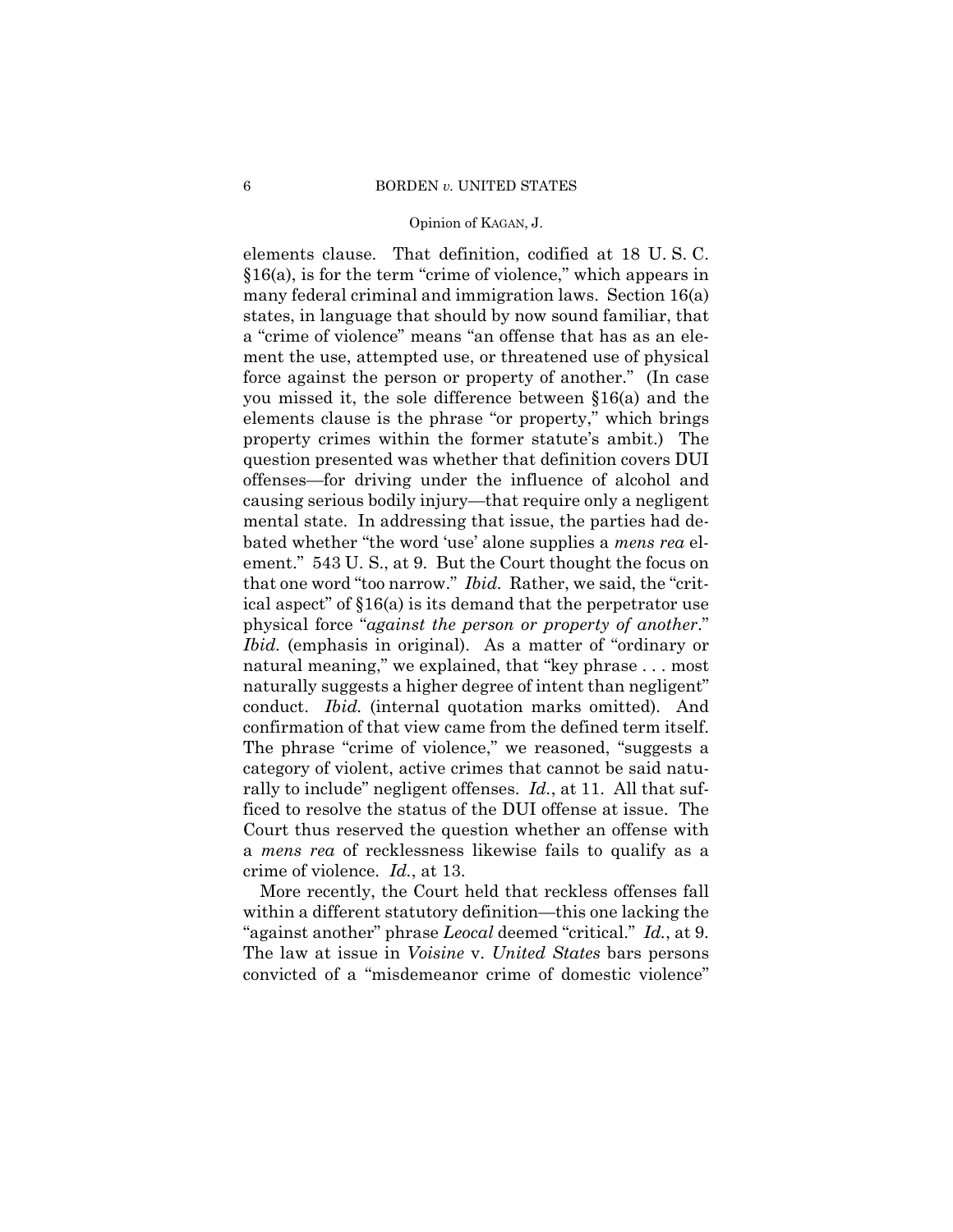from possessing firearms. 18 U.S.C.  $\S 922(g)(9)$ . That phrase is defined to mean a misdemeanor, committed by a person in a specified domestic relationship with the victim, that "has, as an element, the use or attempted use of physical force." §921(a)(33)(A). In that truncated definition, the only language anyone could "think[] relevant" was the word "use" (the word *Leocal*, in construing a longer definition, deemed not the right focus). *Voisine*, 579 U. S., at \_\_\_ (slip op., at 5). The Court understood "use" as demanding volition—the "active employment" of force.  $Id$ , at  $\_\_$ (slip op., at 5–6). But we thought that lone word "indifferent" to whether an actor choosing to employ force had a mental state of recklessness, knowledge, or purpose. *Id.*, at  $(\text{slip op.}, \text{at 6})$ . And that reading of "use," we continued, is the only one consistent with the statute's history and purpose. Congress enacted §922(g)(9), we explained, to prevent domestic abusers convicted of "garden-variety [misdemeanor] assault" from owning guns—and most such misdemeanors cover reckless conduct. *Id.*, at <u>section</u> (slip op., at 8). At each step of the analysis, then, our decision was statutespecific. We made clear that other statutory definitions whether the one in *Leocal* or the near-identical one in ACCA's elements clause—might exclude reckless offenses. See *id.*, at \_\_\_, n. 4 (slip op., at 7, n. 4).

## III

Today, we reach the question we reserved in both *Leocal*  and *Voisine*. We must decide whether the elements clause's definition of "violent felony"—an offense requiring the "use of physical force against the person of another"—includes offenses criminalizing reckless conduct.4 We hold that it does not. The phrase "against another," when modifying

<sup>&</sup>lt;sup>4</sup> Some States recognize mental states (often called "depraved heart" or "extreme recklessness") between recklessness and knowledge. We have no occasion to address whether offenses with those mental states fall within the elements clause.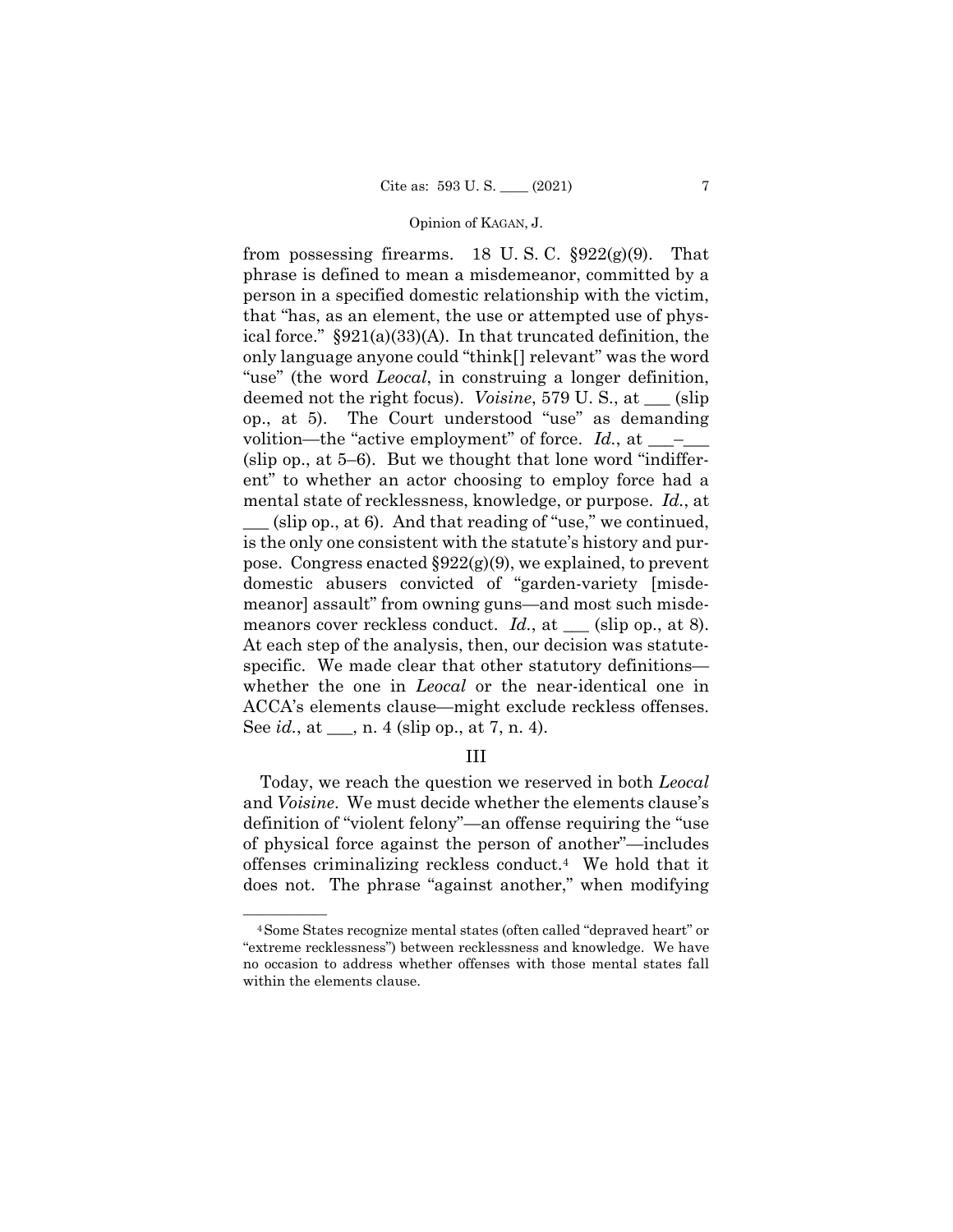the "use of force," demands that the perpetrator direct his action at, or target, another individual. Reckless conduct is not aimed in that prescribed manner. Our reading of the relevant text finds support in its context and purpose. The treatment of reckless offenses as "violent felonies" would impose large sentencing enhancements on individuals (for example, reckless drivers) far afield from the "armed career criminals" ACCA addresses—the kind of offenders who, when armed, could well "use [the] gun deliberately to harm a victim." *Begay*, 553 U. S., at 145. And contra the Government (and dissent), *Voisine* says nothing to the contrary.

A

1

The parties here dispute the meaning of the phrase "use of physical force against the person of another." They start in the same place, as they must: The "use of physical force," as *Voisine* held, means the "volitional" or "active" employment of force. 579 U.S., at \_\_\_\_\_\_ (slip op., at 5–6). The fight begins with the word "against." According to Borden, that word means "in opposition to," and so "introduces the target of the preceding action." Brief for Petitioner 19 (citing dictionaries). Examples are easy to muster: The general deployed his forces against a rival regiment, or the chess master played the Queen's Gambit against her opponent. The Government responds that "against" instead means "mak[ing] contact with," and so introduces the mere recipient of force rather than its "intended target." Brief for United States 23–24 (also citing dictionaries). As examples, the Government offers: "waves crashing against the shore or a baseball hitting against the outfield fence." *Id.,* at 23 (internal quotation marks omitted). The difference in meaning, both parties agree, matters for this case. Brief for Petitioner 19–21; Brief for United States 23–24. If "against," as used here, expresses a kind of directedness or targeting, then recklessness—as even the Government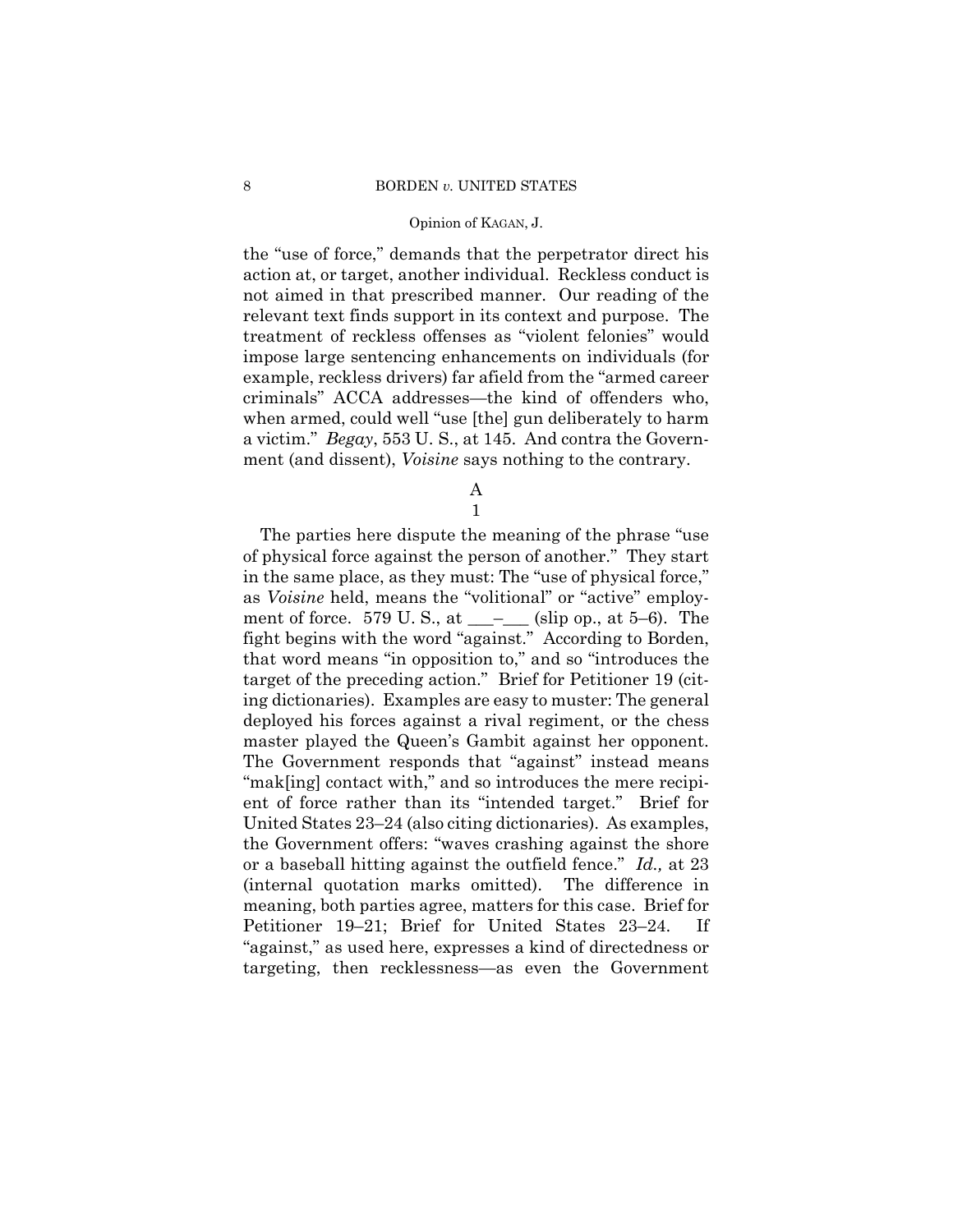concedes—falls outside the elements clause. See *id.*, at 26 (noting that the oppositional definition of "against" would exclude "a defendant who recklessly causes injury"). Only if the "against" phrase lacks that connotation—if, as the Government argues, it is indifferent to whether the conduct is directed at another—can the elements clause include reckless offenses. *Id.*, at 23.

 just explained, "use of force" denotes volitional conduct. and indeed, cannot naturally be said to "use force" at all. Borden's view of "against," as introducing the conscious object (not the mere recipient) of the force, is the right one given the rest of the elements clause. Dictionaries offer definitions of "against" consistent with both parties' view: The word can mean either "[i]n opposition to" or "in contact with," depending on the context. See, *e.g.*, Webster's New International Dictionary 46 (2d ed. 1957) (giving both definitions). The critical context here is the language that "against another" modifies—the "use of physical force." As And the pairing of volitional action with the word "against" supports that word's oppositional, or targeted, definition. Look once more at the examples offered in the last paragraph. Borden's involve volitional conduct, by the general or chess master—essentially, each actor's "use of force." There, the "against" phrase reveals at whom the conduct is consciously directed: the rival army or player. In contrast, the Government's examples do not involve volitional conduct, because "waves" and "baseballs" have no volition— There, an "against" clause merely names a thing with which the subject came into contact.<sup>5</sup> For our purpose, the more

<sup>&</sup>lt;sup>5</sup>In similar manner, the examples that dictionaries give of the "in contact with" meaning of "against" all involve non-volitional conduct. See, *e.g.*, American Heritage Dictionary 23 (1981) (those same big "waves dashing against the shore"); Webster's New International Dictionary, at 46 ("hail beats against the roof "); Webster's Third New International Dictionary 39 (1981) ("the fighter was knocked back against the ropes").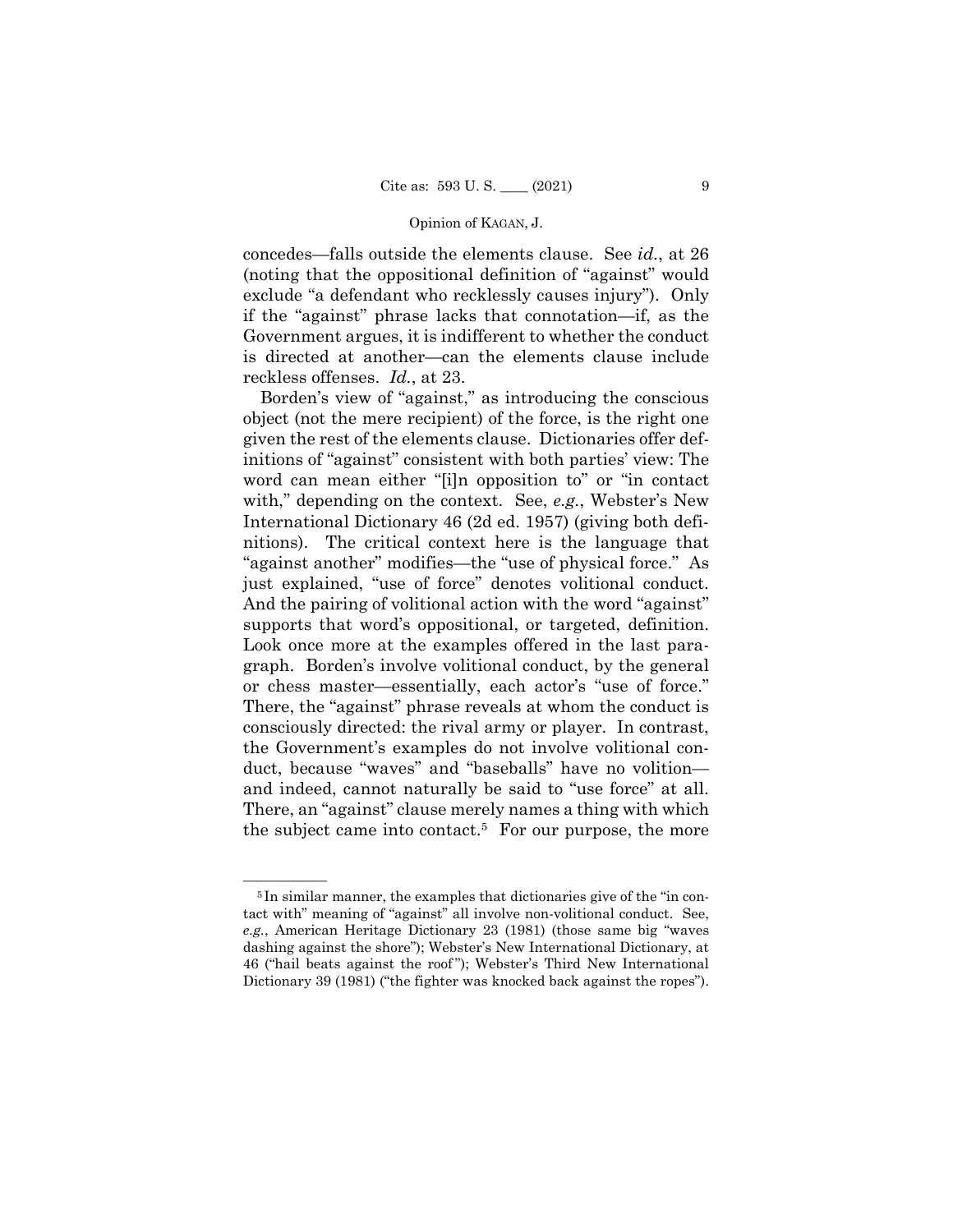apt examples are Borden's. As in those examples, ACCA's "against" phrase modifies volitional conduct (*i.e.,* the use of force). So that phrase, too, refers to the conduct's conscious object. Indeed, the Court has made a similar point before, in an opinion by one of its great wordsmiths. When citizens "bear [a]rms against" some entity, Justice Scalia wrote, what follows the word "against" is "the target of the hostilities." *District of Columbia* v. *Heller*, 554 U. S. 570, 586 (2008) (internal quotation marks omitted). That is just as true when someone, as in the elements clause, actively employs physical force.

On that understanding, the clause covers purposeful and knowing acts, but excludes reckless conduct (as, once again, the Government concedes). See Brief for United States 26; see *supra,* at 8–9. Purposeful conduct is obvious. Suppose a person drives his car straight at a reviled neighbor, desiring to hit him. The driver has, in the statute's words, "use[d] . . . physical force against the person of another." The same holds true for knowing behavior. Say a getaway driver sees a pedestrian in his path but plows ahead anyway, knowing the car will run him over. That driver, too, fits within the statute: Although he would prefer a clear road, he too drives his car straight at a known victim. Or said otherwise, both drivers (even though for different reasons) have consciously deployed the full force of an automobile at another person. See *United States* v. *United States Gypsum*, 438 U. S. 422, 445 (1978) (explaining that the law thus views both as "intend[ing]" the result). But that is not so of a reckless (or a negligent) actor. Imagine a commuter who, late to work, decides to run a red light, and hits a pedestrian whom he did not see. The commuter has consciously disregarded a real risk, thus endangering others.

——————

By contrast, when the dictionaries discuss the "in opposition to" meaning, their examples turn volitional. See *id.,* at 39 ("a successful campaign against the enemy"); American Heritage Dictionary, at 23 (a "struggle against fate").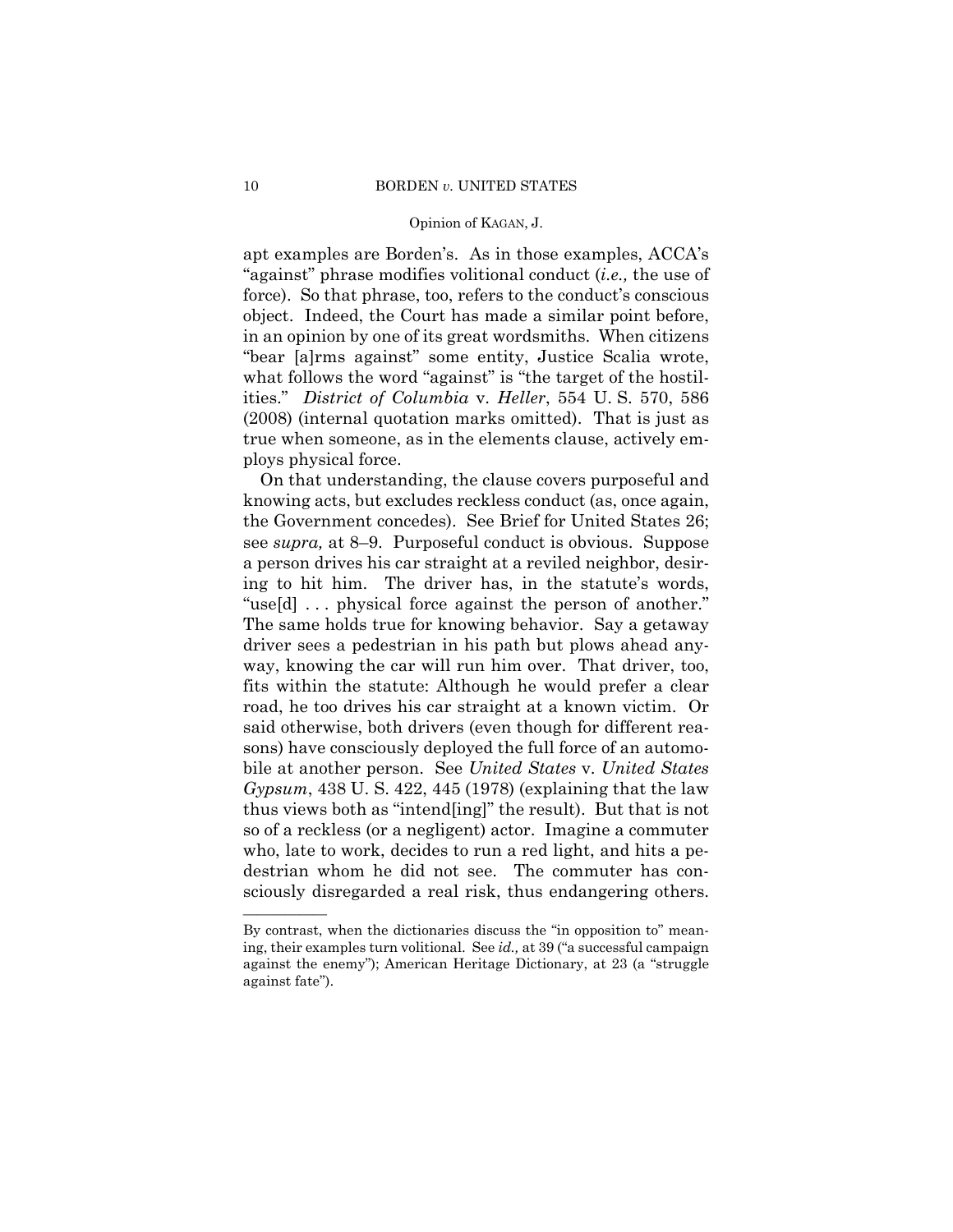And he has ended up making contact with another person, as the Government emphasizes. See Brief for United States 23. But as the Government just as readily acknowledges, the reckless driver has not directed force at another: He has not trained his car at the pedestrian understanding he will run him over. See *id.,* at 26. To the contrary, his fault is to pay insufficient attention to the potential application of force. Because that is so—because his conduct is not opposed to or directed at another—he does not come within the elements clause. He has not used force "against" another person in the targeted way that clause requires.

 about way" of . . . incorporating a *mens rea* requirement. Brief for United States 9. The Government thus asks us to *Leocal* confirms our conclusion. Although the Court reserved the question we decide today, its reasoning all but precludes the Government's answer. Recall that *Leocal*  held that negligent conduct falls outside a statutory definition much like the elements clause—one requiring the use of physical force "against the person or property of another." 18 U. S. C. §16(a); see 543 U. S., at 9; *supra,* at 5–6. In thus excluding crimes with a negligent *mens rea*, the Court reasoned just as we have today. When read against the words "use of force," the "against" phrase—the definition's "critical aspect"—"suggests a higher degree of intent" than (at least) negligence. 543 U. S., at 9. That view of §16(a)'s "against" phrase—as incorporating a *mens rea*  requirement—contradicts the Government's (and dissent's) view here that a materially identical phrase is "not a roundread ACCA's elements clause—specifically, its "against" phrase, modifying the "use of force"—contrary to how we have read near-identical words before.

Even the single difference between the two statutes works against the Government: On its reading, §16(a)'s two added words would turn that provision's "against" phrase into surplusage. The problem begins with the Govern-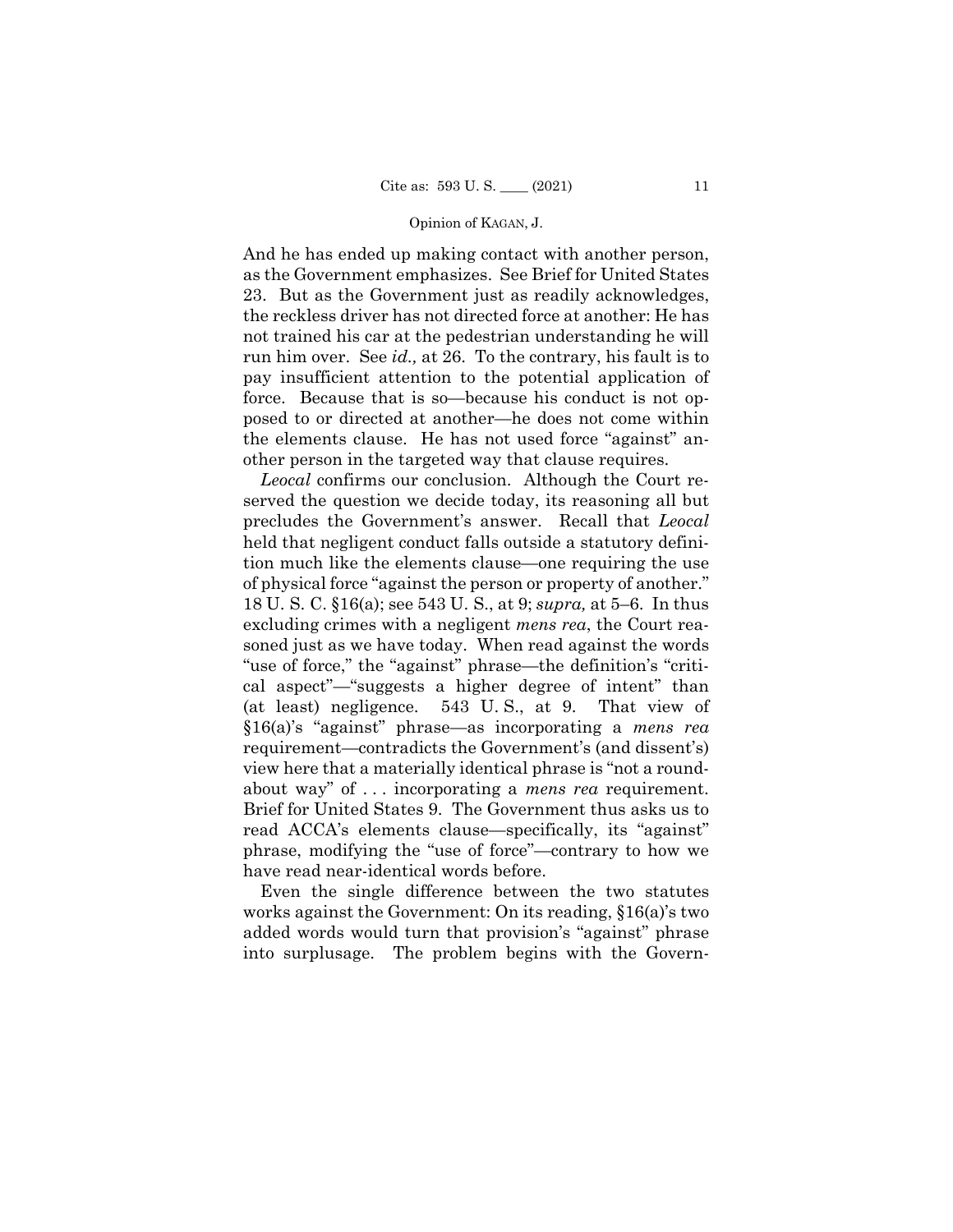ment's attempt to give ACCA's own "against" phrase meaning. If not to incorporate an intent requirement, what function does that phrase serve? The Government's theory is that the phrase limits the elements clause to crimes involving force against people, as opposed to property. See *id.*, at 23. That would give the clause some work to do in ACCA. But as noted earlier, the statute at issue in *Leocal* does not make that distinction: To repeat, §16(a)'s "against" phrase refers to uses of force "against the person *or property* of another." §16(a) (emphasis added); see *supra,* at 6. In other words, §16(a) lists *both* of the two (and only two) plausible objects of force. So the Government's intent-less reading would leave the "against" phrase in §16(a) without any function; it would render the phrase surplusage. Far from thinking such a thing possible, the *Leocal* Court considered §16(a)'s "against" phrase "key" and "critical"—again, because it (in combination with the "use of force" language) defines the requisite "degree of intent." 543 U. S., at 9. Unlike the Government, we favor a construction consonant with that view. The "against" phrase indeed sets out a *mens rea* requirement—of purposeful or knowing conduct.

2

The dissent offers up two "alternative"—really, mutually inconsistent—counter-arguments about the elements clause's text. In the first, the dissent claims to find a "term of art" in the clause—implicitly admitting that the language, as ordinarily understood, excludes reckless conduct. See *West Virginia Univ. Hospitals, Inc.* v. *Casey*, 499 U. S. 83, 92, n. 5 (1991) (noting that terms of art "*depart* from ordinary meaning"). Here, the dissent is all on its own: Neither the Government nor any of the many courts that have looked at this issue has advanced this term-of-art theory. In the second, the dissent goes more conventional, essentially repeating what the Government says, though with a distinctively question-begging quality. The term-of-art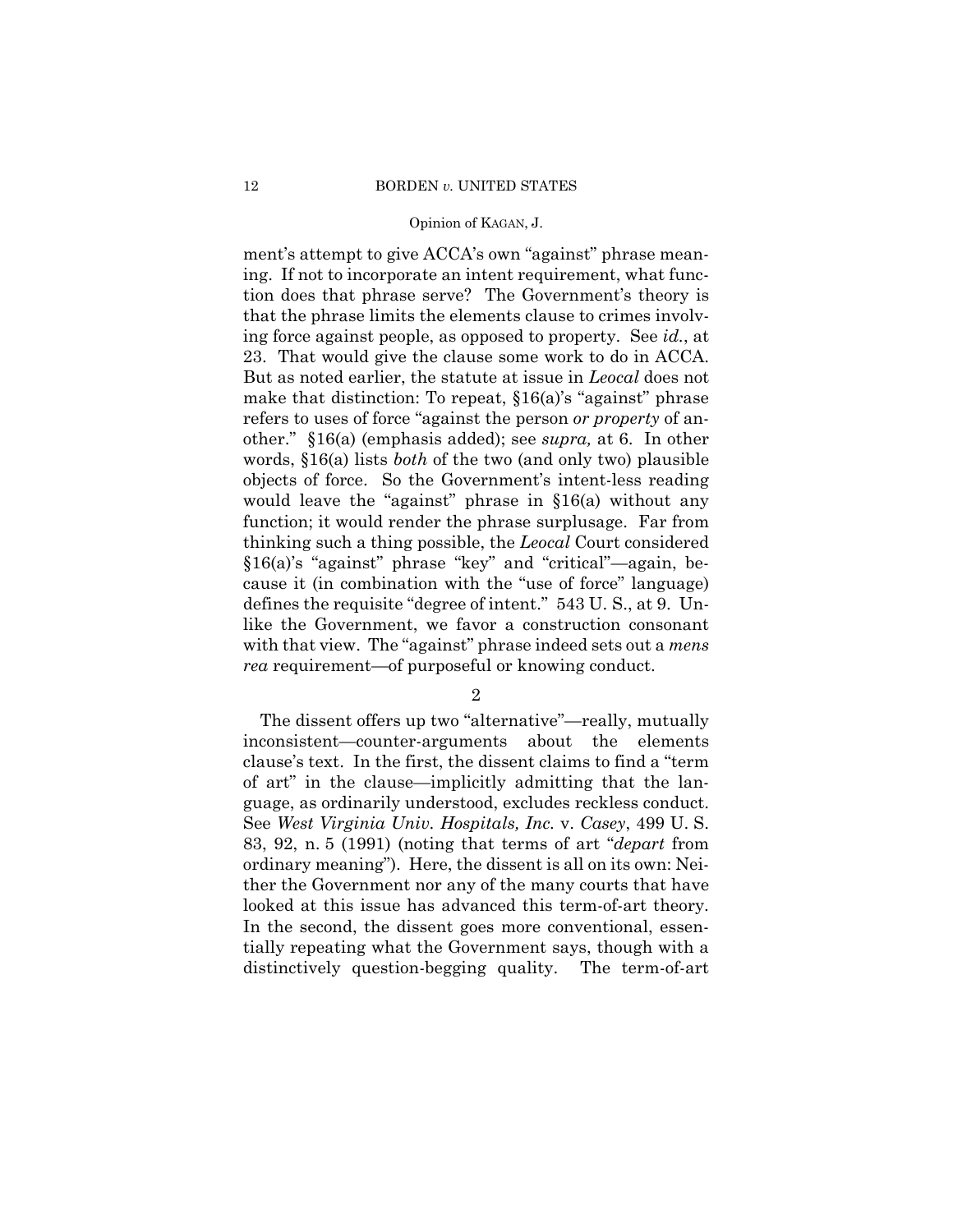claim fails because the dissent's proposed term does not appear in—and indeed differs in critical ways from—the elements clause's text. The ordinary-meaning claim fails for reasons already familiar.

 "term of art" having "zero to do with *mens rea*." *Post*, at 5, The dissent tries to sidestep the parties' dispute over ordinary meaning by depicting the "against" phrase as a 13 (opinion of KAVANAUGH, J.). In the dissent's words: "[W]e should not disregard the longstanding meaning of a criminal-law term of art—namely, offenses against the person—to smuggle" a *mens rea* requirement into the elements clause. *Post*, at 13. The dissent here relies on the appearance in many state criminal codes of headings and captions using the phrase "Offenses Against the Person." *Post,* at 7; see, *e.g.,* La. Rev. Stat. Ann., Tit. 14, ch. 1, pt. 2 (West 2016) (listing offenses—spanning homicide, negligent DUI, and defamation—under the chapter heading "offenses against the person").

But note how this argument breaks down at its first move: The dissent offers up a "term of art" that is nowhere in the statute the dissent is supposed to be construing. The dissent does not pretend that the statutory phrase "use of physical force against the person of another" is a term of art; there is not, even in the dissent's imagining, any historical or distinctly legal meaning associated with that language. The dissent instead insists on reading into ACCA a term-of-art meaning for a phrase—"offenses against the person"—that makes no appearance there. That is no way to do statutory construction. The first precondition of any term-of-art reading is that the term be present in the disputed statute. Here, it is not. See *Food Marketing Institute*  v. *Argus Leader Media*, 588 U. S. \_\_\_, \_\_\_ (2019) (slip op., at 10) (similarly rejecting an attempt to "rearrang[e]" statutory text to create a "term of art" that "does not appear in the statute").

And indeed, the dissent's extra-statutory term differs in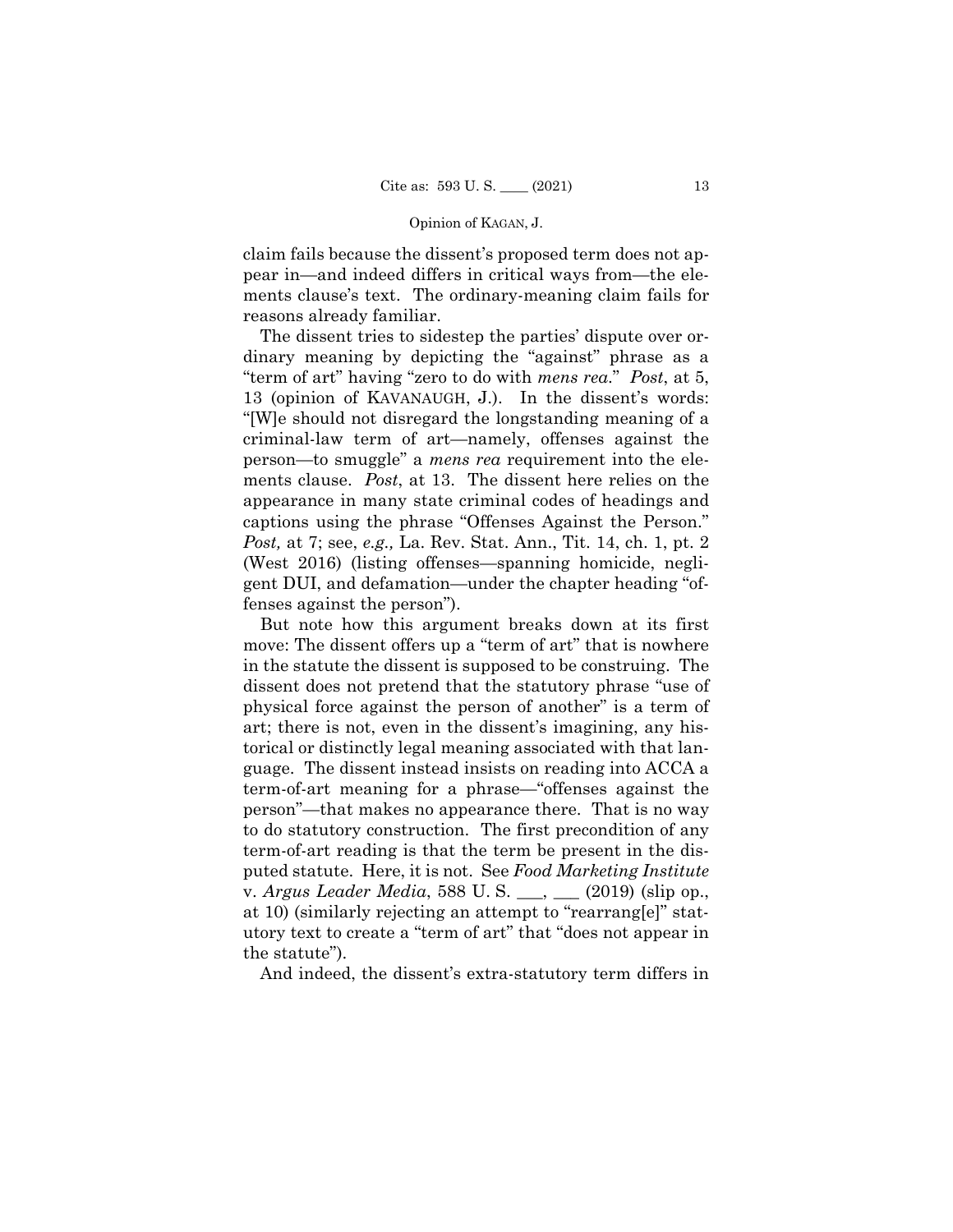naturally suggests a higher degree of intent"); *supra*, at 11. So it is no small thing that the dissent, in its term-of-art a critical way from the actual language of the actual elements clause. As discussed above, the "against" phrase in that clause modifies the "use of physical force"—language this Court has held (and the dissent concedes) denotes volitional conduct. It is, as explained above, the pairing of volitional action with the word "against" that produces its oppositional or directed meaning—and excludes recklessness from the statute. See *supra,* at 9–10. Nor is that only our explanation: As noted earlier, *Leocal* said the identical thing about nearly identical statutory language, focusing on the interplay of "use" and "against" to conclude that the language had everything—not "zero"—to do with *mens rea*. See 543 U. S., at 9 (holding that the whole phrase "most machinations, removes the verb phrase "use of physical force" and substitutes the simple noun "offenses." In so doing, it has replaced the very thing that shapes the "against" phrase's meaning. Once again, statutory construction does not work that way: A court does not get to delete inconvenient language and insert convenient language to yield the court's preferred meaning.

Finally, consider where the dissent looks for its supposed "offenses against the person" term of art. Not to any statute defining crimes or setting penalties (as ACCA does). Rather to headings and captions designed to cover a myriad of offenses, from homicide through defamation. They are umbrella terms used for cataloguing crimes—nothing more. That is why the dissent cites no judicial decision construing the term, much less saying anything about what it means for *mens rea*. The term cannot have a traditional or commonplace meaning in statutes specifying criminal conduct: It does not appear in them in the first place.

In a nutshell, the dissent's "term of art" theory goes as follows: Congress took an umbrella term ("offenses against the person") used to organize a broad set of crimes (some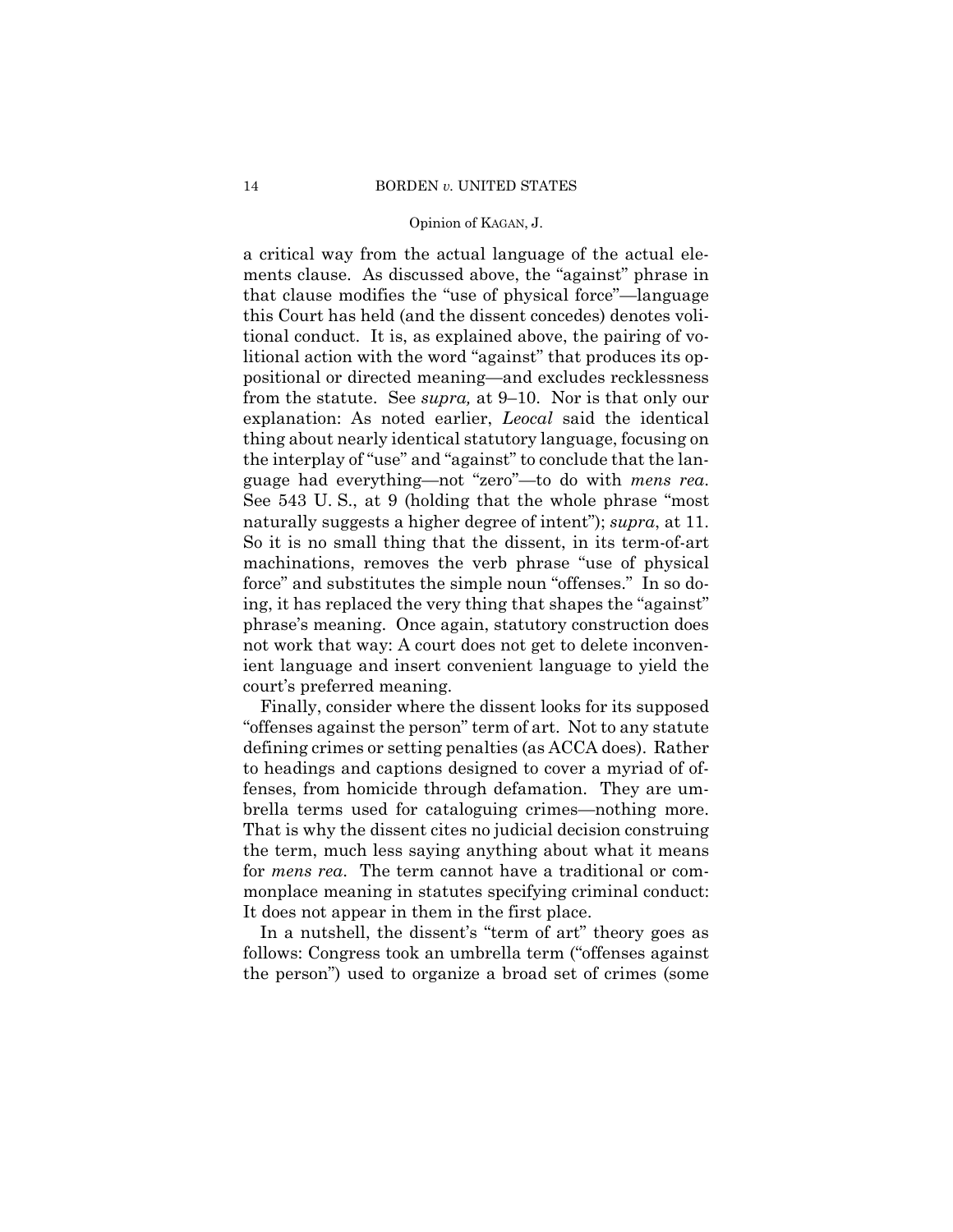not even conceivably ACCA predicates); plucked out three words ("against the person"); appended them to a statutory phrase ("use of physical force") with which they are not often associated; put the combination into a substantive criminal statute—all to signify, contra *Leocal*, a term of art indifferent to *mens rea*. No wonder the dissent is the first to make the argument. See *supra,* at 12. It fails at every turn.

And so the dissent must proceed to its ordinary-meaning claim, reprising (if at higher volume) the Government's flawed argument about what the "against" phrase is most naturally read to encompass. Here, the dissent insists that because reckless force can make contact with a person *e.g.*, because a reckless driver can run over a pedestrian the statute must encompass that conduct. See *post*, at 20– 22. But that just assumes the conclusion: The very question here is whether the statutory language Congress enacted requires that force be directed at, rather than just happen to hit, an object. As to that issue, the dissent asserts that "[s]tate and federal reporters" are "replete with references to individuals recklessly using force against others." *Post*, at 18–19, and n. 15 (quoting, for example, a decision saying that a "jury found that Arton did not intentionally or recklessly use excessive force against Cook"). But once again, the dissent is putting the rabbit in the hat. If Congress had used the word "recklessly" in the elements clause, we would have to interpret that clause to cover reckless offenses, even though the best reading of the clause without that word goes the other way. But Congress did not say "recklessly." And we must construe the elements clause as it is—without first inserting the word that will (presto!) produce the dissent's reading.<sup>6</sup>

 ${}^6$ The dissent also goes through a complicated counting exercise about how different Justices have divided in this and two other cases, apparently to show how unfair it is that the dissent's view has not prevailed here. See *post*, at 4, n. 3. But there is nothing particularly unusual about today's line-up. Four Justices think that the "use" phrase, as modified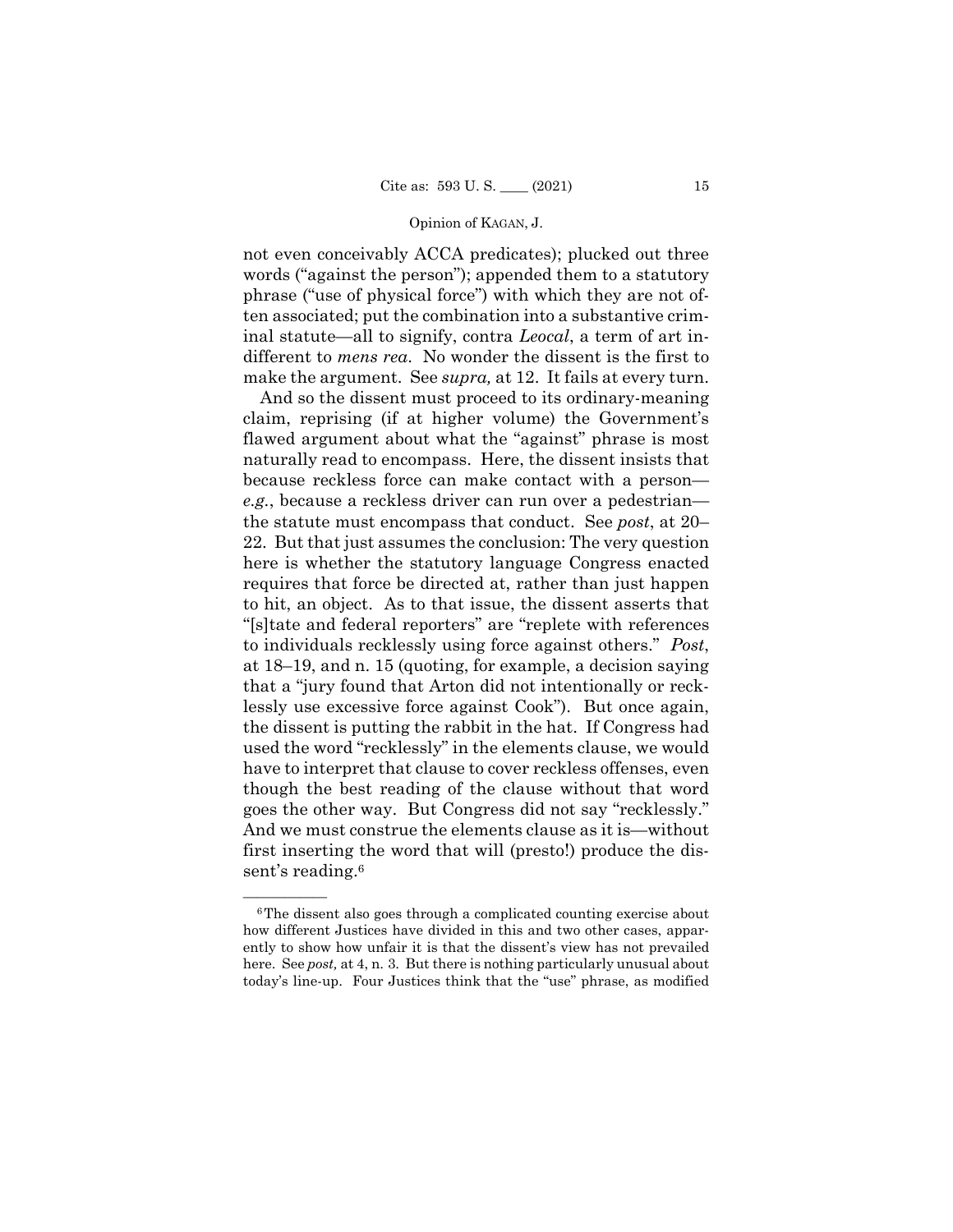#### B

Were there any doubt about the elements clause's meaning, context and purpose would remove it.

The elements clause defines a "violent felony," and that term's ordinary meaning informs our construction. *Leocal*  well expressed this idea: In interpreting §16(a), "we cannot forget that we ultimately are determining the meaning of the term 'crime of violence.'" 543 U. S., at 11. Quoting that statement, *Johnson* v. *United States* said the same thing when construing language (there, the term "physical force") in ACCA's definition of "violent felony." 559 U. S., at 140. "Ultimately, context determines meaning," we wrote, and "[h]ere we are interpreting" a phrase "as used in defining" the term "*violent* felony." *Id.,* at 139–140. With that focus in place, both decisions construed the definitions at issue to mark out a narrow "category of violent, active crimes." *Id.,*  at 140; 543 U. S., at 11. And those crimes are best understood to involve not only a substantial degree of force, but also a purposeful or knowing mental state—a deliberate choice of wreaking harm on another, rather than mere indifference to risk. As *Leocal* explained: The term "crime of violence" in §16(a) "cannot be said naturally to include DUI offenses"—typically crimes of recklessness or negligence. *Ibid.* In a case much like this one, then-Judge Alito reiterated the point. He wrote that "[t]he quintessential violent crimes," like murder or rape, "involve the intentional use" of force. *Oyebanji* v. *Gonzales*, 418 F. 3d 260, 264 (CA3 2005). By contrast, drunk driving and other crimes of recklessness, though "moral[ly] culpab[le]," do not fit within "the ordinary meaning of the term 'violent' crime." *Ibid.* 

——————

 conduct. One Justice thinks, consistent with his previously stated view, by the "against" phrase, in ACCA's elements clause excludes reckless that the "use" phrase alone accomplishes that result. See *post,* at 2 (THOMAS, J., concurring in judgment). And that makes five to answer the question presented. Q: Does the elements clause exclude reckless conduct? A: Yes, it does.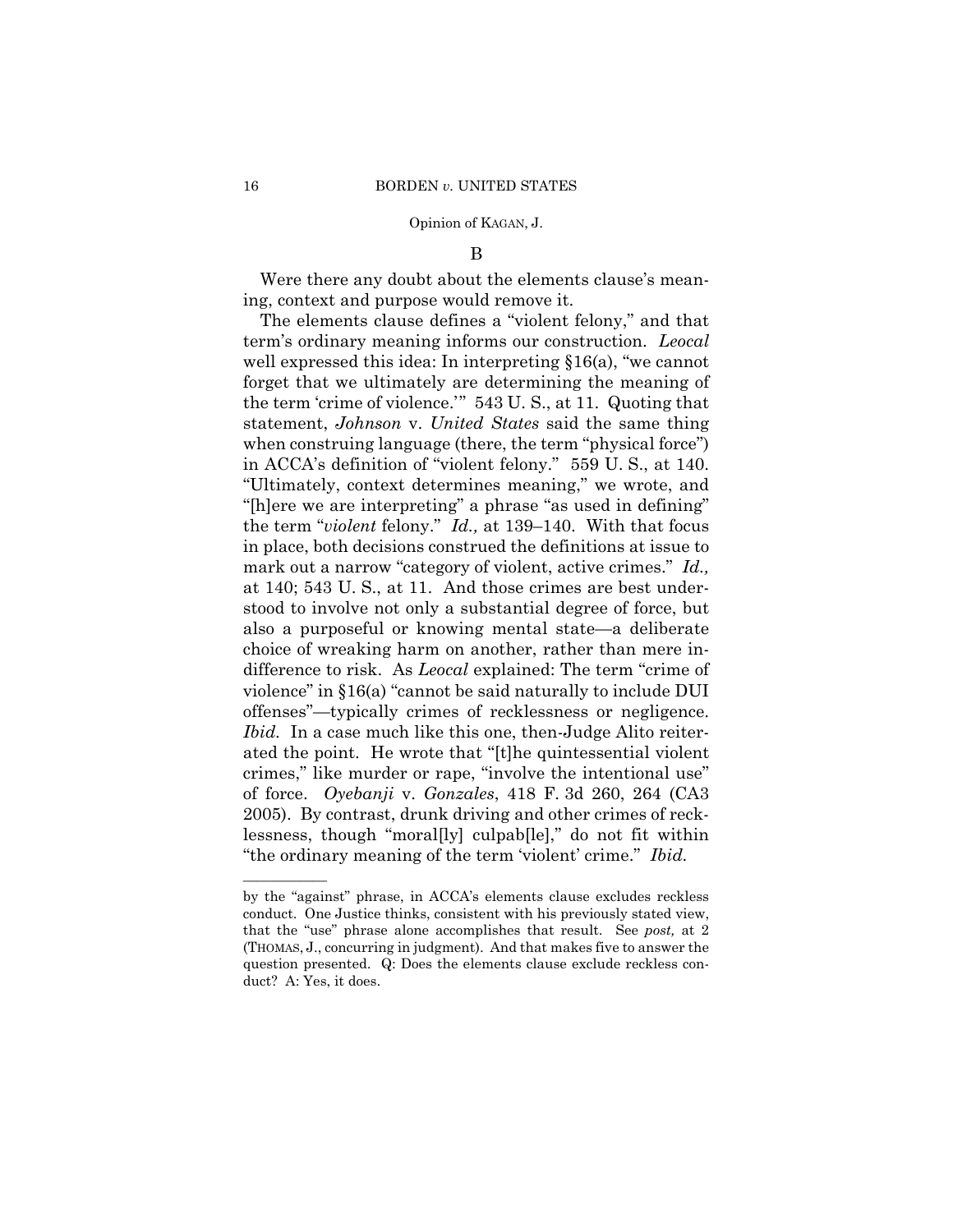Nor does the classification of reckless crimes as "violent felonies" comport with ACCA's purpose. Congress enacted ACCA, as noted earlier, to address "the special danger created when a particular type of offender—a violent criminal[]—possesses a gun." *Begay*, 553 U. S., at 146; see *supra,* at 1–2. In keeping with that concern, ACCA sets out to identify, for sentencing purposes, the eponymous "armed career criminal"—the sort of offender who, when armed, "might deliberately point the gun and pull the trigger." *Begay*, 553 U. S.*,* at 145–146. The Act discharges that goal by looking to a person's criminal history. An offender who has repeatedly committed "purposeful, violent, and aggressive" crimes, we have explained, poses an uncommon danger of "us[ing a] gun deliberately to harm a victim." *Id.,* at 145. But that is not so—as this Court has recognized—of someone convicted of a crime, like a DUI offense, revealing only a "degree of callousness toward risk." *Id.*, at 146. However blameworthy, the reckless (or negligent) conduct involved in such a crime is "far removed" from the "deliberate kind of behavior associated with violent criminal use of firearms." *Id.*, at 147. So there is no reason, consistent with ACCA's focus on armed career criminals, for reckless offenses to precipitate the statute's enhanced sentences.7

<sup>&</sup>lt;sup>7</sup>The dissent would upend our consistent view of Congress's purpose by treating as ACCA predicates not just "purposeful, violent, and aggressive" crimes but the disregard-of-risk offenses we have found "far removed." *Begay*, 553 U. S., at 145, 147. The "line for criminal liability," the dissent argues, is generally drawn at recklessness, and so the Model Penal Code "establishes recklessness as the default minimum *mens rea*." *Post*, at 15, 16. But we have never suggested that the threshold for criminal liability is the threshold for ACCA, or that ACCA is about offenders who meet "minimum" requirements. To the contrary. As just noted, we have insisted on a higher threshold: ACCA predicates are the crimes "typically committed by those whom one normally labels 'armed career criminals'"—whose very possession of a gun poses a "special danger." *Begay*, 553 U. S., at 146.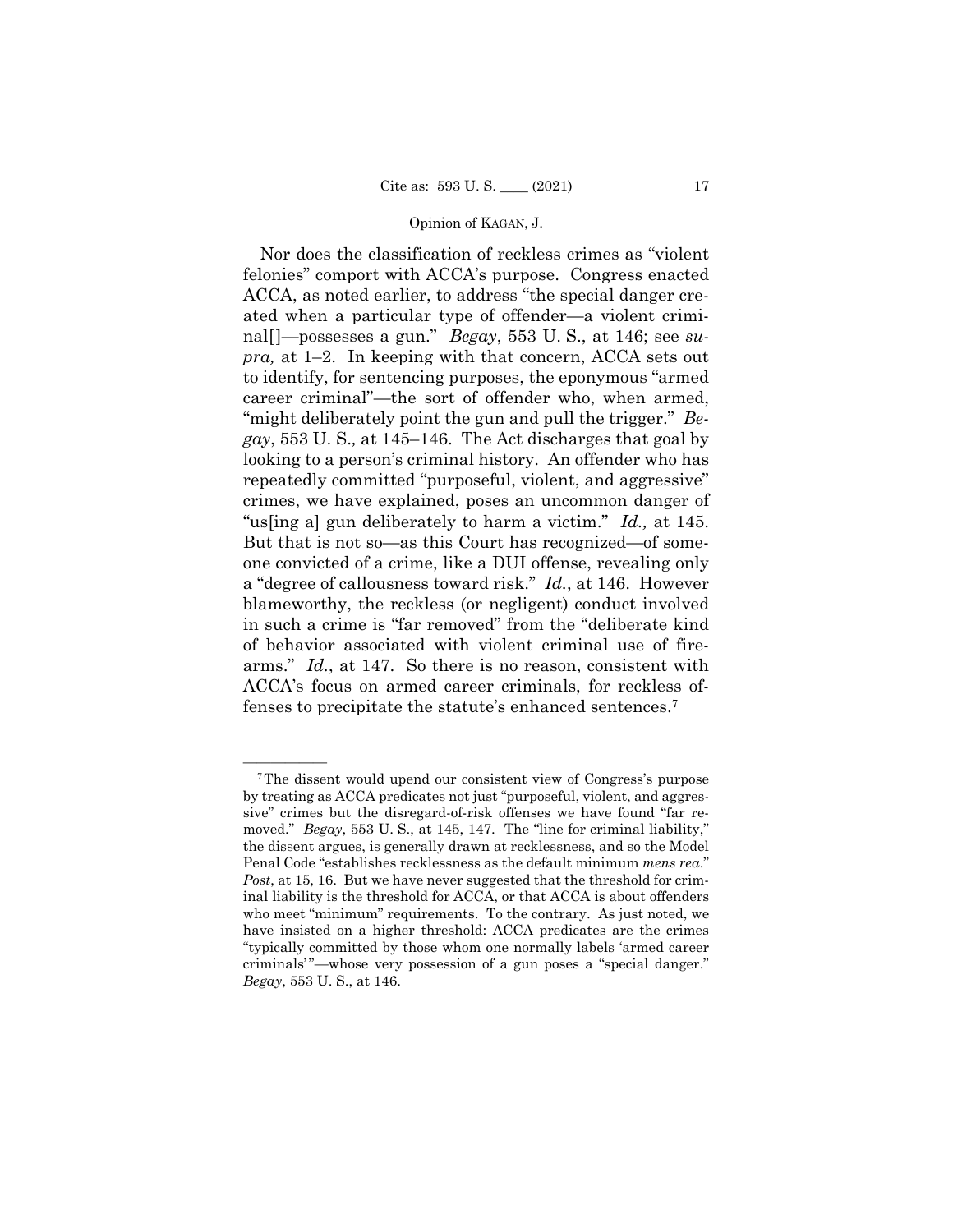Consider the kinds of crimes—the too-common stuff of ordinary offenders—that would trigger ACCA's 15-year minimums if we adopted the Government's (or dissent's) position. Many convictions for reckless crimes result from unsafe driving. Under the same Tennessee reckless-assault law applied to Borden, people have been convicted for injuries attributable to running a stop sign or veering onto the sidewalk. See *State* v. *Graham*, 2008 WL 199851, \*2–\*4 (Tenn. Crim. App., Jan. 24, 2008); *State* v. *Gillon*, 15 S. W. 3d 492, 496–497 (Tenn. Crim. App. 1997). In States with similar statutes requiring only a reckless *mens rea*, many individuals have been convicted for accidents resulting from text messaging or, of course, drunk driving. See, *e.g., State* v. *Belleville*, 166 N. H. 58, 63–64, 88 A. 3d 918, 922 (2014); *State* v. *Reando*, 313 S. W. 3d 734, 740 (Mo. App. 2010). In one case, even a police officer was convicted of a reckless assault for speeding to a crime scene without his siren on and hitting another patrol car. See *Seaton* v. *State*, 385 S. W. 3d 85, 88–89 (Tex. Crim. App. 2012). Or take some real-life non-driving examples. A shoplifter jumps off a mall's second floor balcony while fleeing security only to land on a customer. See *Craver* v. *State*, 2015 WL 3918057, \*2 (Tex. App., June 25, 2015). An experienced skier heads straight down a steep, mogul-filled slope, "back on his skis, arms out to his sides, off-balance"—until he careens into someone else on the hill. *People* v. *Hall*, 999 P. 2d 207, 211 (Colo. 2000). Or a father takes his two-year-old go-karting without safety equipment, and injures her as he takes a sharp turn. See *State* v. *Gimino*, 2015 WL 13134204, \*1 (Wis. App., Apr. 15, 2015).

Are these really ACCA predicates? All the defendants in the cases just described acted recklessly, taking substantial and unjustified risks. And all the defendants hurt other people, some seriously, along the way. But few would say their convictions were for "violent felonies." See *Leocal*, 543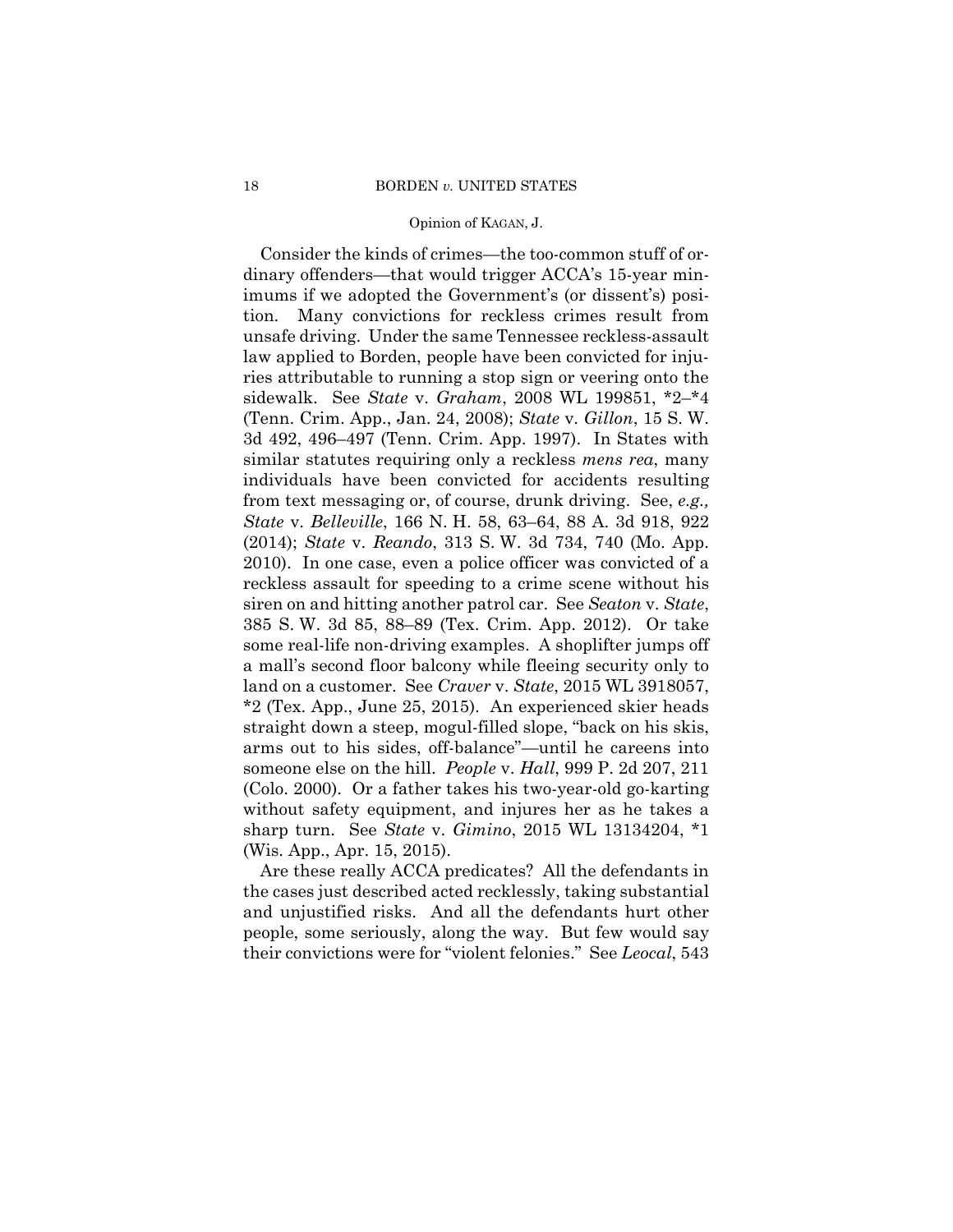jury" is not a "crime of violence"). Few would think their U. S., at 4 (holding that a "DUI causing serious bodily inoffenses of a kind "typically committed by" armed career criminals. *Begay*, 553 U. S.*,* at 146. And few would believe those defendants to pose an exceptional danger of doing harm were they to possess a gun. See *id.*, at 145–146. Extending the elements clause to reckless offenses would thus do exactly what *Leocal* decried: "blur the distinction between the 'violent' crimes Congress sought to distinguish for heightened punishment and [all] other crimes." 543 U. S., at 11.8

The Government's response (echoed in the dissent)—that statutes covering reckless conduct can also "cover[] classically violent crimes"—has no purchase given ACCA's categorical approach. Brief for United States 41; see *post,* at

 cause great harm. See *post,* at 32–34. Of course they can. But in viewing <sup>8</sup>The dissent—once again, contrary to the statute's design—would blur that distinction, on the ground that crimes like reckless driving can that fact as controlling, the dissent runs into not just ACCA but pretty much all of sentencing law. That law almost invariably turns on mental state as well as harm. Consider the Tennessee statute giving rise to this case. Borden's reckless assault conviction carried a sentence of two to twelve years; but had he been convicted of purposeful or knowing assault, the sentencing range would have been three to fifteen years. Compare Tenn. Code Ann. §§39–13–102(2), 40–35–111(b)(4), with §§39–13–102(1), 40–35–111(b)(3). In imposing lesser penalties for recklessness, Tennessee—like the mine run of States with similar penalty schemes—is not suggesting that such offenses are "benign." *Post,* at 15. They are recognizing, though, that mental state matters to culpability—and more, that an act done recklessly often should not receive as harsh a punishment as the same act done purposefully or knowingly, even when the two cause the same harm. That approach is the one ACCA takes in reserving enhanced penalties for multiple instances of purposeful and knowing, but not reckless, conduct. The dissent would write a different statute, based on a different theory of criminal punishment. But the dissent's preferred approach is not the one Congress enacted into law. And the dissent does not get to tell Congress that, in writing the statute it wrote, it failed to enhance penalties for gun possession enough.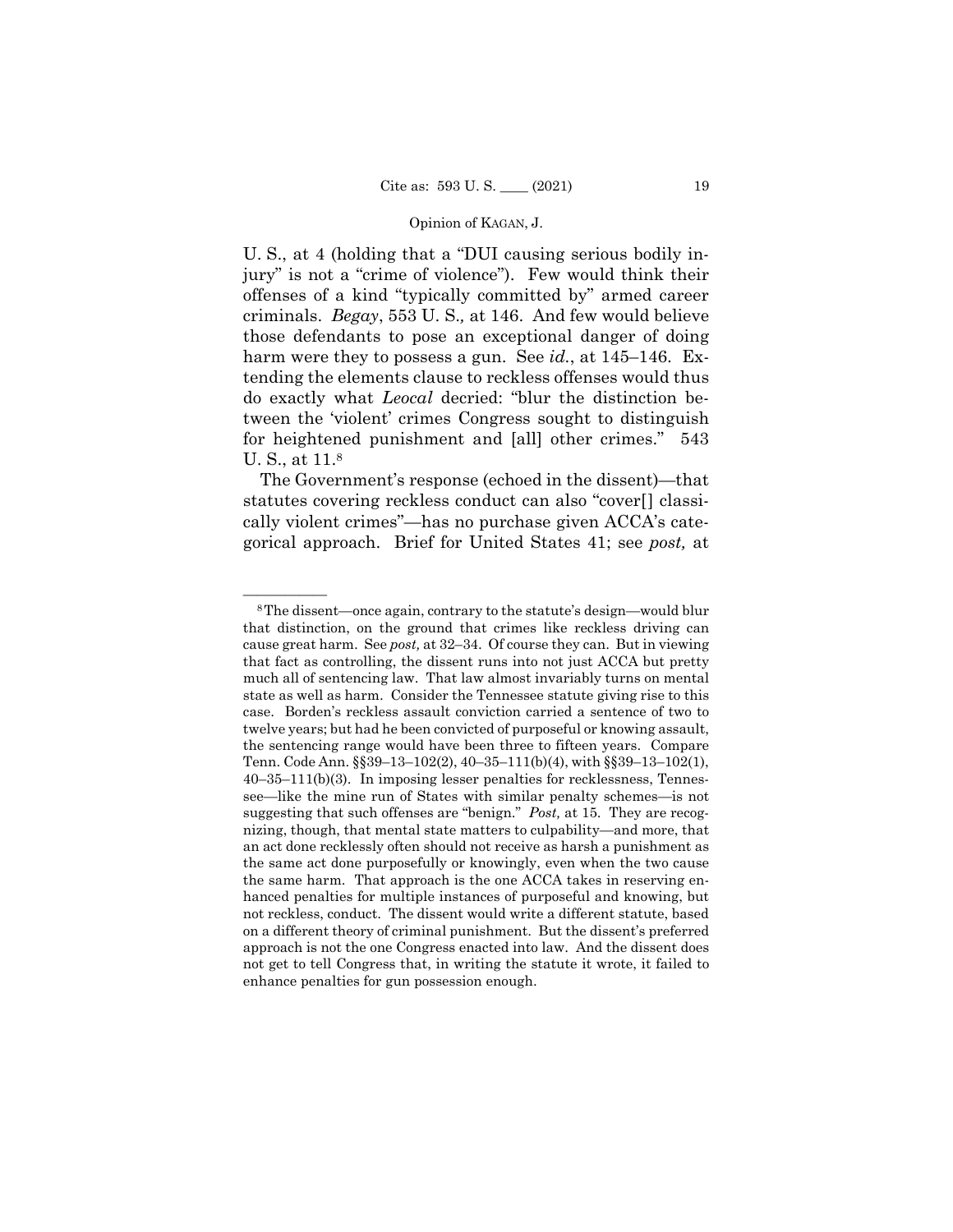34–37. The Government lists, for example, several prosecutions for serious beatings brought under the Tennessee law prohibiting reckless aggravated assault. See Brief for United States 42 (describing cases in which a defendant "slamm[ed] his fist into the face of a man" and another defendant "looked the victim directly in the eye" and kicked her). In those cases, the State presumably decided to charge a defendant with reckless (rather than purposeful or knowing) assault because of some problem or idiosyncrasy in the case. (In the two cases described, for instance, one of the defendants was high on drugs, and the other had a plausible self-defense claim.) But under the categorical approach, the existence of such cases is neither here nor there. An offense does not qualify as a "violent felony" unless the *least* serious conduct it covers falls within the elements clause. See *Moncrieffe* v. *Holder*, 569 U. S. 184, 190–191 (2013) ("Because we examine what the state conviction necessarily involved, not the facts underlying the case, we must presume that the conviction rested upon nothing more than the least of the acts criminalized" (alterations and internal quotation marks omitted)); *supra,* at 2–3. That approach is under-inclusive by design: It *expects* that some violent acts, because charged under a law applying to nonviolent conduct, will not trigger enhanced sentences. So what matters are not the convictions the Government offers, but those for, say, running a stop sign or skiing too wildly. Because a law criminalizing recklessness covers indeed, was likely designed for—that kind of conduct, the offense cannot count as a violent felony.

 $\mathcal{C}$ 

To all of this, the Government offers one main response: this Court's decision in *Voisine*. (And again, the dissent reiterates the Government's arguments. See *post,* at 23–30.) As described earlier, *Voisine* held that the definition of "misdemeanor crime of domestic violence"—featuring the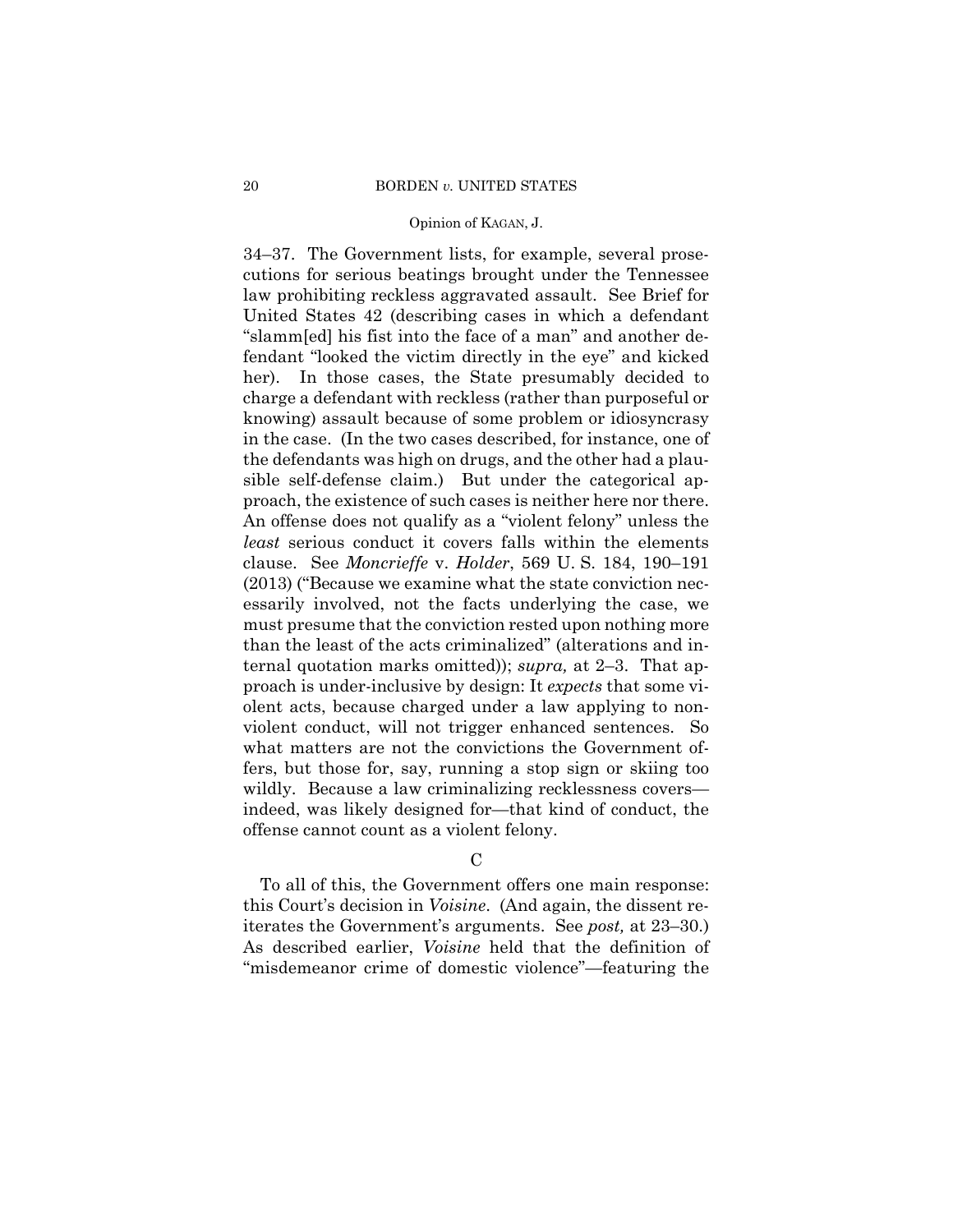simple phrase "use of physical force"—includes reckless conduct. 18 U. S. C. §§922(g)(9), 921(a)(33)(A); see *supra,* at 6–7. The Government acknowledges that *Voisine* expressly left open the question presented here. See 579 U. S., at  $\_\_$ , n. 4 (slip op., at 7, n. 4). But in the Government's view, the "logic" of that decision establishes that ACCA's elements clause, too, covers reckless offenses. Brief for United States 14. "*Voisine*'s key insight," the Government says, "is that the word 'use' refers to the 'act of employing something' and does not require a purposeful or knowing state of mind." *Ibid.* (internal quotation marks omitted). That insight, the Government concludes, "applies equally to the ACCA's elements clause." *Id.,* at 8. But the Government's argument ignores the textual difference between the two statutes—not the word "use" (which is indeed the same), but the "against" phrase on which our holding is based. And so too, the argument disregards how the context and purpose of the statute in *Voisine* diverge from those of ACCA's elements clause.

Most important, the two statutes' texts, when read in their entirety, refute the Government's (and the dissent's) position. The domestic violence definition in *Voisine* refers only to offenses involving the "use of physical force"; it lacks the ensuing phrase "against the person of another." *Voisine*  thus focused exclusively on the word "use"—as the Court noted, "[t]he only statutory language either party [thought] relevant." 579 U.S., at  $\_\_$  (slip op., at 5). That word, the Court explained, requires a volitional act, but not a purposeful or knowing *mens rea*. See *id.*, at \_\_\_\_\_\_ (slip op., at 5–6). And so we would say again today. For the *mens rea* requirement we find in ACCA's elements clause does not come from the word "use." It instead comes from modifying language that is missing in the domestic-violence provision (and missing, too, in the Government's argument): "against the person of another." That phrase, as *Leocal* recognized, is not window dressing: It is the "critical" text for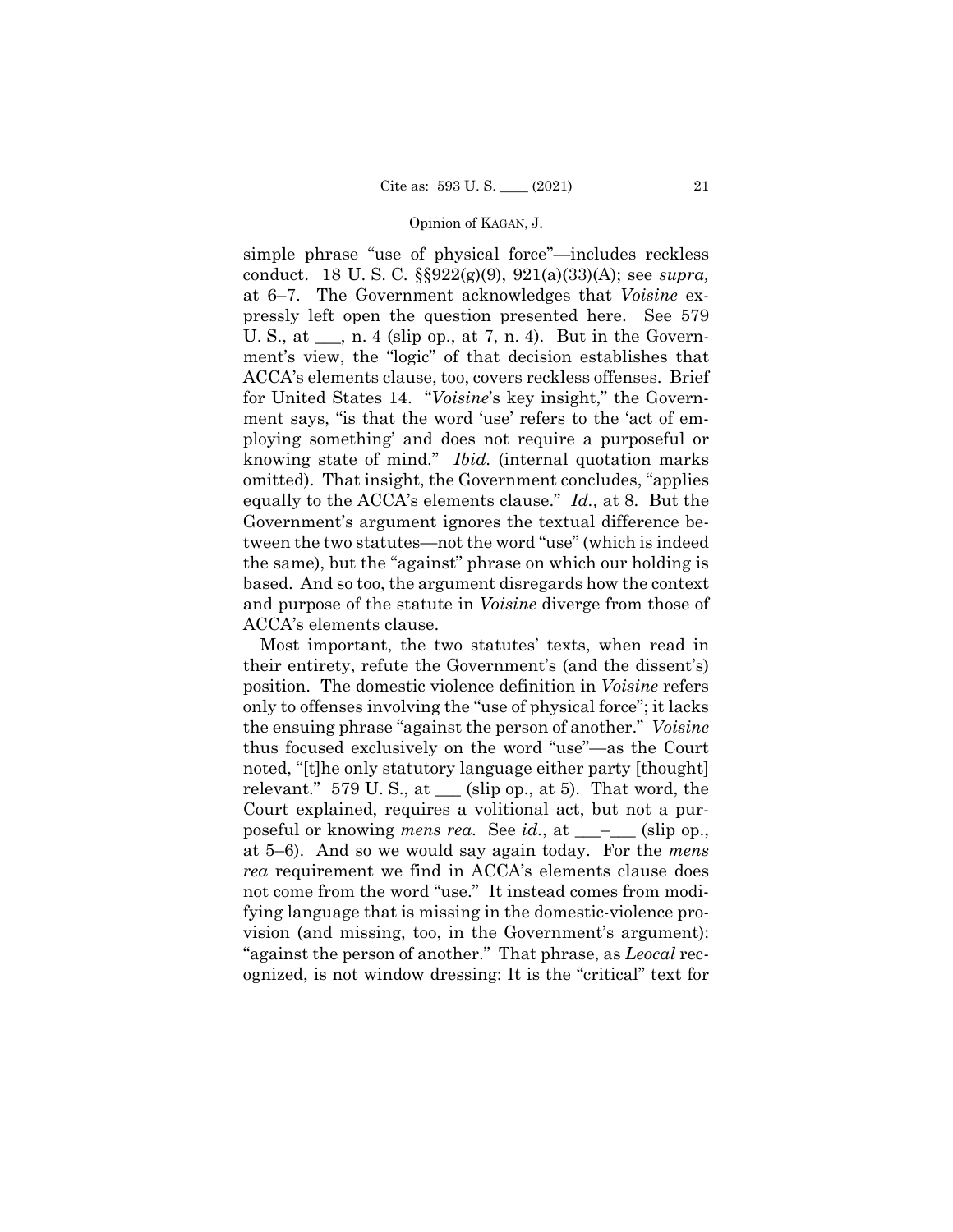deciding the level of *mens rea* needed. 543 U. S., at 9. As we have explained, "against the person of another," when modifying the "use of physical force," introduces that action's conscious object. See *supra,* at 9–10. So it excludes conduct, like recklessness, that is not directed or targeted at another. Because *Voisine* construed a statutory provision without that intent-laden language, the decision cannot tell us what ACCA's elements clause requires. See *Walker* v. *United States*, 931 F. 3d 467, 469–470 (CA6 2019) (Kethledge, J., dissenting from denial of reh'g en banc) ("*Voisine* tells us what 'use' means, not what 'against the person of another' means"). Thus does a "difference in text yield[] a difference in meaning." *Id.*, at 468.9

 violence statute bars someone from owning a gun if he has been convicted struction, the Court used shorthand, describing the statute as applying <sup>9</sup>In one paragraph of its brief, the Government tries to erase this textual difference by invoking a sentence in *Voisine* that uses the word "against." See Brief for United States 24. (The dissent does the same, if at greater length. See *post,* at 19–20, 26–27.) Recall that the domestic of a misdemeanor that has, as an element, the "use" of physical force "committed by a current or former spouse, parent, or guardian of the victim" or by a person in another of three specified relations with the victim. §921(a)(33)(A); see *supra,* at 6–7. Rather than echo that awkward conto a person with a "misdemeanor conviction for the 'use . . . of physical force' against a domestic relation." 579 U. S., at \_\_\_ (slip op., at 12). In the Government's view, that line shows that we "treated the statute *as if* it contained a prepositional phrase similar to the ACCA's" (and still found it to include reckless conduct). Brief for United States 24. We think that a stretch. The locution shows only that sometimes we do not paraphrase complex statutory language as well as we might. (*Mea culpa*.) What matters in *Voisine* is not a one-line description, but a pages-long analysis of the statutory text—and that discussion gives no support to the Government. Rather than imply an "against" clause, *Voisine* focused like a laser on the meaning of "use"—because we understood the statute to say nothing else. See, *e.g.,* 579 U. S., at \_\_\_ (slip op., at 5) ("Nothing in the word 'use'—which is the only statutory language either party thinks relevant—indicates that §922(g)(9) applies exclusively to knowing or intentional domestic assaults."); *id.*, at \_\_\_ (slip op., at 6) (citing examples to show "the ordinary meaning of the word 'use' "). "[T]he language of an opinion," we have stated, "is not always to be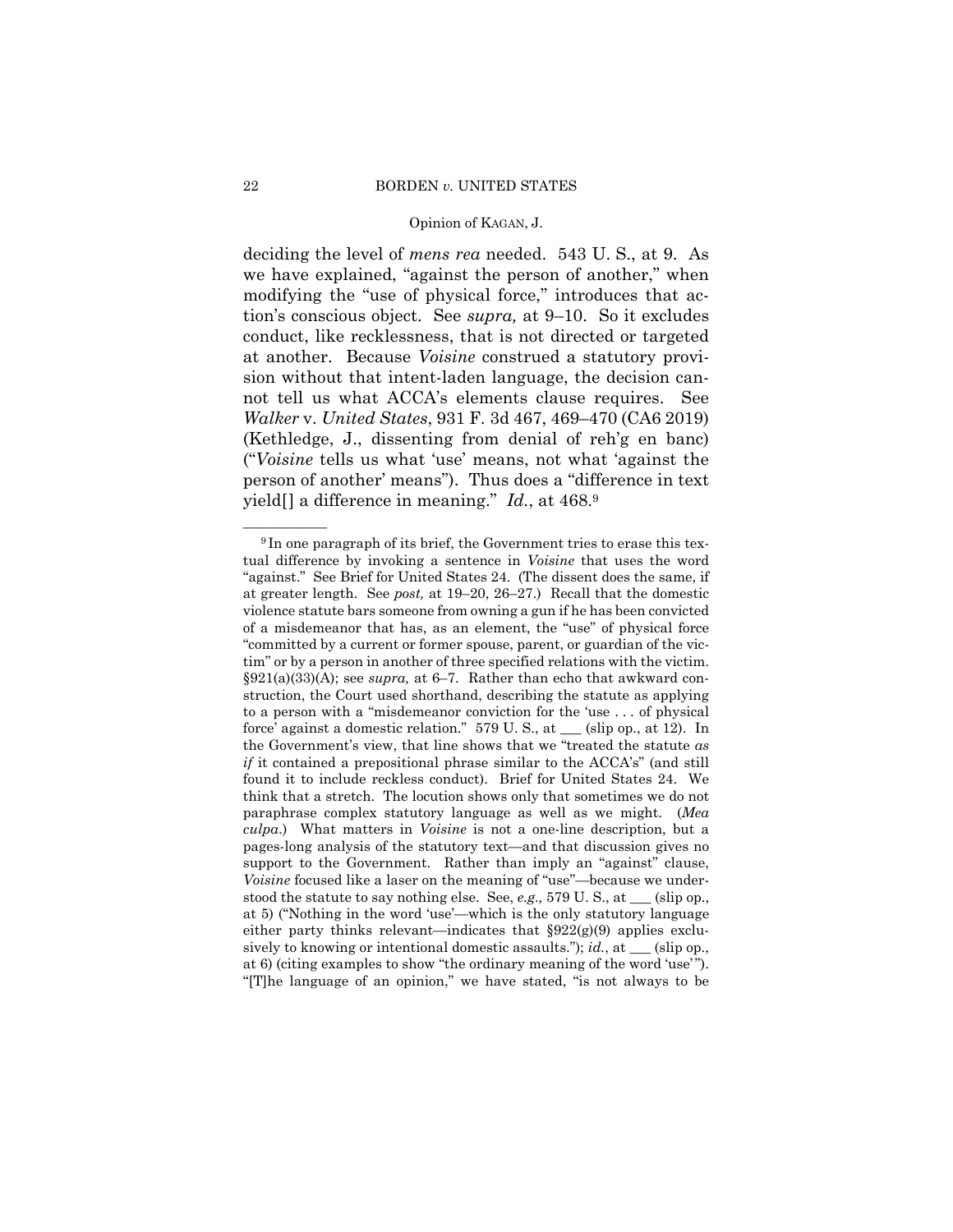tic context." *United States* v. *Castleman*, 572 U. S. 157, 165 Likewise, context and purpose distinguish the two statutes. The provision in *Voisine* defines not a "violent felony" but a "misdemeanor crime of domestic violence." It focuses on those convicted not of serious felony offenses, but instead of "garden-variety assault or battery misdemeanors." 579 U. S., at  $\Box$  (slip op., at 8). And it captures not "violent, active" conduct alone, see *supra,* at 16–17, but also "acts that one might not characterize as 'violent' in a nondomes-(2014) (referring to "[m]inor uses of force" like "grabbing [and] pinching"). Given those surrounding differences in coverage, it is hardly remarkable that the domestic violence provision would include reckless behavior when ACCA's elements clause does not. And relatedly, the two statutes accomplish dissimilar things. The provision in *Voisine* adds misdemeanant domestic abusers to a long list of people (including felons, substance abusers, and the mentally ill) disqualified from possessing a gun. See §922(g)(1)–(9); *Castleman*, 572 U. S., at 166–167. The recidivist offenders to whom ACCA applies are already subject to that disability. The statute additionally imposes on them—precisely because they are "armed career criminals," not ordinary offenders—greatly enhanced prison sentences. So again, we see nothing surprising—rather, the opposite—in the two statutes' dissimilar treatment of reckless crimes.

## IV

 does, the active employment of force against another person. Offenses with a *mens rea* of recklessness do not qualify as violent felonies under ACCA. They do not require, as ACCA And they are not the stuff of armed career criminals. The judgment below is therefore reversed, and the case is remanded for further proceedings consistent with this opinion.

## *It is so ordered.*

——————

parsed as though we were dealing with language of a statute." *Reiter* v. *Sonotone Corp.*, 442 U. S. 330, 341 (1979). And that is most obviously true when an opinion's language revises (for easier reading) the statute's own. Better to heed the statutory language proper.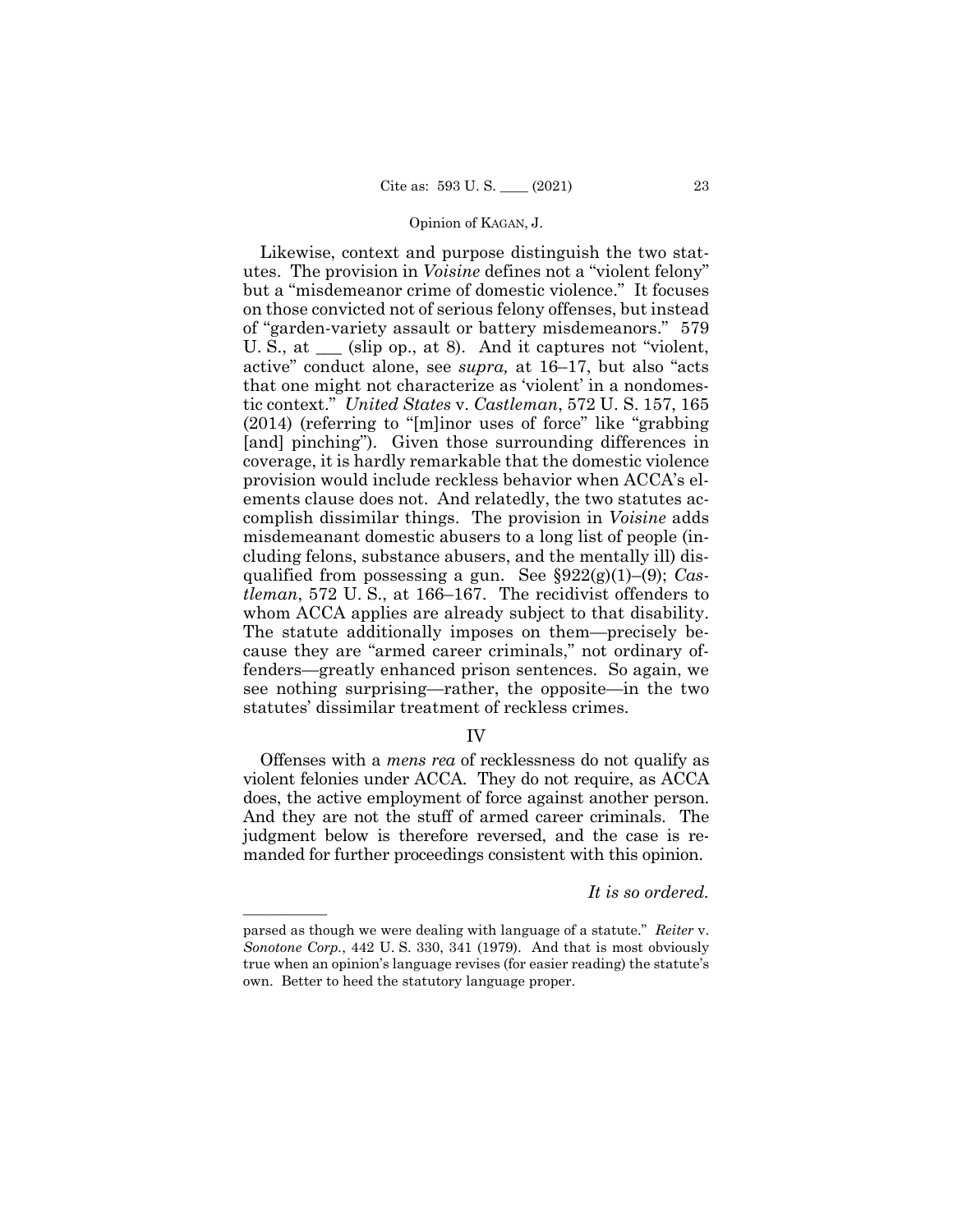THOMAS, J., concurring THOMAS, J., concurring in judgment

## $\frac{1}{2}$  ,  $\frac{1}{2}$  ,  $\frac{1}{2}$  ,  $\frac{1}{2}$  ,  $\frac{1}{2}$  ,  $\frac{1}{2}$  ,  $\frac{1}{2}$ **SUPREME COURT OF THE UNITED STATES**

#### $\frac{1}{2}$  ,  $\frac{1}{2}$  ,  $\frac{1}{2}$  ,  $\frac{1}{2}$  ,  $\frac{1}{2}$  ,  $\frac{1}{2}$ No. 19–5410

## CHARLES BORDEN, JR., PETITIONER *v.*  UNITED STATES

## ON WRIT OF CERTIORARI TO THE UNITED STATES COURT OF APPEALS FOR THE SIXTH CIRCUIT

[June 10, 2021]

### JUSTICE THOMAS, concurring in the judgment.

This case forces us to choose between aggravating a past error and committing a new one. I must choose the former. Although I am "reluctant to magnify the burdens that our [erroneous] jurisprudence imposes," *Ring* v. *Arizona*, 536 U. S. 584, 610 (2002) (Scalia, J., concurring), I conclude that the particular provision at issue here does not encompass petitioner's conviction for reckless aggravated assault, even though the consequences of today's judgment are at odds with the larger statutory scheme. The need to make this choice is yet another consequence of the Court's vaguenessdoctrine cases like *Johnson* v. *United States*, 576 U. S. 591 (2015).

I

The Armed Career Criminal Act provides enhanced penalties for criminals convicted of certain firearms offenses who have at least "three previous convictions . . . for a violent felony or a serious drug offense." 18 U. S. C. §924(e)(1). As relevant here, the Act defines a "violent felony" as a "crime punishable by imprisonment for a term exceeding one year" that either "has as an element the use, attempted use, or threatened use of physical force against the person of another" (the elements clause) or "involves conduct that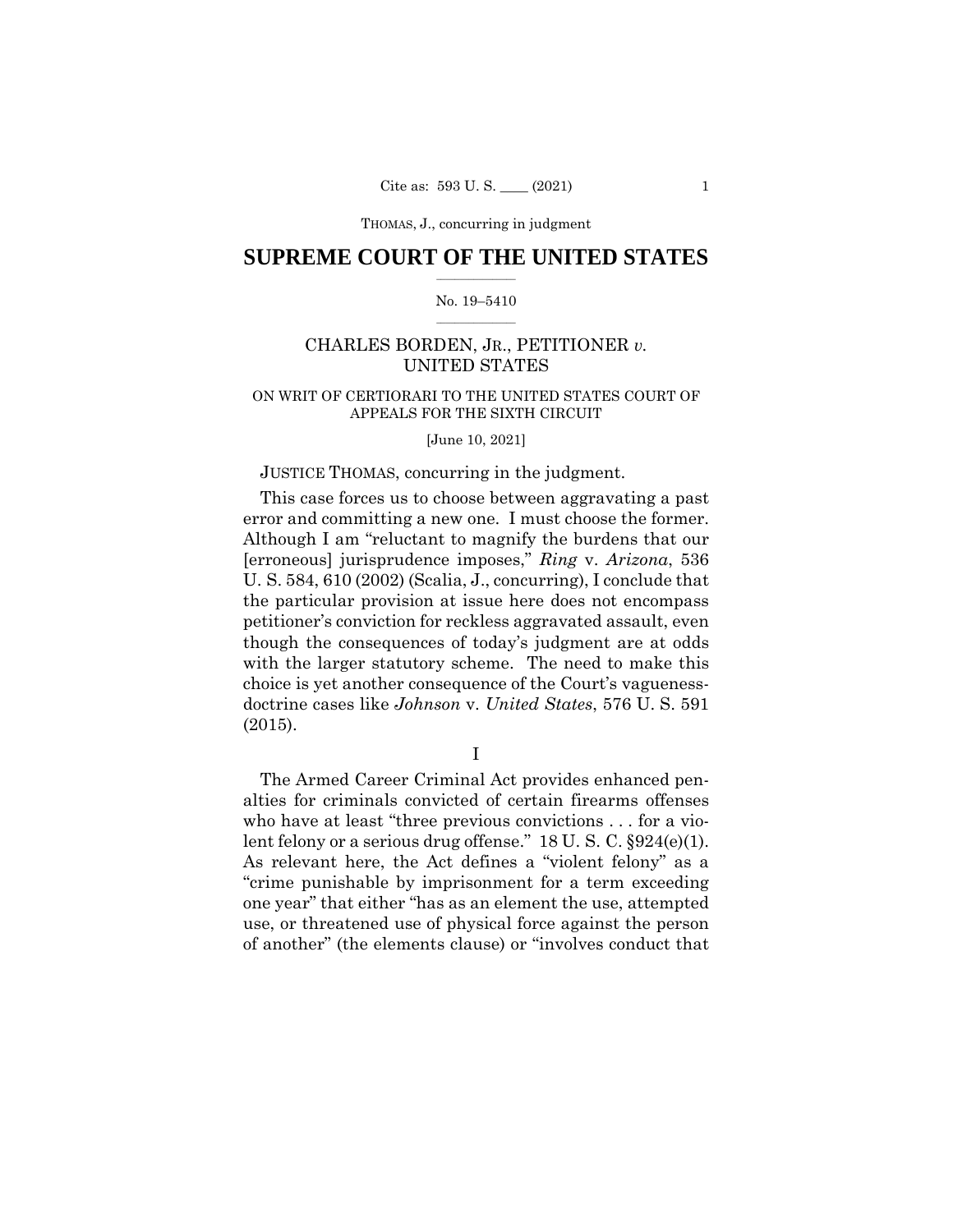presents a serious potential risk of physical injury to another" (the residual clause).  $$924(e)(2)(B).<sup>1</sup>$ 

The question presented here is whether the elements clause encompasses petitioner's conviction under Tennessee law for reckless aggravated assault. It does not. The plurality focuses on the latter part of the operative language: "against the person of another." I rest my analysis instead on a separate phrase: "use of physical force." As I have explained before, a crime that can be committed through mere recklessness does not have as an element the "use of physical force" because that phrase "has a well-understood meaning applying only to intentional acts designed to cause harm." *Voisine* v. *United States*, 579 U. S. 686,  $\_\_$ ,  $\_\_$  (2016) (THOMAS, J., dissenting) (slip op., at 2, 16). The elements clause does not encompass petitioner's conviction because the statute under which he was convicted could be violated through mere recklessness.

But although the Court's conclusion that petitioner's conviction does not satisfy the elements clause is sound, the implication that he is something other than an "armed career criminal" is not. The state law here prohibits "[r]ecklessly ... [c]aus[ing] serious bodily injury to another." Tenn. Code Ann. §39–13–102(a)(2)(A) (2003). That offense would satisfy the residual clause because it "involves conduct that presents a serious potential risk of physical injury to another."  $§924(e)(2)(B)(ii)$ . So although the elements clause does not make petitioner an armed career criminal, the residual clause would.

The problem is that *Johnson* held that the residual clause is "unconstitutionally vague" and thus unenforceable. 576 U. S., at 597. This left prosecutors and courts in a bind. Many offenders had committed violent felonies, but *Johnson* foreclosed invoking the residual clause to establish that

 $^1$  The definition also covers any felony that "is burglary, arson, or extortion" or "involves use of explosives."  $\S 924(e)(2)(B)(ii)$ .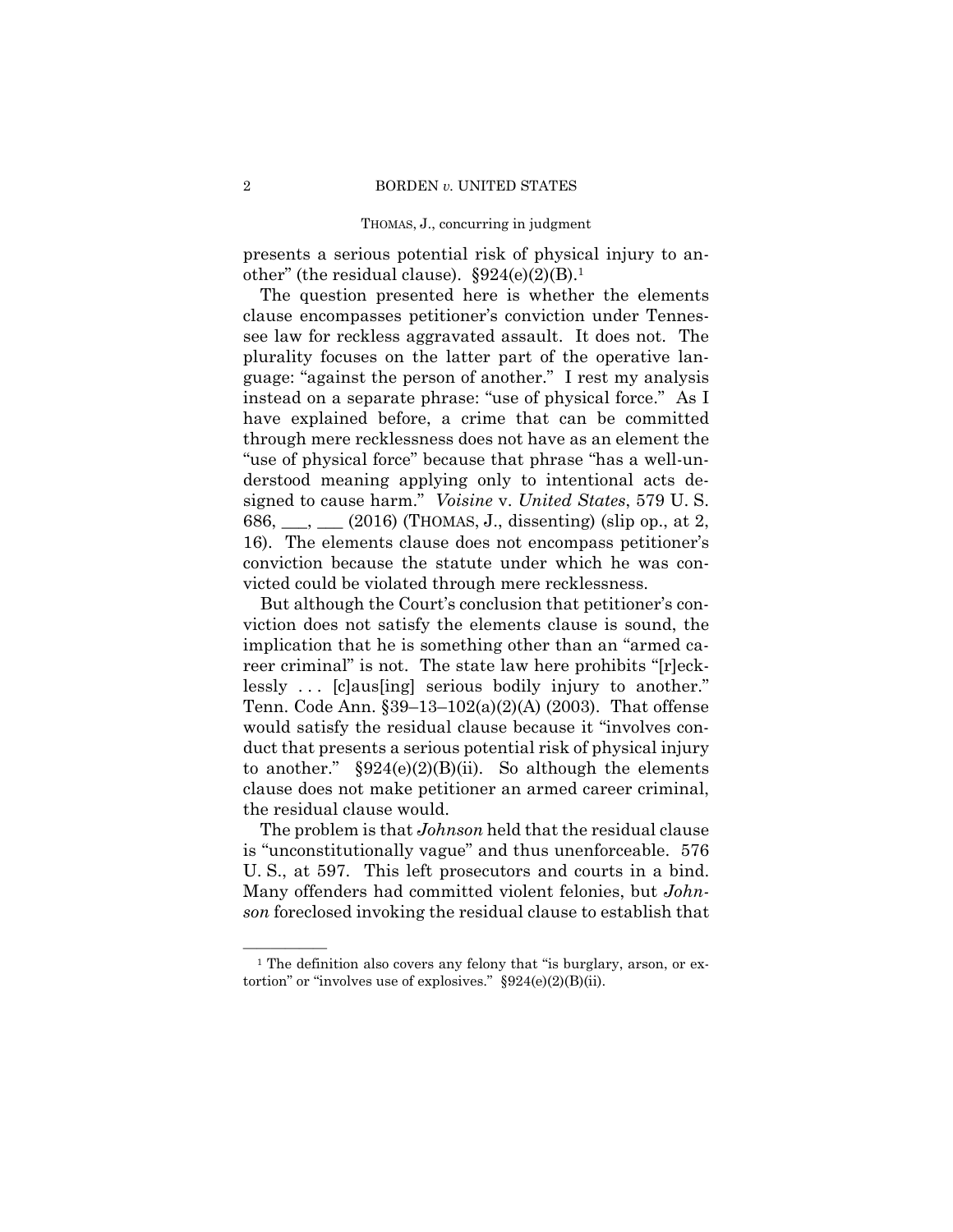fact. The workaround was to read the elements clause broadly. But the text of that clause cannot bear such a broad reading.

II

 overrule *Johnson*.2 *Johnson* declared the residual clause There is a straightforward solution to this dilemma not just too vague as applied in that case but also facially vague—meaning that the residual clause could never be employed consistent with the Constitution. That decision was wrong for at least two reasons.

First, to "pronounce that the statute is unconstitutional in *all* applications . . . seems to me no more than an advisory opinion—which a federal court should never issue at all." *Chicago* v. *Morales*, 527 U. S. 41, 77 (1999) (Scalia, J., dissenting). Courts have no authority to "'strik[e] down'" statutory text. See *United States* v. *Sineneng-Smith*, 590 U. S.  $\_\_\_\_\_\_\_\_\_\$  (2020) (THOMAS, J., concurring) (slip op., at 6); see also Mitchell, The Writ-of-Erasure Fallacy, 104 Va. L. Rev. 933, 936 (2018). Nor may courts resolve "general questions of legality" by "provid[ing] relief beyond the parties to the case." *Trump* v. *Hawaii*, 585 U. S.  $\_\_\_\_\_\_\_\_\_\_$ (2018) (THOMAS, J., concurring) (slip op., at 6, 8). A court may only "'adjudge the legal rights of litigants in actual controversies.'" *United States* v. *Raines*, 362 U. S. 17, 21 (1960). When faced with a criminal statute too vague for the case at hand, the right answer likely is to apply the rule of lenity and "declin[e] to apply [the statute] on a case-bycase basis." *Sessions* v. *Dimaya*, 584 U. S. \_\_\_, \_\_\_ (2018) (THOMAS, J., dissenting) (slip op., at 4). By, instead, purporting to decide theoretical cases for theoretical parties not

<sup>—————— 2</sup> *Johnson* has already upended many statutes. *United States* v. *Davis*, 588 U. S. \_\_\_ (2019); *Sessions* v. *Dimaya*, 584 U. S. \_\_\_ (2018); *Welch* v. *United States*, 578 U. S. 120 (2016) (making *Johnson* retroactive). And the parties agree that more are likely to follow.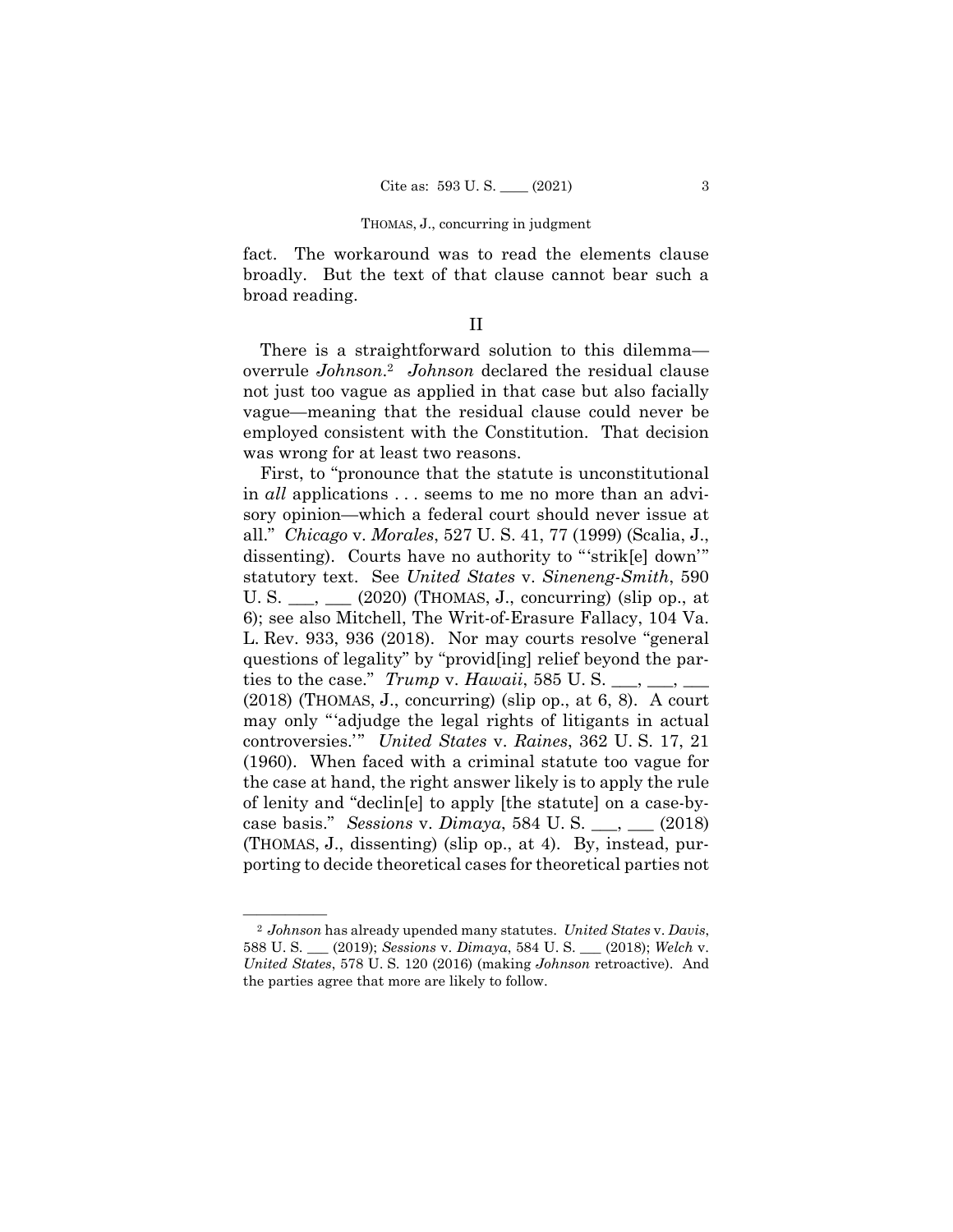before the Court, *Johnson* departed from foundational limits on the judicial power.

Second, even assuming that the petitioner's plea for facial relief was cognizable, *Johnson* deviated from the usual legal standard. To obtain facial relief, a plaintiff normally "must establish that no set of circumstances exists under which the Act would be valid." *E.g., United States* v. *Salerno*, 481 U. S. 739, 745 (1987). That is because a facial challenge, if successful, has the same effect as "nullify[ing]" a statute. *Ayotte* v. *Planned Parenthood of Northern New Eng.*, 546 U. S. 320, 329 (2006). The petitioner in *Johnson*  did not satisfy that standard. Indeed, the *Johnson* majority acknowledged that "there will be straightforward cases under the residual clause, because some crimes clearly pose a serious potential risk of physical injury to another." 576 U. S., at 602.

 to redress the plaintiff 's particular injury." *Gill* v. *Whit-*These errors show that this Court in *Johnson* not only misapplied the Due Process Clause but also exercised the legislative role. Legislatures alone have authority "to prescribe general rules for the government of society." *Fletcher*  v. *Peck*, 6 Cranch 87, 136 (1810). Courts, by contrast, have authority to provide only those "remed[ies that are] tailored *ford*, 585 U. S. \_\_\_, \_\_\_ (2018) (slip op., at 21). Simply put, where enforcement of a law would conflict with the Constitution, a court has authority under the Supremacy Clause to enjoin enforcement, but a court cannot, consistent with separation of powers, enjoin enforcement of a statute where enforcement would be lawful. *Johnson*, however, conducted the "quintessentially legislative work" of altering the legal rules that would apply in cases where the residual clause could lawfully be enforced. See *Planned Parenthood of Northern New Eng.*, 546 U. S., at 329–330.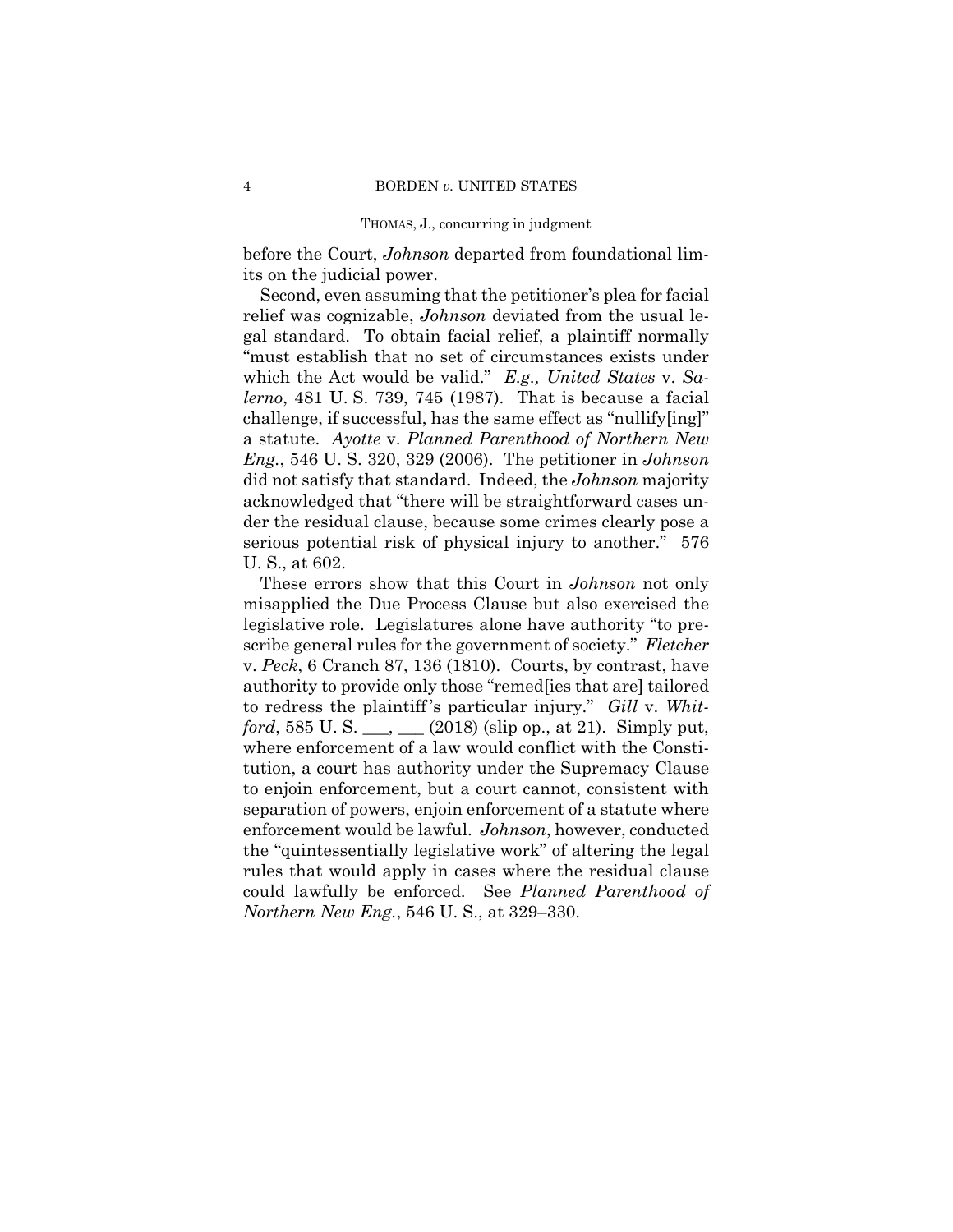#### III

 451 (2013) (THOMAS, J., concurring). I therefore concur in I hesitate to give petitioner the benefit of *Johnson*, because his crime is a "violent felony" as Congress defined the term. Indeed, in other contexts, I have resisted exacerbating similar errors. See *Pepper* v. *United States*, 562 U. S. 476, 518–520 (2011) (dissenting opinion) (declining to apply this Court's erroneous holding that the Sentencing Guidelines are never mandatory). Yet I reluctantly conclude that I must accept *Johnson* in this case because to do otherwise would create further confusion and division about whether state laws prohibiting reckless assault satisfy the elements clause.3 See *Vance* v. *Ball State Univ.*, 570 U. S. 421, 450– the judgment.

 $3$ Voting to affirm petitioner's sentence here would lead to a 5 to 4 judgment that petitioner's sentence is correct even though five Justices conclude that Tennessee reckless aggravated assault does not satisfy the elements clause. That kind of fractured reasoning would be difficult for lower courts to apply.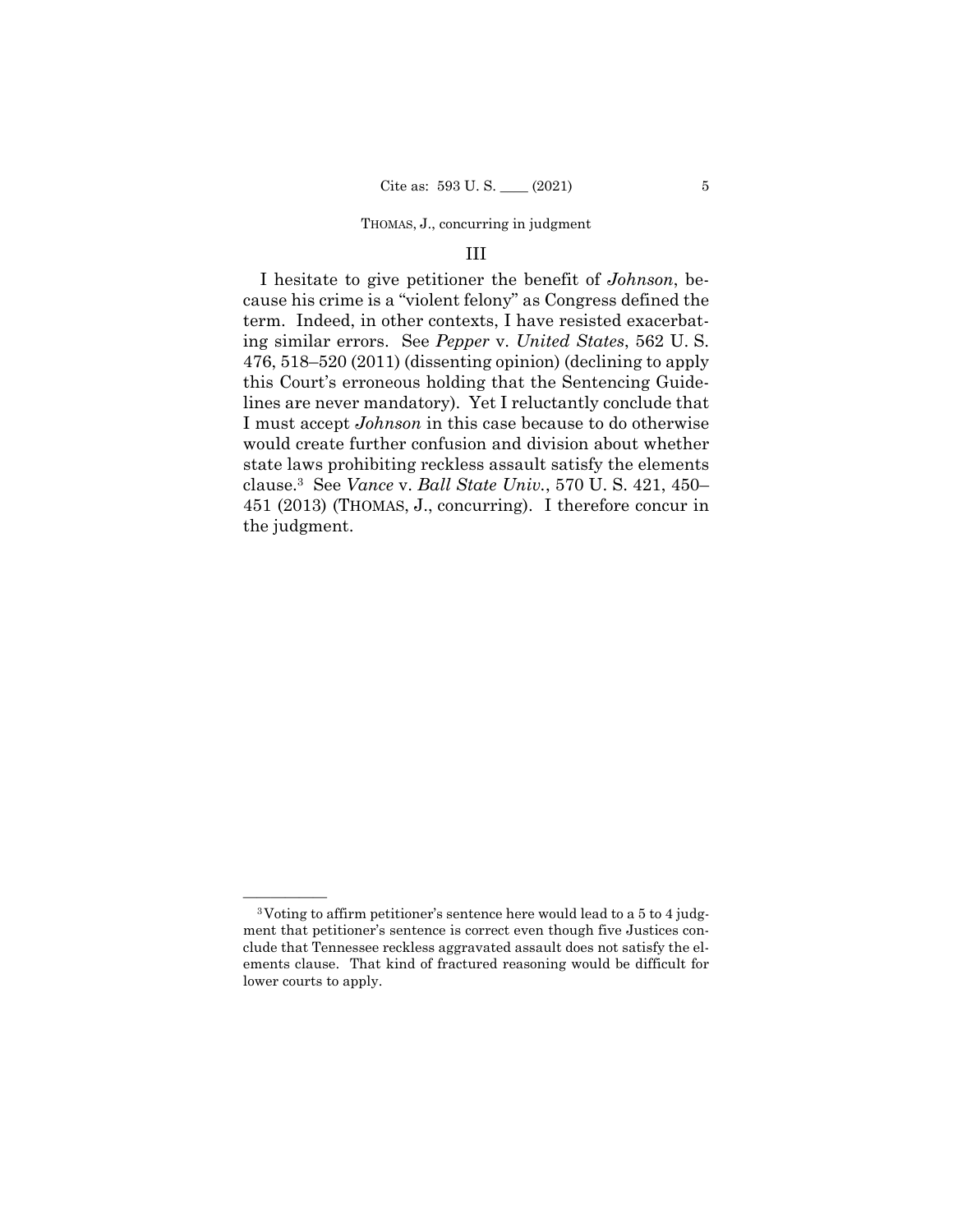## $\frac{1}{2}$  ,  $\frac{1}{2}$  ,  $\frac{1}{2}$  ,  $\frac{1}{2}$  ,  $\frac{1}{2}$  ,  $\frac{1}{2}$  ,  $\frac{1}{2}$ **SUPREME COURT OF THE UNITED STATES**

#### $\frac{1}{2}$  ,  $\frac{1}{2}$  ,  $\frac{1}{2}$  ,  $\frac{1}{2}$  ,  $\frac{1}{2}$  ,  $\frac{1}{2}$ No. 19–5410

## CHARLES BORDEN, JR., PETITIONER *v.*  UNITED STATES

## ON WRIT OF CERTIORARI TO THE UNITED STATES COURT OF APPEALS FOR THE SIXTH CIRCUIT

[June 10, 2021]

 JUSTICE ALITO, and JUSTICE BARRETT join, dissenting. JUSTICE KAVANAUGH, with whom THE CHIEF JUSTICE,

In 1984, Congress passed and President Reagan signed the Armed Career Criminal Act, known as ACCA. That Act seeks to prevent individuals with a serious record of violent crimes from unlawfully possessing firearms and committing additional violent crimes. As amended in 1986, the Act generally mandates a minimum 15-year prison sentence for any felon who has amassed at least three prior convictions for a "violent felony" and then commits a fourth felony by unlawfully possessing firearms.

ACCA defines the predicate "violent felony" offenses to cover, among other things, an offense punishable by a prison term exceeding one year that "has as an element the use, attempted use, or threatened *use of physical force against the person of another*." 18 U. S. C. §924(e)(2)(B)(i) (emphasis added). By defining violent felony in that manner, Congress ensured that the prototypical felonies involving physical force against a person—in particular, assault, homicide, rape, and robbery—would qualify as predicate offenses under ACCA.

ACCA does not ensnare low-level offenders or small-time criminals. Rather, as relevant here, ACCA applies only to individuals who have been previously convicted of *three* separate violent felonies committed on different occasions, and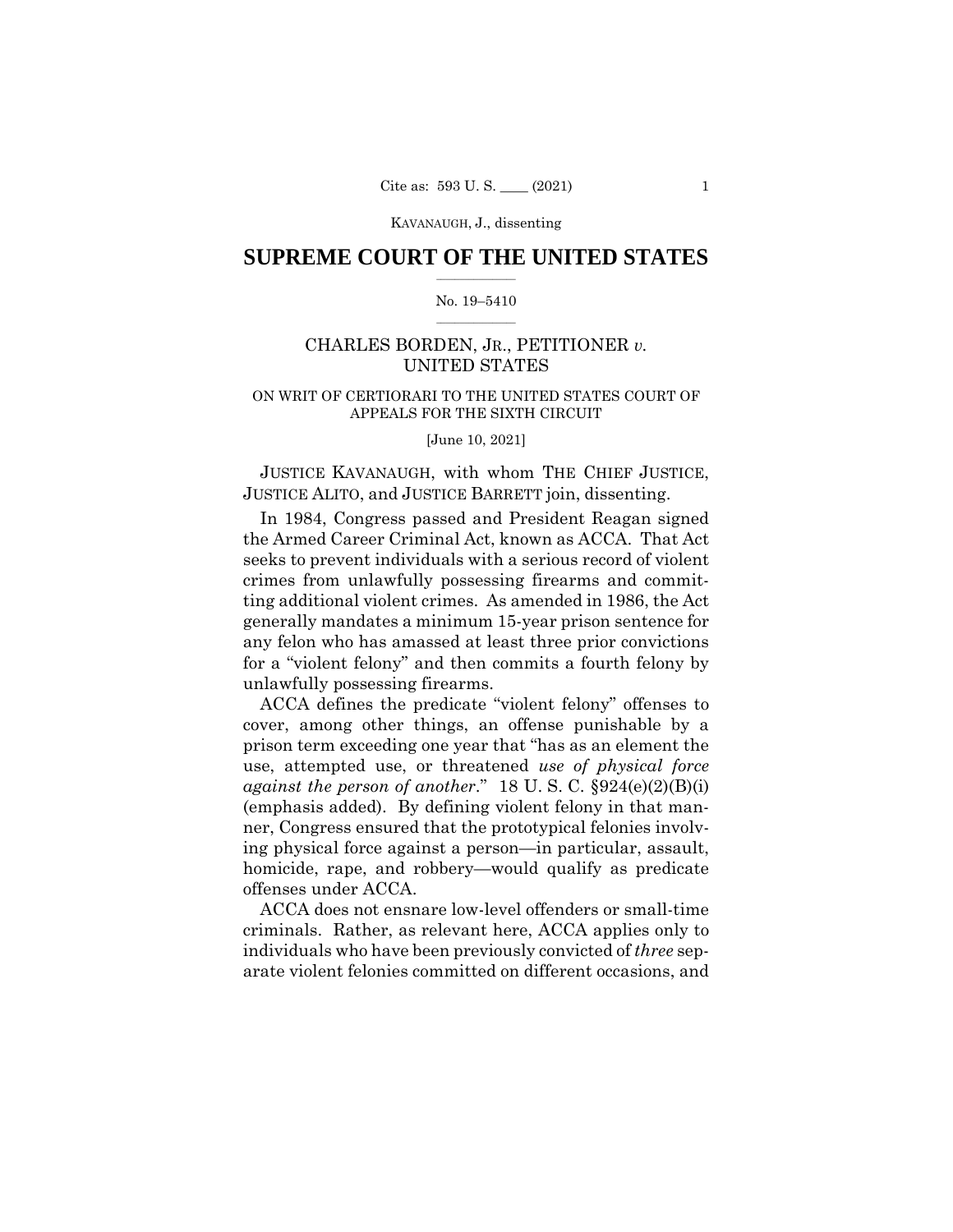who then proceed to commit a *fourth* felony by unlawfully possessing firearms. Congress determined that those serial violent felons pose serious risks of harm to American communities and warrant a 15-year mandatory minimum sentence under ACCA.1

In this case, Charles Borden was convicted in 2018 for unlawfully possessing a firearm in violation of  $\S 922(g)(1)$ . The District Court concluded that Borden was subject to ACCA because of his three prior convictions in 2002, 2003, and 2007 for aggravated assault under Tennessee law.2

Borden does not dispute that his 2002 and 2003 Tennessee felony convictions—which were for *intentional or knowing* aggravated assault—constituted violent felonies for purposes of ACCA. But he challenges the classification of his 2007 Tennessee felony conviction—which was for *reckless* aggravated assault. Borden argues that reckless felonies do not qualify as predicate offenses under ACCA. According to Borden, a crime committed recklessly, such as reckless assault or reckless homicide, does not entail the "use of physical force against the person of another." Instead, Borden contends, only intentional or knowing felonies satisfy that statutory definition.

Most States criminalize reckless assault and reckless

 $1$ ACCA also includes serious drug offenses as qualifying predicates. 18 U. S. C. §924(e)(2)(A). That aspect of ACCA is not at issue here.

<sup>2</sup>Tennessee's aggravated assault statute provides: "A person commits aggravated assault who:

<sup>&</sup>quot;(1) Intentionally or knowingly commits an assault as defined in §39– 13–101 and:

<sup>&</sup>quot;(A) Causes serious bodily injury to another; or

<sup>&</sup>quot;(B) Uses or displays a deadly weapon; or

<sup>&</sup>quot;(2) Recklessly commits an assault as defined in  $\S 39-13-101(a)(1)$ , and:

<sup>&</sup>quot;(A) Causes serious bodily injury to another; or

<sup>&</sup>quot;(B) Uses or displays a deadly weapon." Tenn. Code Ann. §39–13–102 (2003).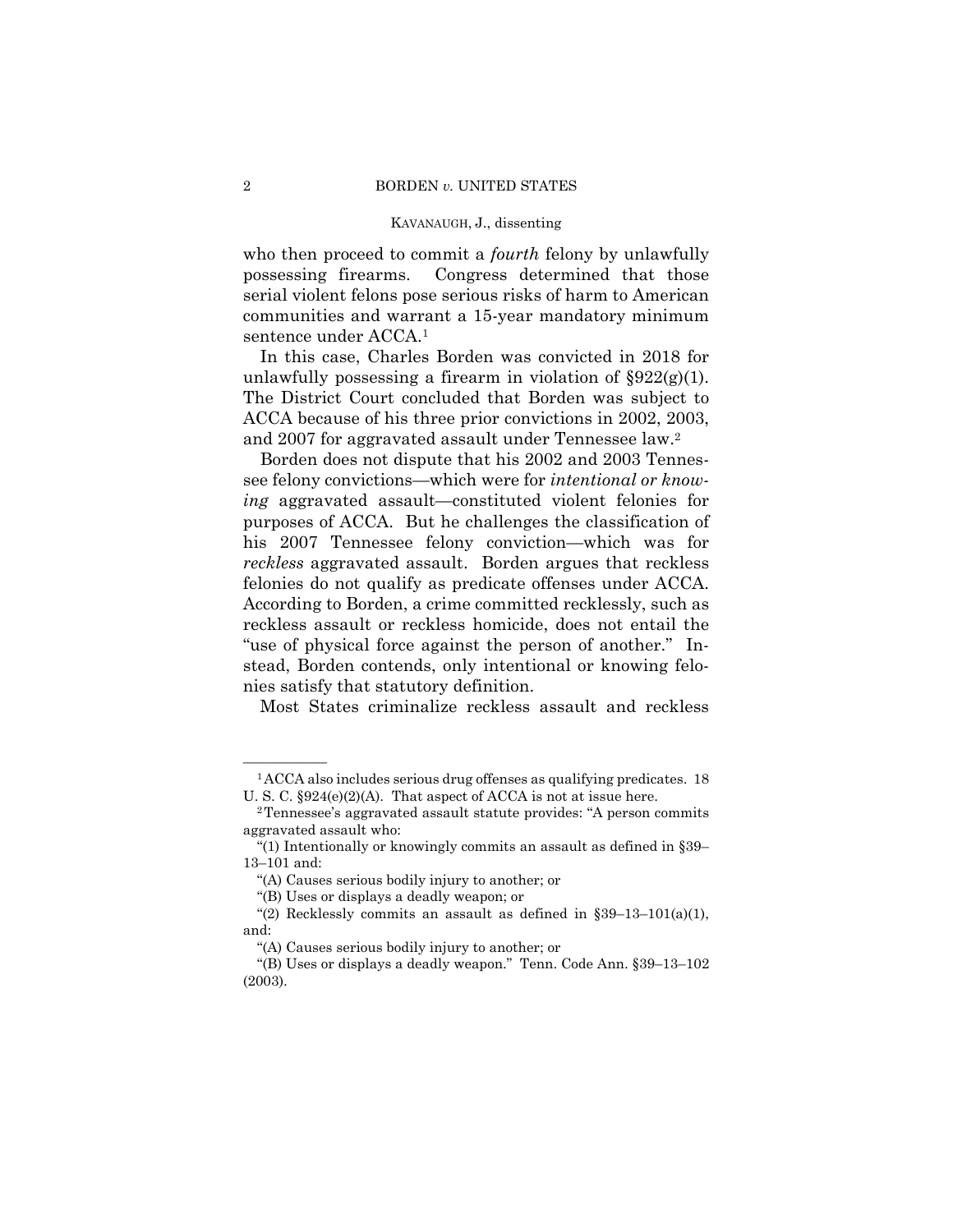homicide. And the Model Penal Code and most States provide that recklessness as to the consequences of one's actions generally suffices for criminal liability. Importantly, moreover, Borden does not dispute that ACCA's phrase "use of physical force" *on its own* would include reckless offenses, such as reckless assault or reckless homicide. But Borden nonetheless contends that ACCA's phrase "use of physical force *against the person of another*" somehow excludes those same reckless offenses, including reckless assault and reckless homicide.

To put Borden's argument in real-world terms, suppose that an individual drives a car 80 miles per hour through a neighborhood, runs over a child, and paralyzes her. He did not intend to run over and injure the child. He did not know to a practical certainty that he would run over and injure the child. But he consciously disregarded a substantial and unjustifiable risk that he would harm another person, and he is later convicted in state court of reckless assault. Or suppose that an individual is in a dispute with someone in the neighborhood and begins firing gunshots at the neighbor's house to scare him. One shot goes through the window and hits the neighbor, killing him. The shooter may not have intended to kill the neighbor or known to a practical certainty that he would do so. But again, he consciously disregarded a substantial and unjustifiable risk that he would harm someone, and he is later convicted in state court of reckless homicide.

Surprisingly, the Court today holds that those kinds of reckless offenses such as reckless assault and reckless homicide do not qualify as ACCA predicates under the useof-force clause. The plurality does not dispute that those offenses involve the "use of physical force," but concludes that those offenses do not involve the "use of physical force *against the person of another*." The plurality reaches that rather mystifying conclusion even though someone who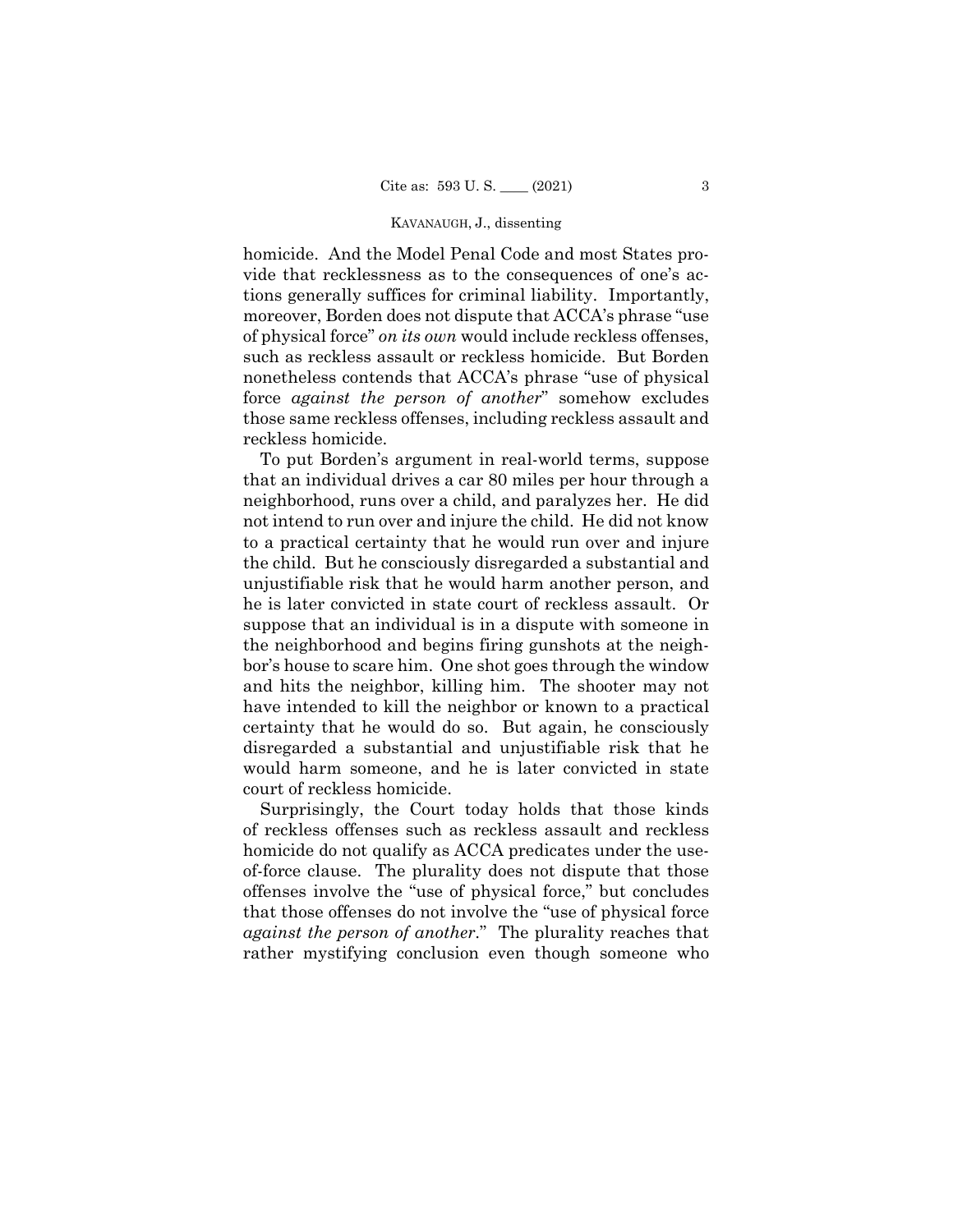acts recklessly, as those examples show, has made a "deliberate decision to endanger another," *Voisine* v. *United States*, 579 U.S. 686, <u>(2016</u>) (slip op., at 7), and even though an individual who commits a reckless assault or a reckless homicide generally inflicts injury or death on another person. The plurality reaches that conclusion even though most States (both as of 1986 and today) criminalize reckless assault and reckless homicide as offenses against the person, and even though Congress enacted ACCA's useof-force clause in 1986 to cover the prototypical violent crimes, such as assault and homicide, that can be committed with a *mens rea* of recklessness. And the plurality reaches that conclusion even though the Court concluded just five years ago (when interpreting a similarly worded domestic violence statute) that reckless offenses such as reckless assault and reckless homicide *do* entail the use of physical force against another person—there, "against a domestic relation" or "victim." See *id.*, at \_\_\_ (slip op., at 12); 18 U. S. C. §921(a)(33)(A).

In my view, the Court's decision disregards bedrock principles and longstanding terminology of criminal law, misconstrues ACCA's text, and waves away the Court's own recent precedent. The Court's decision overrides Congress's judgment about the danger posed by recidivist violent felons who unlawfully possess firearms and threaten further violence. I respectfully dissent.3

<sup>&</sup>lt;sup>3</sup>Just to explain today's lineup: Four Justices form the plurality. JUSTICE THOMAS concurs in the judgment. He agrees with the plurality's result but not its reasoning, and concludes that the phrase "use of physical force" *alone* excludes reckless offenses such as reckless assault or reckless homicide. The Court reached a different conclusion in interpreting a similarly worded statute in *Voisine* v. *United States*, 579 U. S. 686 (2016). But JUSTICE THOMAS indicates that he will not follow that precedent in this case. (Importantly, unlike the plurality, JUSTICE THOMAS does not rely on the phrase "against the person of another.")

JUSTICE THOMAS further explains that reckless offenses *were* covered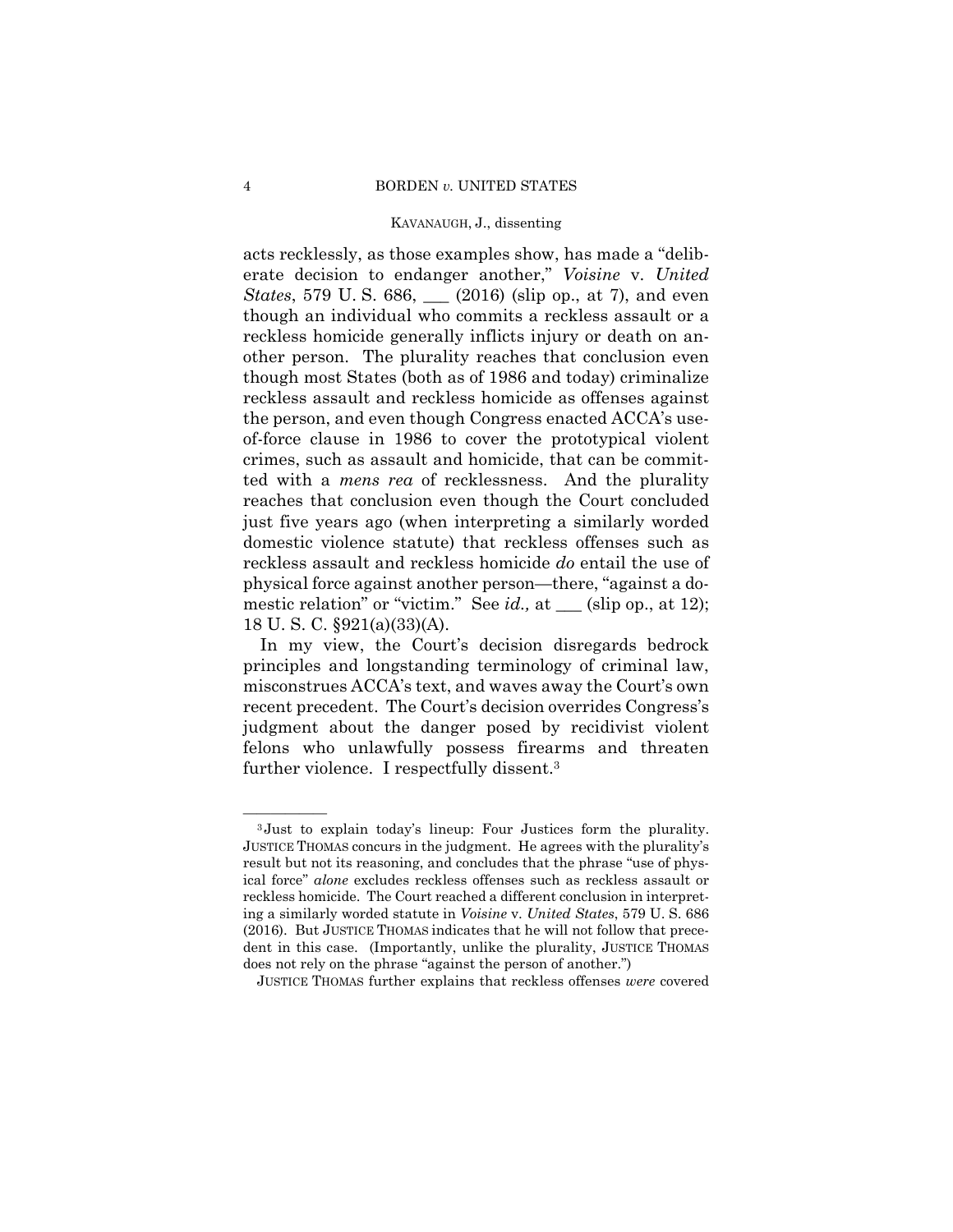I

The Court holds that the phrase "use of physical force against the person of another" in ACCA's violent felony definition applies only to crimes that entail an intentional or knowing use of force against another person, not to crimes that entail a reckless use of force against another person. In reaching that conclusion, the plurality does not dispute that the statutory phrase "use of physical force" on its own would encompass reckless offenses such as reckless assault and reckless homicide. See *ante,* at 6–7; see also *Voisine* v. *United States*, 579 U. S. 686 (2016). But the plurality seizes on the additional phrase "against the person of another." According to the plurality, the combined statutory phrase "use of physical force against the person of another" excludes reckless offenses such as reckless assault and reckless homicide.

As a matter of textual interpretation, that analysis is seriously flawed for two independent reasons, either of which suffices to defeat the plurality's conclusion. First, the phrase "against the person of another" in criminal statutes like ACCA has zero to do with *mens rea*. That phrase instead reflects a centuries-old term of art in the criminal law that distinguishes offenses against the person from offenses

——————

by ACCA under the residual clause. But that clause was declared unconstitutional in *Johnson* v. *United States*, 576 U. S. 591 (2015). Although JUSTICE THOMAS disagrees with *Johnson*, he indicates that he will today follow the Court's *Johnson* precedent, albeit not the *Voisine* precedent.

So we find ourselves in an unusual situation. In *Voisine*, seven Justices agreed that the phrase "use of physical force" in a similarly worded statute covers reckless offenses. And eight Justices today accept that the phrase "use of physical force" covers reckless offenses. Moreover, five Justices today agree that ACCA's text, properly interpreted, would cover reckless offenses. And only four Justices conclude that the phrase "against the person of another" addresses *mens rea* and excludes reckless offenses. Yet despite all of that, Borden prevails, and reckless offenses are now *excluded* from ACCA's scope. That outcome is anomalous.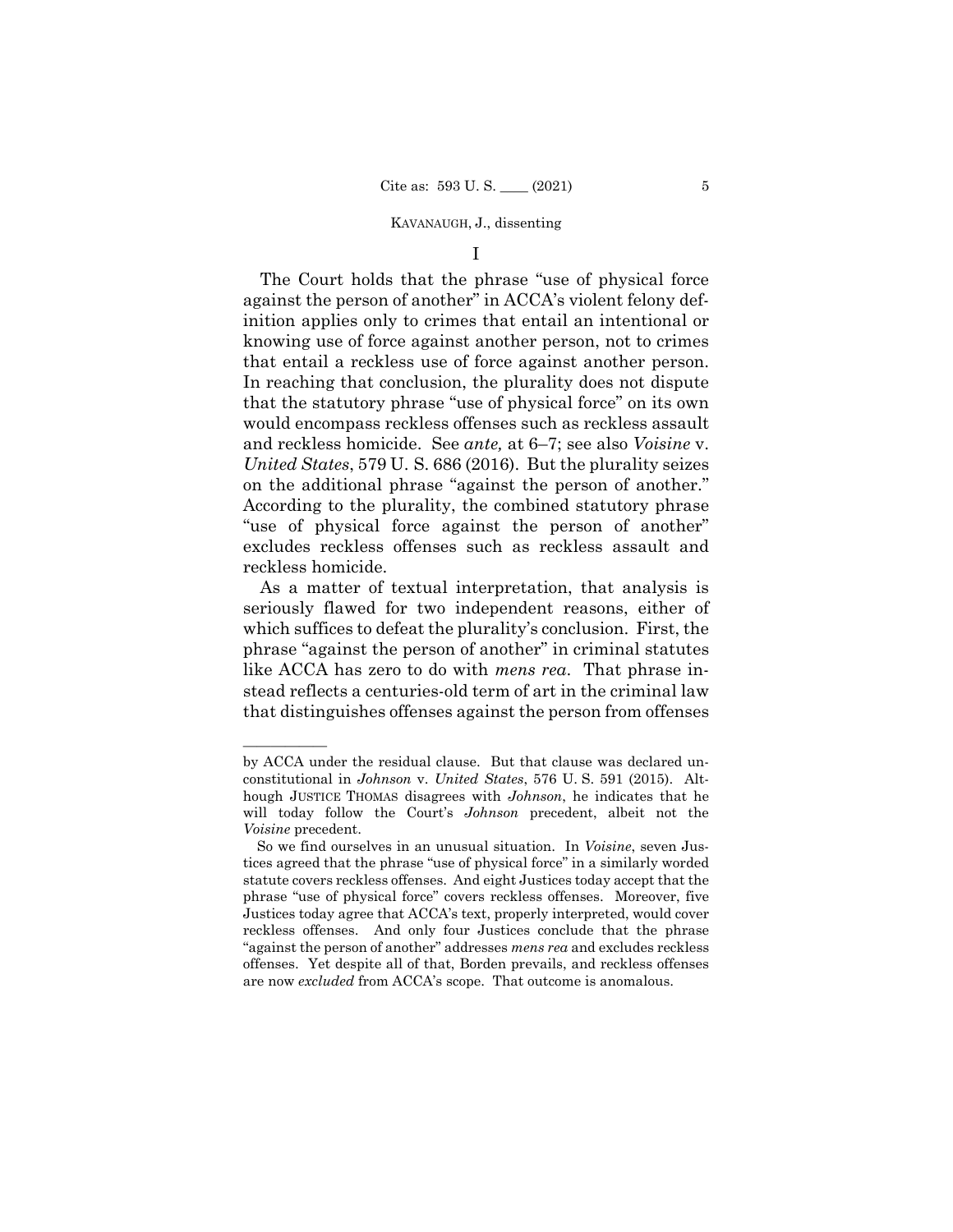against property. Second, even if the phrase "against the person of another" did not reflect a longstanding term of art, the ordinary meaning of the statutory phrase "use of physical force against the person of another"—just like the phrase "use of physical force"—encompasses reckless offenses such as reckless assault and reckless homicide.

## A

*First*, and most fundamentally, the phrase "against the person of another" in ACCA has zero to do with the required *mens rea* for predicate violent felonies. That phrase simply incorporates established nomenclature for classifying crimes and reflects a longstanding criminal-law term of art that distinguishes offenses against the *person* from offenses against *property*. As the Government explains, that phrase simply "limits the scope" of the use-of-force clause to "crimes involving force applied to another person, thereby excluding many property crimes, like arson." Brief for United States 23.

When Congress "borrows terms of art in which are accumulated the legal tradition and meaning of centuries of practice," we generally assume that Congress "knows and adopts the cluster of ideas that were attached to each borrowed word in the body of learning from which it was taken." *Morissette* v. *United States*, 342 U. S. 246, 263 (1952); see also *Air Wisconsin Airlines Corp.* v. *Hoeper*, 571 U. S. 237, 248 (2014); *Sekhar* v. *United States*, 570 U. S. 729, 733 (2013); A. Scalia & B. Garner, Reading Law: The Interpretation of Legal Texts 73–77, 305 (2012).

So it is here. For centuries, criminal offenses have typically been broken down into categories—including, most prominently, offenses against the person and offenses against property.

An offense against the person is often defined as a "crime against the body of another human being." Black's Law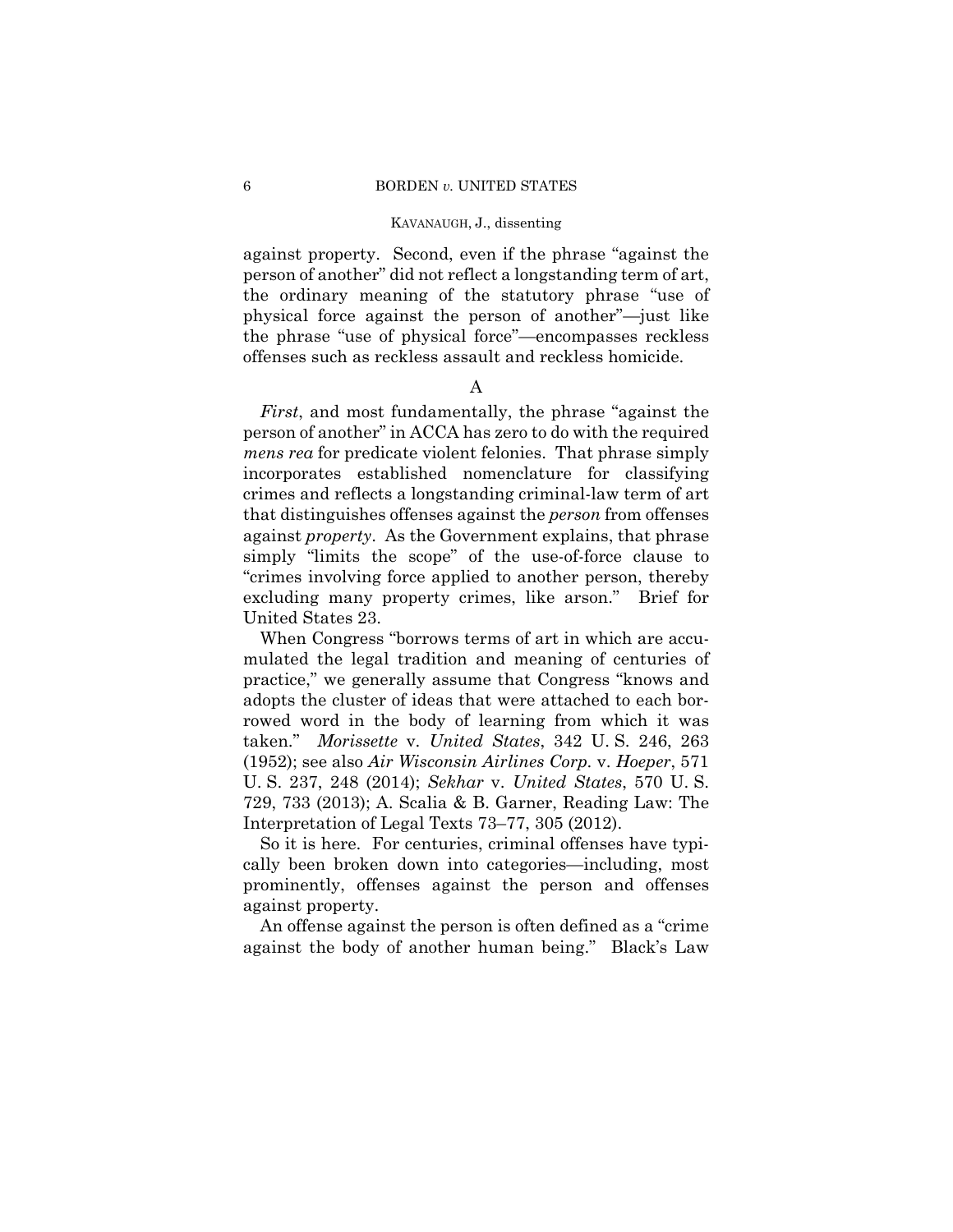Dictionary 1302 (11th ed. 2019) ("offense against the person"). The object of the offense is a person. Those offenses include, for example, assault, homicide, rape, and robbery.

An offense against property is often defined as a "crime against another's personal property." *Ibid.* ("offense against property"). The object of the offense is property. Those offenses include, for example, burglary, arson, extortion, fraud, and destruction of property.

That nomenclature has a long historical pedigree originating in the common law. Blackstone, for example, sets forth various categories of "Public Wrongs," which include "Offences *against* the Persons of Individuals" and "Offences *against* Private Property." 4 Commentaries on the Laws of England, chs. 15, 17 (1769) (emphasis in original); see also H. Stephen, Summary of the Criminal Law (1834) (setting forth categories of criminal offenses including "Offences against the Person" and "Larceny and Other Offences against Property"); W. Auckland, Principles of Penal Law (2d ed. 1771) (setting forth categories of criminal offenses including "[o]ther Crimes relative to the Persons of Individuals" and "Crimes relative to Property").

 person and offenses against property.4 Those classifications remain prevalent today. Like Blackstone, most state criminal codes categorize criminal offenses and employ the terminology of offenses against the

<sup>—————— 4</sup>See Ala. Code, Tit. 13A, chs. 6, 7 (2015); Alaska Stat., Tit. 11, chs. 41, 46 (2018); Ark. Code Ann., Tit. 5, subds. 2, 4 (1983); Cal. Penal Code Ann., pt. 1, Tits. 8, 13 (West Cum. Supp. 2021); Colo. Rev. Stat., Tit. 18, Arts. 3, 4 (2019); Del. Code Ann., Tit. 11, pt. I, ch. 5, subchs. II, III (2021); Ga. Code Ann., Tit. 16, chs. 5, 7 (2019); Haw. Rev. Stat., Tit. 37, chs. 707, 708 (2014); Ill. Comp. Stat., ch. 720, Act 5, Tit. III, pts. B, C (West 2018); Ind. Code, Tit. 35, Arts. 42, 43 (2020); Kan. Stat. Ann., ch. 21, Arts. 54, 58 (2020); La. Rev. Stat. Ann., Tit. 14, ch. 1, pts. 2, 3 (2016); Me. Rev. Stat. Ann., Tit. 17–A, pt. 2, ch. 9 (2006); Md. Crim. Law Code Ann., Tits. 3, 6 (2012); Mass. Gen. Laws, pt. IV, Tit. 1, chs. 265, 266 (2017); Minn. Stat., ch. 609 (2020); Miss. Code Ann., Tit. 97, chs. 3, 17 (2020); Mo. Rev. Stat., Tit. 38, ch. 565 (2016); Mont. Code Ann., Tit. 45, chs. 5, 6 (2020);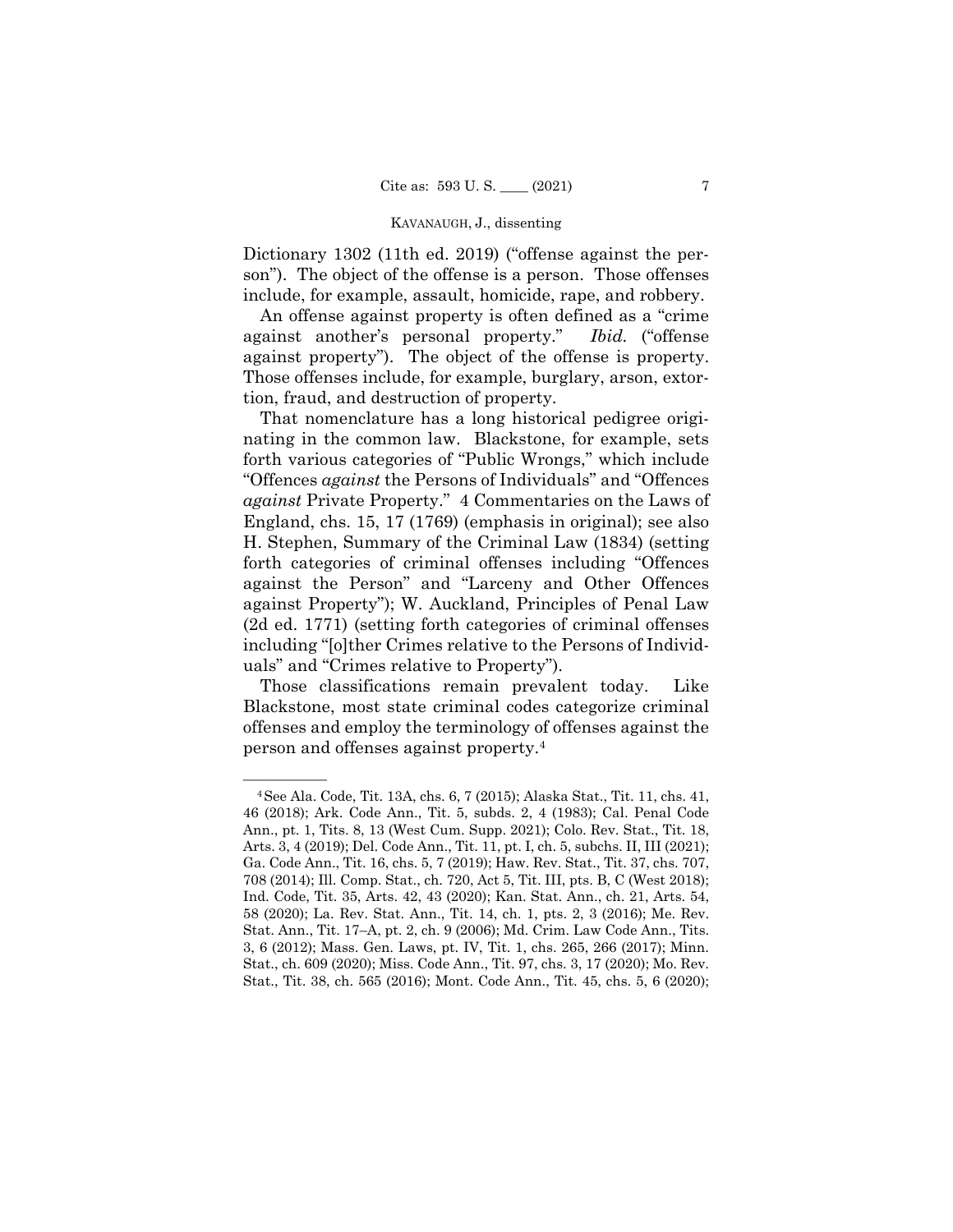That was also true back in 1986 when Congress amended ACCA to include the use-of-force clause. Tennessee's criminal code illustrates the point. As of 1986, criminal offenses under Tennessee law fell under one of several chapter headings, including "Offenses Against the Person" and "Offenses Against Property," among others. See Tenn. Code. Ann., Tit. 39, chs. 2, 3 (1982). At least 32 other state criminal codes employed similar nomenclature at the time of ACCA's amendment in 1986.5

——————

Neb. Rev. Stat., ch. 28, Arts. 3, 5 (2021); Nev. Rev. Stat., Tit. 15, chs. 200, 205 (2017); N. J. Stat. Ann., Tit. 2C, subd. 2, pts. 1, 2 (2019); N. Y. Penal Law Ann., ch. 40, pt. 3, Tits. H, I (2009); N. C. Gen. Stat. Ann., ch. 14, subchs. III, V (2019); N. D. Cent. Code Ann., Tit. 12, pts. V, VI (2012); Okla. Stat., Tit. 21, pts. III, VII (2011); Ore. Rev. Stat., Tit. 16, chs. 163, 164 (2019); S. C. Code Ann., Tit. 16, chs. 3, 11 (2015); Tenn. Code Ann., Tit. 39, chs. 13, 14 (2020); Tex. Penal Code Ann., Tits. 5, 7 (West 2021); Utah Code Ann., Tit. 76, chs. 5, 6 (2017); Va. Code Ann., Tit. 18.2, chs. 4, 5 (2014); W. Va. Code Ann., ch. 61, Arts. 2, 3 (2020); Wis. Stat., chs. 940,

<sup>943 (2016);</sup> Wyo. Stat. Ann., Tit. 6, chs. 2, 3 (2019). 5See Ala. Code, Tit. 13A, chs. 6, 7 (1982); Alaska Stat., Tit. 11, chs. 41, 46 (1983); Ark. Code Ann., Tit. 41, Arts. 5, 6 (Cum. Supp. 1985); Cal. Penal Code Ann., pt. I, Tits. 8, 13 (1984); Colo. Rev. Stat., Tit. 18, Arts. 3, 4 (1986); Del. Code Ann., Tit. 11, pt. 1, ch. 5, subchs. II, III (1979); Ga. Code Ann., Tit. 16, chs. 5, 7 (1984); Haw. Rev. Stat., Tit. 37, chs. 707, 708 (1985); Ill. Ann. Stat., Tit. III, pts. B, C (West 1980); Ind. Stat. Ann., Tit. 35, Arts. 42, 43 (1985); Kan. Stat. Ann., ch. 21, Arts. 34, 37 (1981); La. Rev. Stat. Ann., Tit. 14, ch. 1, pts. II, III (West 1986); Me. Rev. Stat. Ann., Tit. 17–A, ch. 9 (1983); Mass. Gen. Laws, chs. 265, 266 (1986); Minn. Stat., ch. 609 (1986); Miss. Code Ann., Tit. 97, chs. 3, 17 (1973); Mo. Rev. Stat., Tit. 38, ch. 565 (1986); Mont. Code Ann., Tit. 45, chs. 5, 6 (1985); Neb. Rev. Stat., ch. 28, Arts. 3, 5 (1979); Nev. Rev. Stat., Tit. 15, chs. 200, 205 (1986); N. J. Stat. Ann., Tit. 2C, subd. 2, pts. 1, 2 (1982); N. Y. Penal Law Ann., ch. 40, pt. 3, Tits. H, I (West 1975); N. C. Gen. Stat. Ann., ch. 14, subchs. III, V (1981); Okla. Stat., Tit. 21, pts. III, VII (1983); Ore. Rev. Stat., Tit. 16, chs. 163, 164 (1985); Pa. Stat. Ann., Tit. 18, pt. II, Arts. B, C (Purdon 1983); S. C. Code Ann., Tit. 16, chs. 3, 11 (1985); Tex. Penal Code Ann., Tits. 5, 7 (West 1984); Utah Code Ann., Tit. 76, chs. 5, 6 (Cum. Supp. 1986); Va. Code Ann., Tit. 18.2, chs. 4, 5 (1982); W. Va. Code Ann., ch. 61, Arts. 2, 3 (1984); Wis. Stat., chs. 940, 943 (1982); Wyo. Stat. Ann., Tit. 6, chs. 2, 3 (1983).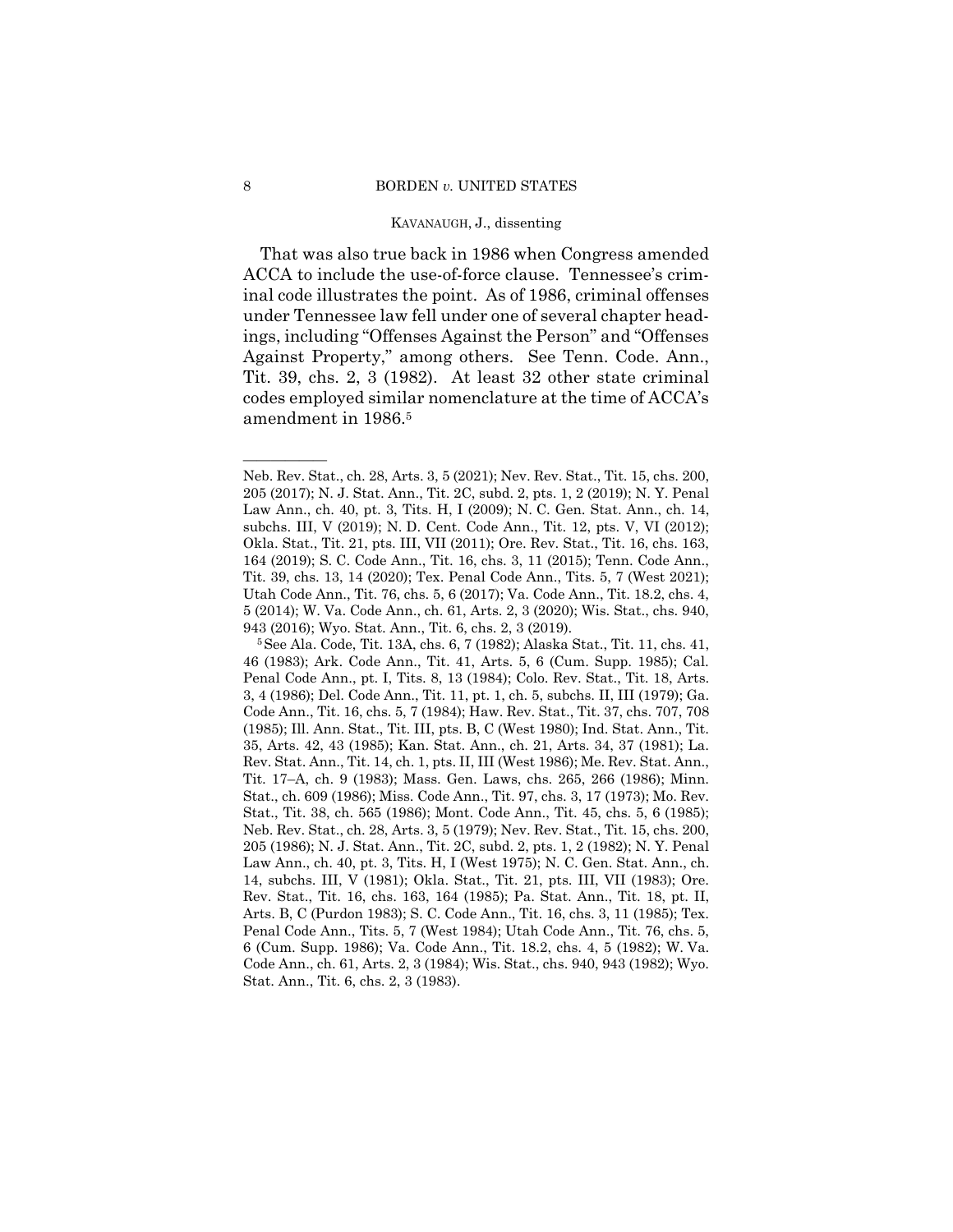The Model Penal Code, which was adopted in 1962, likewise uses that nomenclature. The Code identifies two broad categories of crimes as "Offenses Involving Danger to the Person" and "Offenses Against Property." ALI, Model Penal Code, pt. II (1980).

Leading treatises on criminal law similarly group most offenses into those two broad categories: "Offenses Against the Person" and "Offenses Against Property." 2–3 W. LaFave, Substantive Criminal Law, pts. III, IV (3d ed. 2018); 2 C. Torcia, Wharton's Criminal Law, pt. II (15th ed. 1994); 3 *id.*, pt. V (1995); see also 2 W. LaFave & A. Scott, Substantive Criminal Law, chs. 7, 8 (1986) ("Crimes Against the Person" and "Crimes Relating to Property"); 2 Torcia, Wharton's Criminal Law, pt. II (14th ed. 1979) ("Offenses Against the Person"); 3 *id.*, pt. V (1980) ("Offenses Against Property").

As those many examples show, the phrase "offenses against the person" may be worded in slightly different ways, but each variation serves to distinguish offenses against the person from other kinds of offenses, including offenses against property. Cf. Black's Law Dictionary, at 1302 (cross-referencing definition of "offense against the person" with "crimes against persons").

ture. The definition provides in relevant part: In 1986, Congress amended ACCA to cover violent felonies. Not surprisingly, ACCA's definition of "violent felony" tracks that historically rooted and still common nomencla-

"[T]he term 'violent felony' means any *crime* punishable by imprisonment for a term exceeding one year ... that—

"(i) has as an element the use, attempted use, or threatened *use of physical force against the person of another*; or

"(ii) is burglary, arson, or extortion, involves use of explosives, or otherwise involves conduct that presents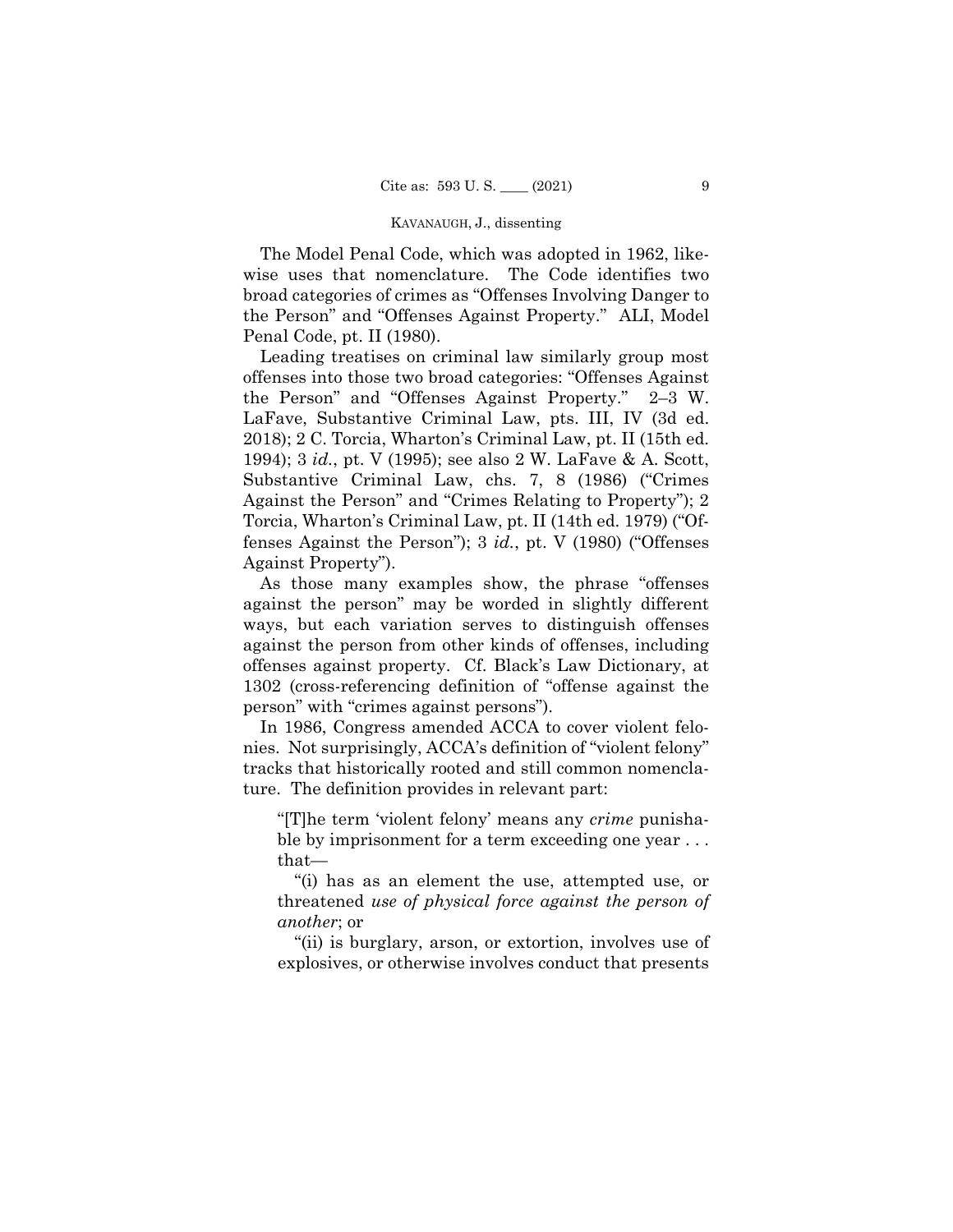a serious potential risk of physical injury to another." 18 U. S. C. §924(e)(2)(B) (emphases added).

The first clause of the violent felony definition (the use-offorce clause) encompasses offenses involving force *against the person*—and thus necessarily includes assault, homicide, rape, and robbery.6 The second clause of that definition (the enumerated-offenses clause) lists certain physically risky offenses *against property*—in particular, burglary, arson, extortion, and offenses involving the use of explosives. See *Taylor* v. *United States*, 495 U. S. 575, 584– 587 (1990).

This Court's precedents have drawn that same distinction when analyzing ACCA's violent felony definition. In *Begay* v. *United States*, for example, the Court stated that violent felonies under ACCA "include both crimes against the person (clause (i)) and certain physically risky crimes against property (clause (ii))." 553 U. S. 137, 144 (2008).

The statutory history further illustrates the distinction. When originally enacted in 1984, ACCA covered only robbery (an offense against the person) and burglary (an offense against property). 18 U. S. C. App. §1202(a) (1982 ed., Supp. II). In 1986, Congress expanded the scope of violent crimes covered under ACCA. Congress added the useof-force clause so as to encompass not just robbery but also additional offenses against the person, such as assault, homicide, and rape. And Congress added the second clause to encompass not just burglary but also some additional physically risky offenses against property, including arson, extortion, and use of explosives.7

 $6$ The words "of another" in the use-of-force clause exclude crimes involving harm to oneself, as opposed to others, and reflect common phraseology in state criminal statutes covering offenses against the person, such as assault. See, *e.g.,* Tenn. Code Ann. §39–13–102 (aggravated assault is an assault that, among other things, "[c]auses serious bodily injury to another"). 7That understanding of offenses against the person and offenses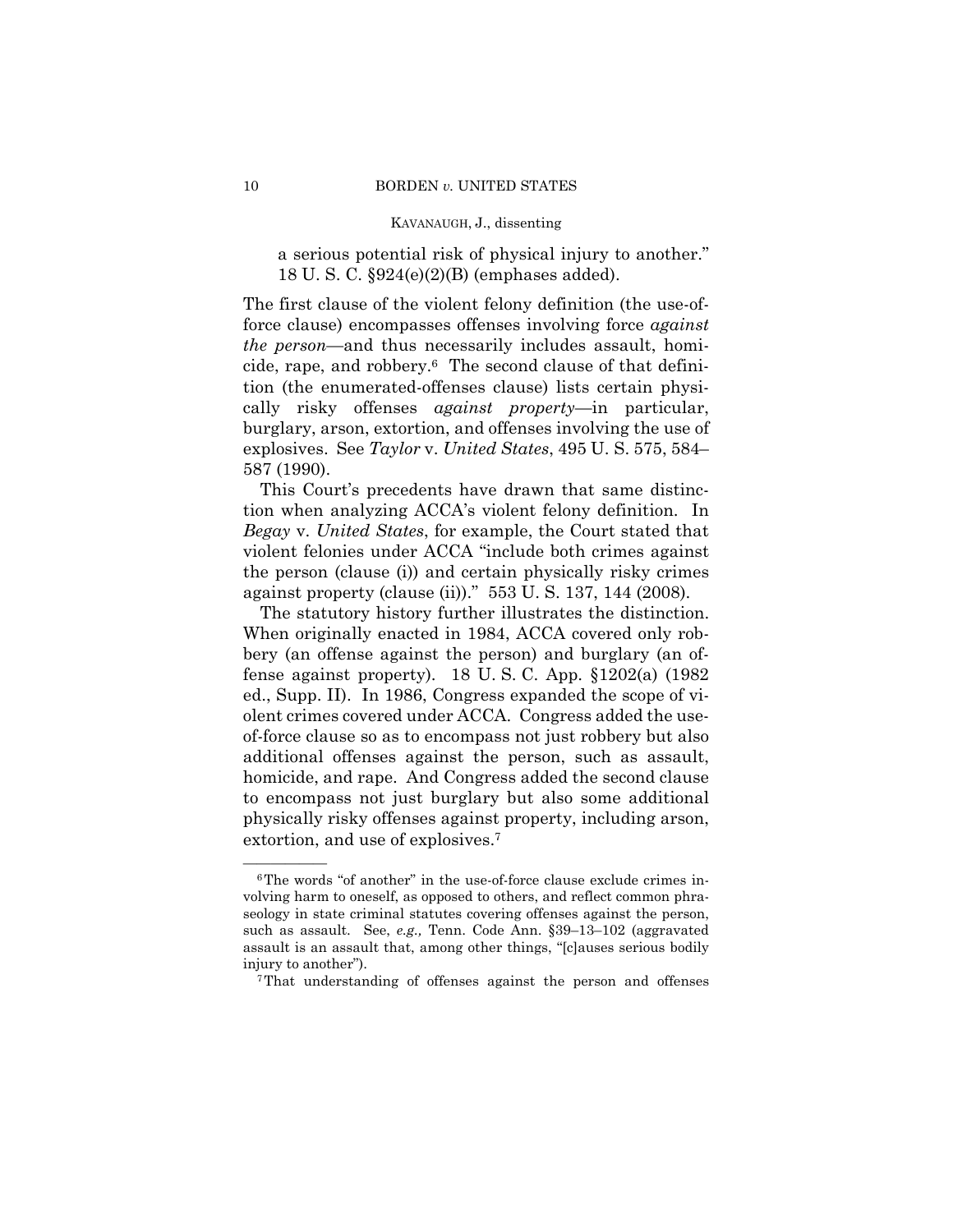In short, the phrase "against the person of another" in ACCA specifies the category of crimes to which the use-offorce clause applies and limits the reach of the clause by excluding other categories of crimes—in particular, crimes against property.

That understanding of the phrase "against the person of another" also helps to make sense of other, similarly worded statutory definitions. Take 18 U. S. C. §16(a), which defines the term "crime of violence" for purposes of many other federal criminal and immigration laws. That definition includes any "offense that has as an element the use, attempted use, or threatened use of physical force *against the person or property of another*." *Ibid.* (emphasis added). Like ACCA's use-of-force clause, §16(a)'s "against" phrase simply specifies the category of offenses to which the statute applies, using established nomenclature. The only difference between the two definitions is that §16(a) covers

——————

against property also helps make more sense of the now-defunct residual clause. See *Johnson*, 576 U. S. 591. The residual clause was tacked onto the clause enumerating the covered offenses against property (burglary, arson, extortion, and use of explosives). The residual clause covered crimes that "otherwise involv[e] conduct that presents a serious potential risk of physical injury to another." 18 U. S. C. §924(e)(2)(B)(ii). When still extant, the residual clause could have been read in one of two ways. On one reading, given its placement with offenses against property, the residual clause could have been read to encompass other physically risky offenses against property similar to burglary, arson, extortion, and use of explosives. A second possible reading (and the common reading when the residual clause was still in effect) was that the residual clause also covered some offenses against the person, not just offenses against property. But even assuming that second reading was correct, and that there was potential overlap between the use-of-force clause and the residual clause, the solution was not to read the use-of-force clause contrary to its terms. No one disputes that the use-of-force clause generally covers assault and homicide, among other crimes. The residual clause was merely residual—a catchall. Therefore, as relevant here, even if assault and homicide could theoretically have fit under the old residual clause, that would not negate coverage of assault and homicide under the use-of-force clause.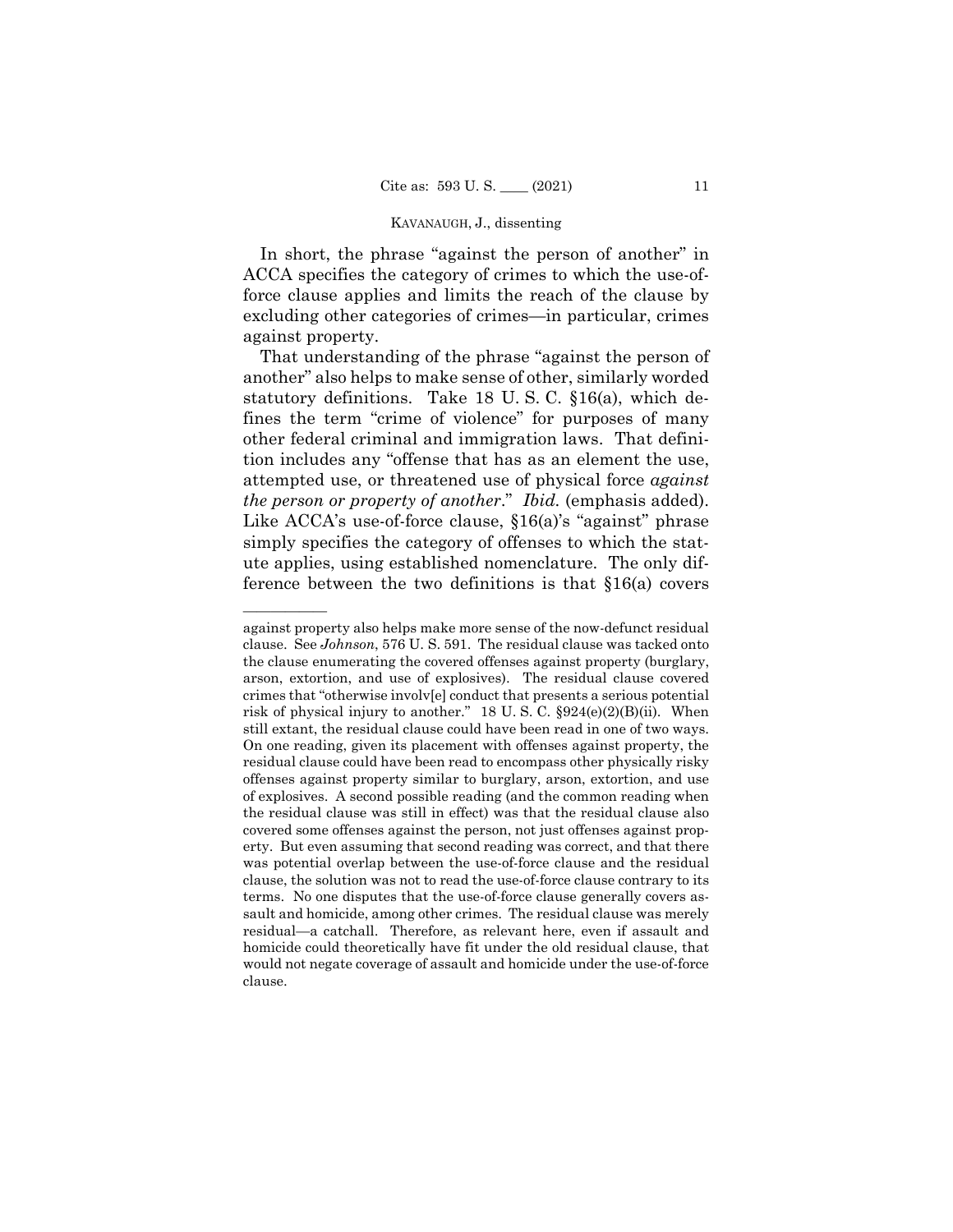crimes "against property" in addition to crimes "against the person."8

Finally, state practice confirms that the phrase "against the person of another" in ACCA reflects a longstanding term of art and is not an oblique and novel way of excluding reckless offenses. As of 1986, when Congress amended ACCA to include the use-of-force clause, 28 States had reckless assault statutes, and more than 30 States had statutes that covered reckless homicide. See Brief for United States 19–21, and nn. 4–7. Most of those States classified those crimes as offenses against the person, see n. 5, *supra* even though those crimes only required a *mens rea* of recklessness.

Congress legislated against the backdrop of those state criminal laws. It strains credulity to say that in ACCA, Congress both (i) mirrored the traditional "against the person" terminology from those state criminal codes that included reckless assault and reckless homicide, but (ii) nonetheless silently intended that common and traditional language to take on a novel and obscure meaning that would exclude reckless assault and reckless homicide. As the Court has stated before, we "should not lightly conclude that Congress enacted a self-defeating statute." *Quarles* v. *United States*, 587 U.S. \_\_, \_\_ (2019) (slip op., at 8); see also *Stokeling* v. *United States*, 586 U. S. \_\_\_, \_\_\_ (2019) (slip op., at 8). If Congress in 1986 wanted to exclude from ACCA's scope all of those state criminal laws covering reckless crimes against the person—including reckless assaults and reckless homicides—Congress easily could have said

<sup>&</sup>lt;sup>8</sup>The plurality says that reading ACCA's "against" phrase to refer to the category of covered offenses would leave the broader language in statutes like §16(a) "without any function." *Ante,* at 12. That is incorrect. The "against" phrase in statutes like §16(a) clarifies that the statutory definition encompasses *both* of those traditional categories of offenses: offenses against the person *and* offenses against property.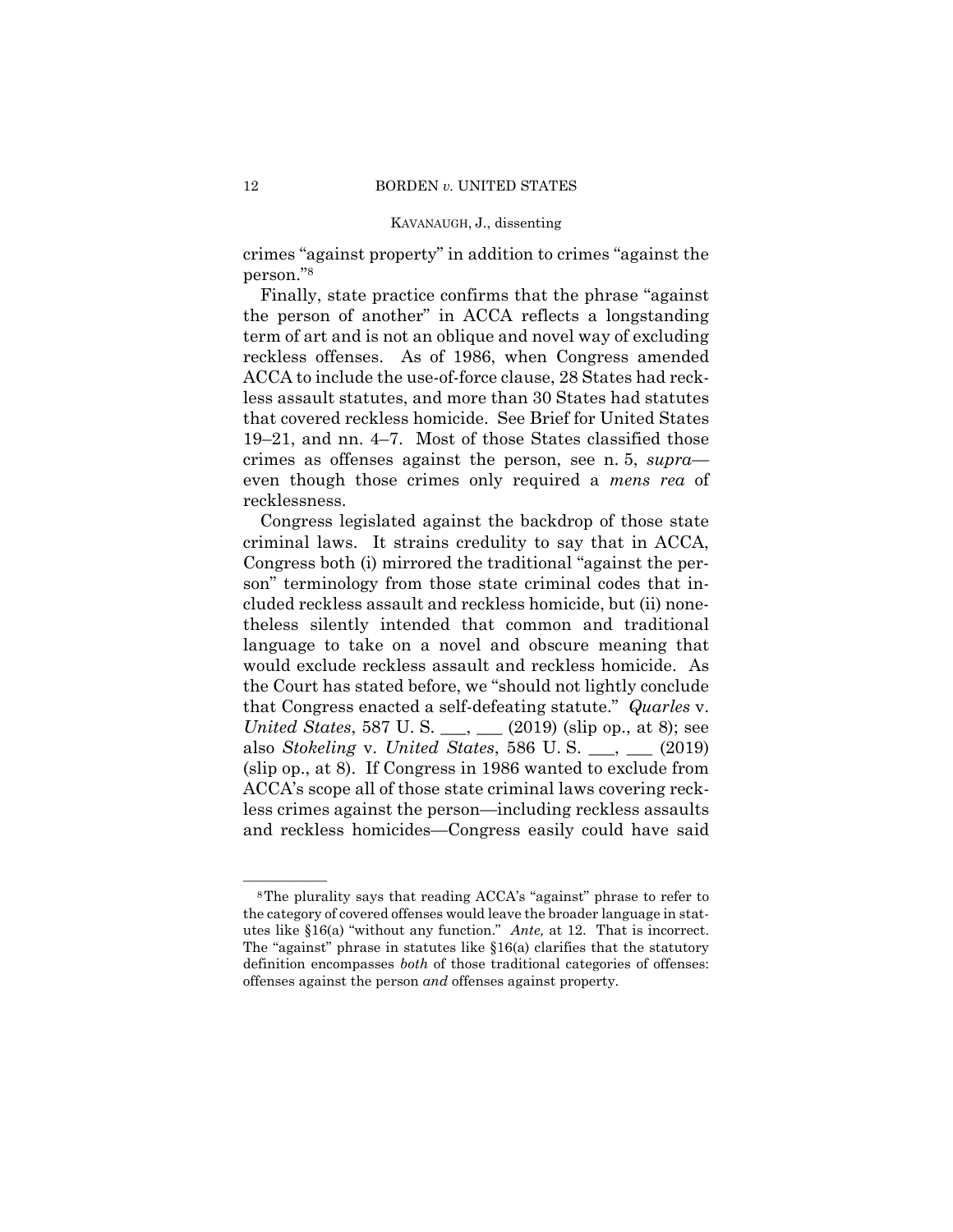(and surely would have said) that only "intentional or knowing" uses of force were covered. It did not. And we should not disregard the longstanding meaning of a criminal-law term of art—namely, offenses against the person—to smuggle into ACCA a new and unusual *mens rea* requirement that Congress did not see fit to include.

covered by ACCA.  $§924(e)(2)(B)$ . By using that language, The plurality claims that the exact words "offense against the person" or "crime against the person" do not appear in ACCA's use-of-force clause. *Ante,* at 13–15. But in fact, Congress used the phrase "against the person of another" in the use-of-force clause to describe the "crime[s]" that are Congress incorporated a historically rooted and widely used nomenclature for classifying crimes, and thus narrowed the *category* of offenses to which that clause applies—namely, to offenses *against the person*.

To sum up: The plurality does not dispute that reckless offenses entail the "use of physical force." The plurality argues, however, that reckless offenses do not entail the "use of physical force against the person of another." But the phrase "against the person of another" reflects longstanding criminal-law nomenclature—a term of art—that specifies the *category* of covered predicate offenses that involve the use of force, such as assault, homicide, rape, and robbery. That language has zero to do with the *mens rea* required for predicate offenses under ACCA. That conclusion should end this case given that the plurality acknowledges that the phrase "use of physical force" otherwise encompasses reckless offenses such as reckless assault and reckless homicide.

*Second*, in the alternative, even if we divorce the phrase "against the person of another" from its term-of-art usage in criminal law, as the plurality mistakenly does, that phrase as a matter of ordinary meaning still does not speak

B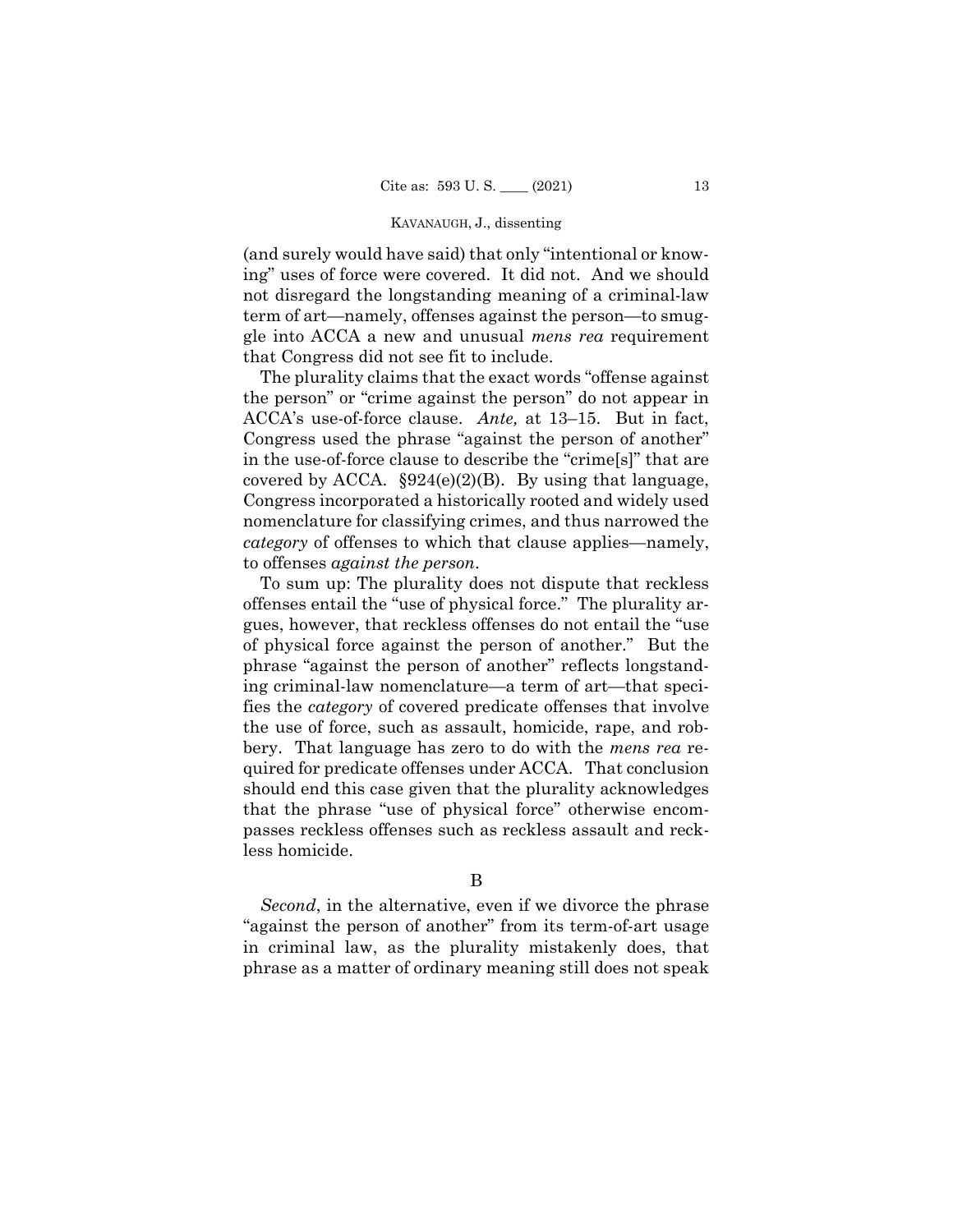to *mens rea* and cannot reasonably be read to exclude reckless offenses such as reckless assault and reckless homicide. Instead, as the Court recognized in *Voisine* v. *United States*  in interpreting a "similarly worded" statute covering the "use of physical force," ACCA's use-of-force clause is "indifferent as to whether the actor has the mental state of intention, knowledge, or recklessness" with respect to the consequences of using force.  $579 \text{ U.S., at } \_\_\_\_\_\_\_\_\_\_\$ n. 4 (slip op., at 6, 8, n. 4).

To understand the ordinary meaning of the phrase "use of physical force against the person of another," first consider that the criminal law ordinarily imposes criminal liability when the defendant acts with intent, knowledge, or recklessness as to the consequences of his actions. A person acts intentionally (or said otherwise, purposefully) with respect to the harmful consequences of his actions if he has those consequences as his "conscious object." Model Penal Code  $\S2.02(2)(a)(i)$  (1985). A person acts knowingly with respect to the harmful consequences of his actions if he is "aware that it is practically certain that his conduct will cause" those consequences. *Id.*, §2.02(2)(b)(ii). And a person acts recklessly "when he consciously disregards a substantial and unjustifiable risk" that his conduct will result in harm to another person. *Id.*, §2.02(2)(c).

 higher than the risk of harm associated with recklessness. The line between knowing and reckless crimes is thin. The difference between (i) conduct with knowledge as to the consequences on the one hand and (ii) conduct with recklessness as to the consequences on the other hand is that the risk of harm associated with knowledge is somewhat In particular, to act with knowledge that harm will occur, a defendant must know that harm is "practically certain" to occur. *Id.*, §2.02(2)(b)(ii). To act with recklessness as to whether harm will occur, a defendant need not know with practical certainty that harm will occur—but he still must *know* that he is disregarding a substantial and unjustifiable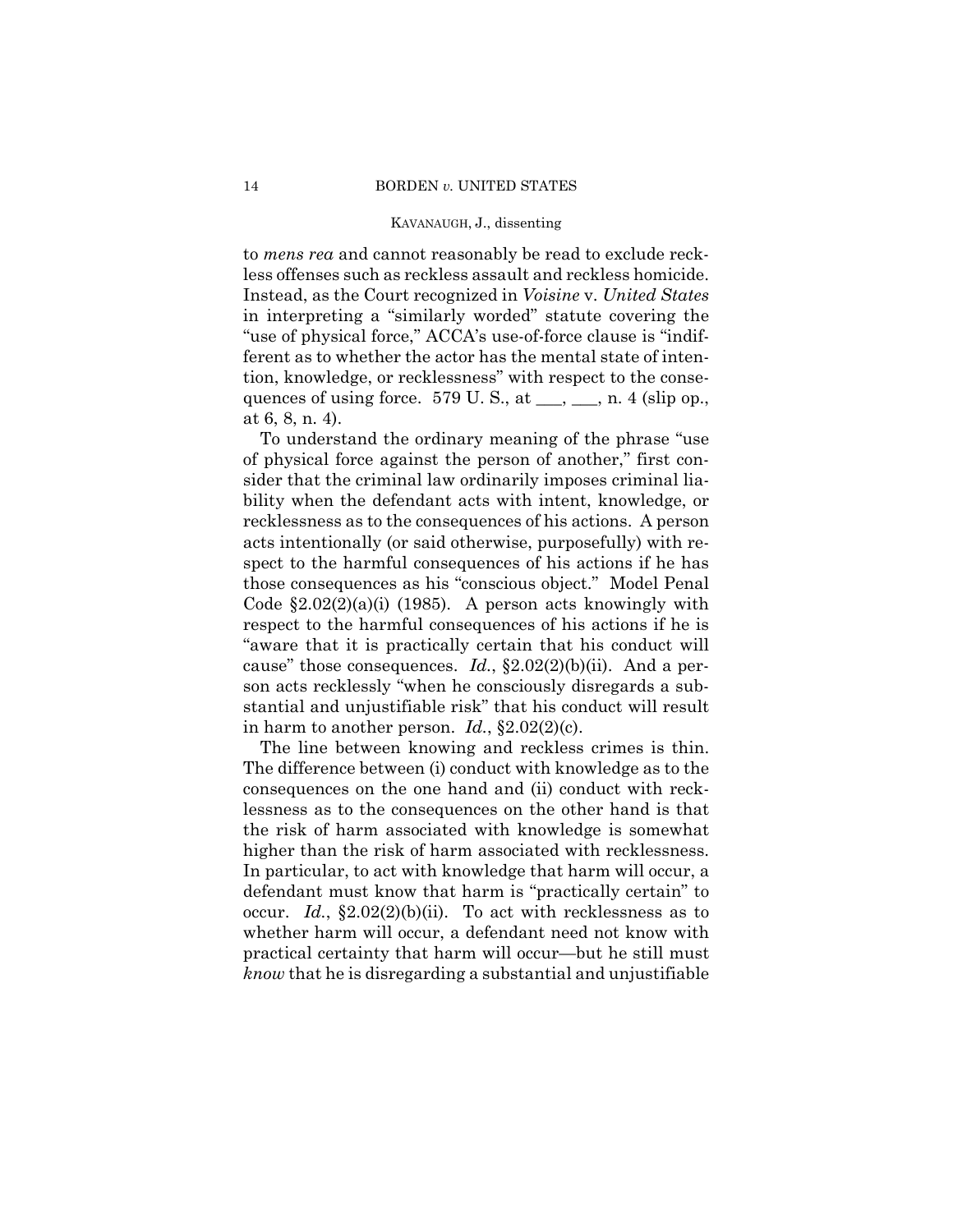*Voisine*, 579 U.S., at  $\_\_$  (slip op., at 7). As has long been risk that harm will occur. *Id.*, §2.02(2)(c). In other words, he must make a "deliberate decision to endanger another." recognized, the difference between knowledge and recklessness as to the consequences of one's actions is one of degree, not of kind.9

 person.10 Reckless conduct is not benign. Reckless conduct "involves conscious risk creation," Model Penal Code §2.02, Comment 3, p. 236 (1985)—a "deliberate decision to endanger another," *Voisine*, 579 U. S., at \_\_\_ (slip op., at 7). And a person who engages in, for example, reckless assault or reckless homicide generally injures or kills another

Because the line between knowledge and recklessness can be thin and because reckless crimes such as reckless assault and reckless homicide involve a "deliberate decision to endanger another" that results in injury or death to another person, *ibid.*, the criminal law ordinarily does not draw the line for criminal liability between intent and knowledge on the one hand and recklessness on the other. On the contrary, as the Model Penal Code explains, "[n]o one has doubted" that a reckless mental state is "properly the basis for criminal liability." §2.02, Comment 4, at 243; see generally Turner, The Mental Element in Crimes at

<sup>&</sup>lt;sup>9</sup> Indeed, a study published in 2011 concluded that individuals had difficulty "differentiat[ing] between knowing and reckless conduct, even with the benefit of jury instructions." Shen, et al., Sorting Guilty Minds, 86 N. Y. U. L. Rev. 1306, 1309 (2011). The authors suggested possibly "abandoning" the distinction because of the inability of most people to distinguish the two categories with respect to particular fact patterns. *Ibid.* 

<sup>&</sup>lt;sup>10</sup> If a state offense labeled as assault did not require that the defendant cause sufficient contact with or injury or death to another person, such an offense presumably would not involve a "use of physical force" under ACCA. Of course, it could still constitute a violent felony under ACCA if the offense entailed the threatened or attempted use of physical force.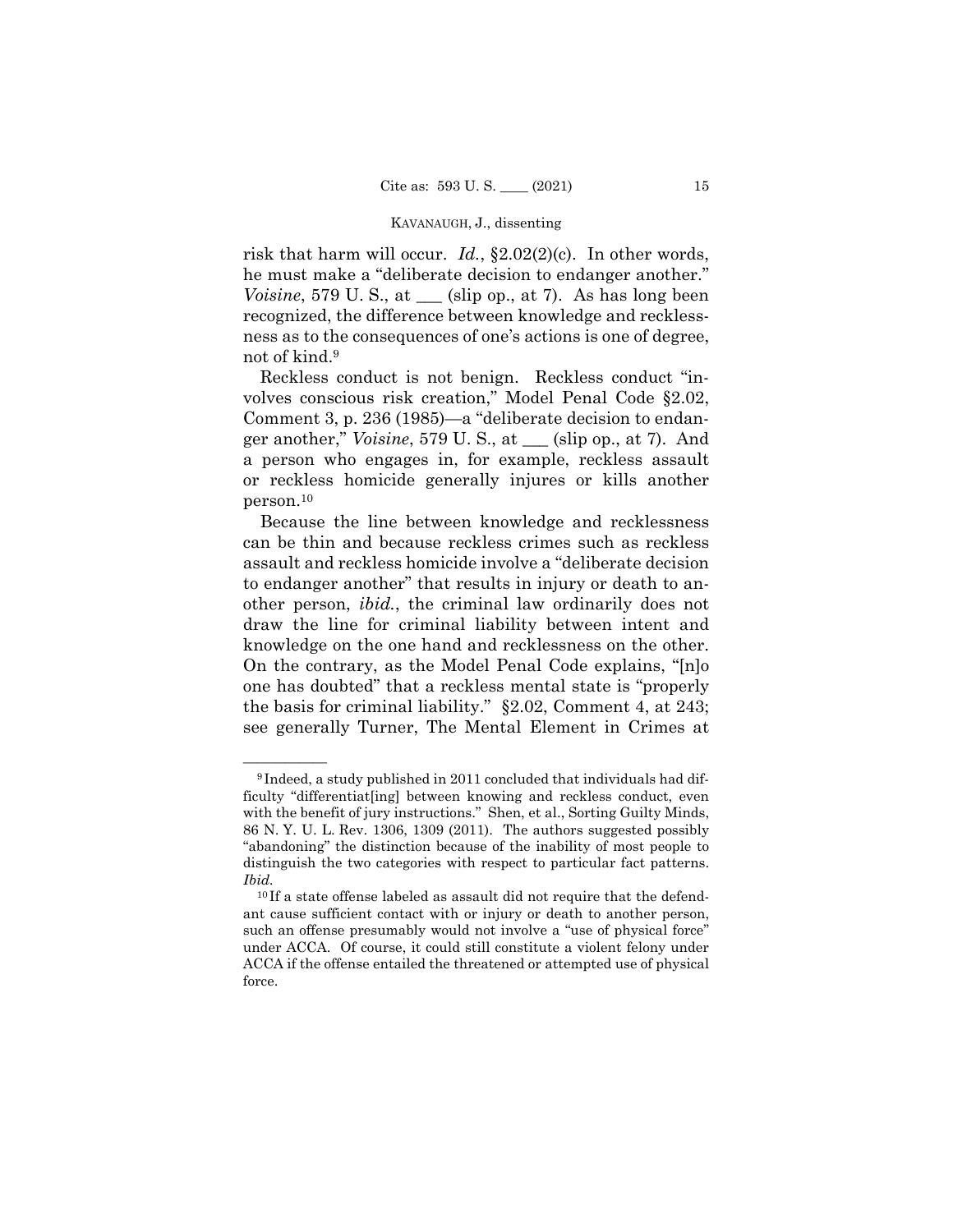Common Law, 6 Camb. L. J. 31 (1936).

Recognizing that basic principle, the Model Penal Code establishes recklessness as the default minimum *mens rea*  for criminal offenses when a mental state is not specified. §2.02, Comment 5, at 244. If a more culpable mental state, such as intent or knowledge, is required for a criminal offense, "it is conventional to be explicit." *Ibid.* Keep that last sentence in mind when we return to ACCA's text.

Like the Model Penal Code, many States establish recklessness as a default minimum *mens rea* for criminal offenses.11 And like the Model Penal Code, most States' criminal laws in 1986 provided (and today still provide) that recklessness as to the consequences of a defendant's conduct often suffices to impose criminal liability, including as to assault and homicide. See, *e.g.,* Brief for United States 19–20, and nn. 4–5 (state reckless assault statutes); 2 LaFave, Substantive Criminal Law §15.4(a), and p. 712, n. 19 (2018) (manslaughter). As of 1986, when Congress amended ACCA to include the use-of-force clause, 28 States had reckless assault statutes, and more than 30 States had statutes that covered some form of reckless homicide. See Brief for United States 19–21, and nn. 4–7.

Importantly, nothing in ACCA's text or context (or its history, for that matter) states or even hints that Congress sought to exclude reckless offenses against the person, such as reckless assault and reckless homicide, from the use-offorce clause. Recall that the Model Penal Code says that "it is conventional to be explicit" when a legislature wants to

<sup>&</sup>lt;sup>11</sup> See, *e.g.*, Alaska Stat. §11.81.610(b) (1983); Ark. Stat. §41-204(2) (1977); Del. Code Ann., Tit. 11, §251(b) (1979); Haw. Rev. Stat. §702–204 (1985); 2 Ill. Rev. Stat., ch. 38, ¶¶4–3(a), 4–6 (1985); Kan. Stat. Ann. §21– 5202(a) (2011); N. D. Cent. Code Ann., §12.1–02–02(1)(e), (2) (1985); Ohio Rev. Code Ann. §2901.21(B) (Lexis 2014); Pa. Stat. Ann., Tit. 18, §302 (Purdon 1983); Tenn. Code Ann. §39–11–301(c) (Cum. Supp. 1990); Tex. Penal Code Ann. §6.02(c) (West 1974); Utah Code Ann. §76–2–102 (Cum. Supp. 1989).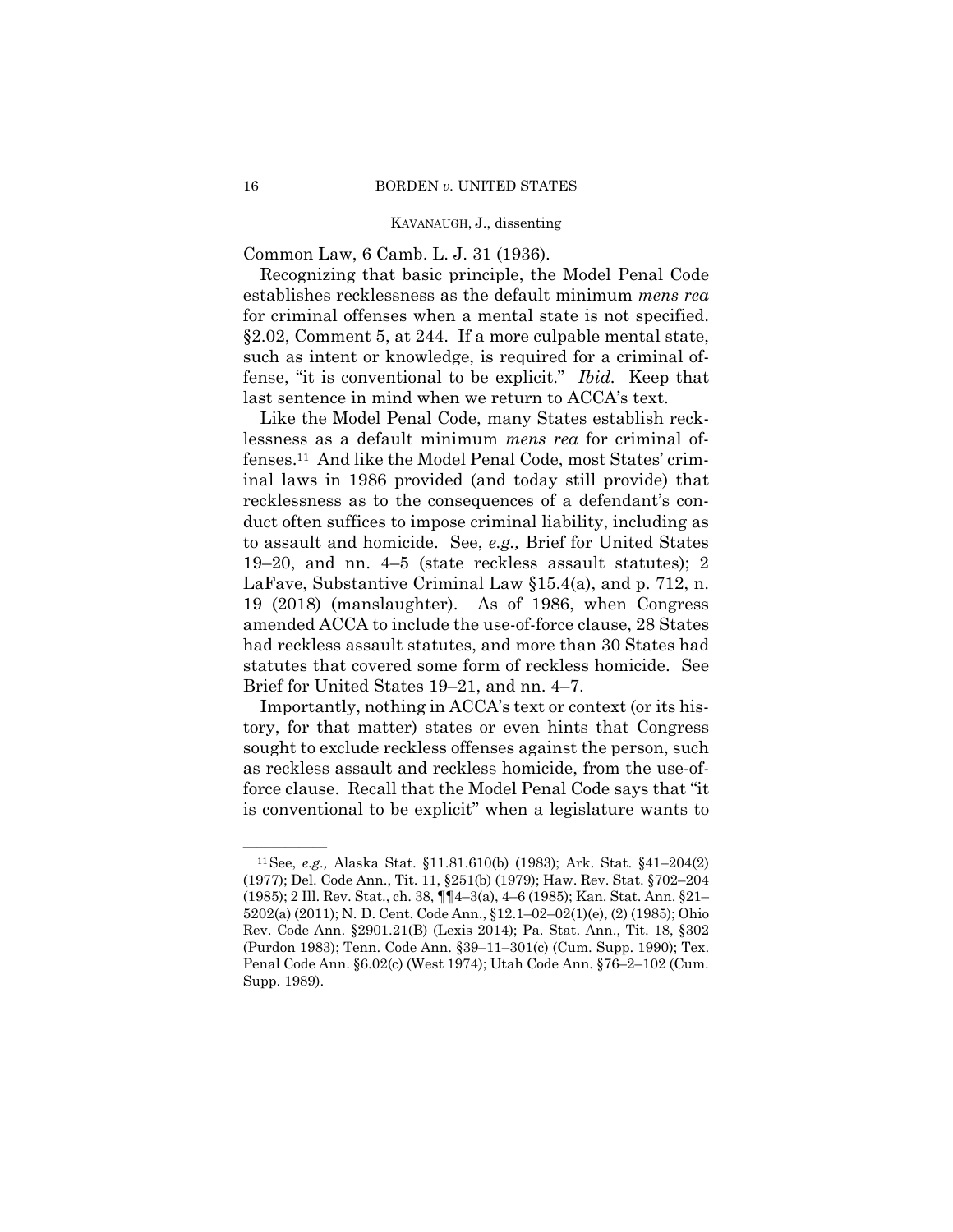exclude reckless offenses from criminal liability. §2.02, Comment 5, at 244. ACCA contains no such explicit language excluding reckless offenses. The text of ACCA should not be read to *silently* exclude reckless offenses such as reckless assault and reckless homicide.12

In short, in enacting ACCA, "Congress must have known it was sweeping in some persons who had engaged in reckless conduct." *Voisine*, 579 U. S., at \_\_\_ (slip op., at 8) (citing *United States* v. *Bailey*, 9 Pet. 238, 256 (1835) (Story, J.)).

Consistent with those background principles of *mens rea*, the ordinary meaning of the phrase "use of physical force against the person of another" in ACCA encompasses reckless offenses such as reckless assault or reckless homicide.

The plurality today acknowledges that the phrase "use of physical force" would include reckless offenses. But according to the plurality, ACCA's phrase "use of physical force against the person of another" does not include reckless offenses. To distinguish the two, the plurality emphasizes

 $^{12}$ ACCA's statutory history further supports that conclusion. In 1984, in the original version of ACCA, Congress included only one offense against the person: robbery. 18 U. S. C. App. §1202(a) (1982 ed., Supp. II). ACCA expressly defined robbery as a felony that involves the "taking of the property of another from the person or presence of another by force or violence." §1202(c)(8). At the time, as had been true at common law, see 4 W. Blackstone, Commentaries on the Laws of England 241–242 (1769), many state statutes defined robbery in a way that did not require that the defendant have intent or knowledge that his conduct would cause bodily injury. In 1986, when Congress expanded the number of violent offenses against the person so as to include crimes such as assault, rape, and homicide in addition to robbery, Congress did not suggest that it suddenly wanted to require intent or knowledge for robbery offenses. If Congress understood reckless robbery as a taking by force under the 1984 language, it follows that Congress would naturally also have understood reckless robbery as the use of physical force against the person of another under the 1986 statute. And there is no good reason (textual or otherwise) to think that Congress wanted to include reckless robbery but to exclude reckless assault and reckless homicide from the use-of-force clause.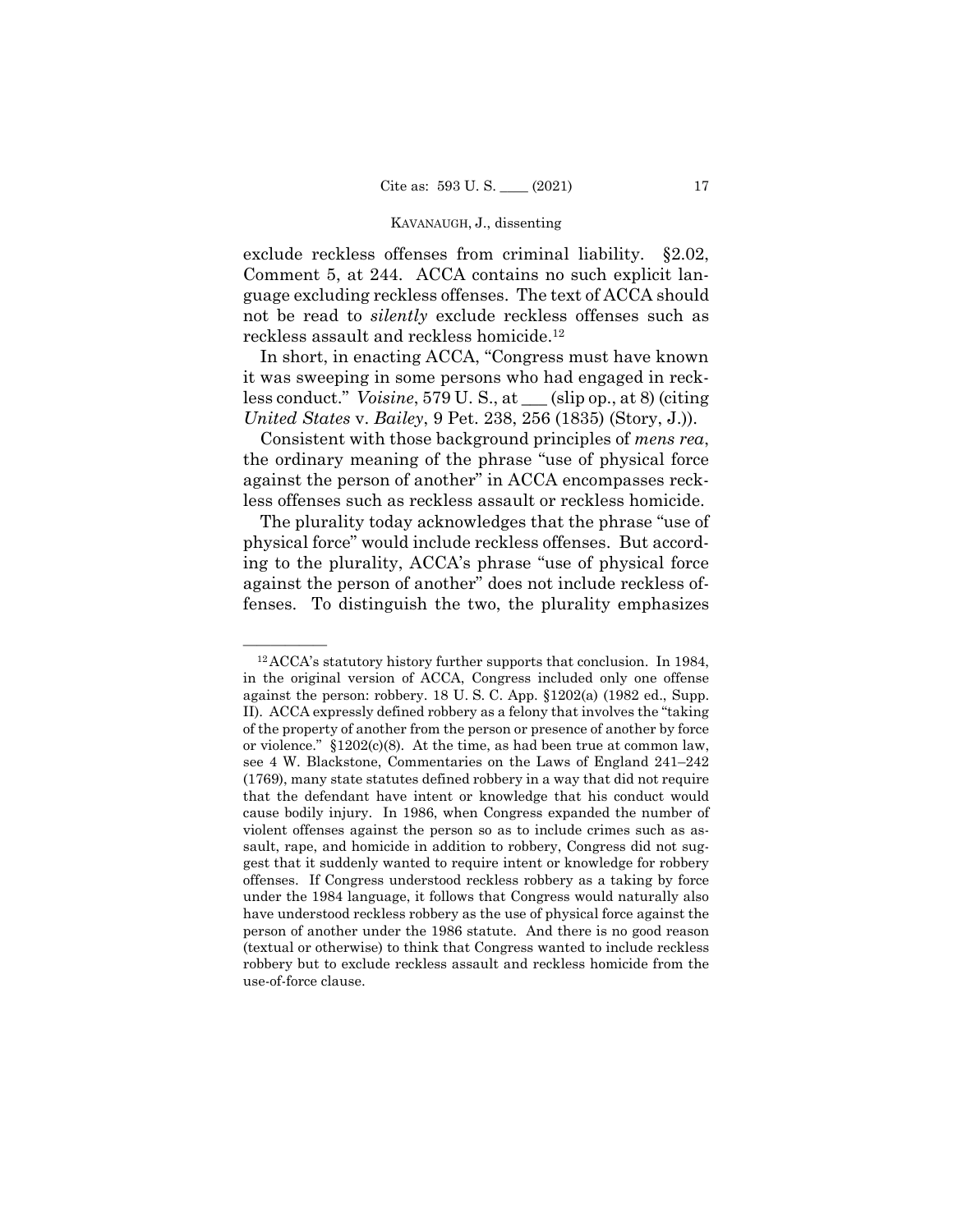the word "against." As the plurality acknowledges, however, the word "against" is often defined to mean "'mak[ing] contact with.'" *Ante,* at 8. That is the logical meaning of "against" in the context of ACCA's use-of-force clause, and that meaning would encompass reckless assaults and reckless homicides.

 thus excludes reckless offenses.13 The plurality disagrees, and stresses that the word "against" in isolation can mean *either* "'in contact with'" *or*  "'[i]n opposition to,'" depending on context. *Ante,* at 9. The plurality contends that the meaning of "against" in the context of the phrase "use of physical force against the person of another" carries the word's "oppositional" definition and

The plurality chooses the "in opposition to" definition because it says, in essence, that it would be incoherent or gibberish to say that someone *recklessly* used force against another person. But the plurality is wrong about that. As a matter of ordinary meaning, it is perfectly natural to say that someone *recklessly* used force against another person.14 State and federal reporters, for example, are replete

<sup>&</sup>lt;sup>13</sup>The plurality also equates "in opposition to" with "targeting." *Ante*, at 8–10. But the plurality cites no dictionaries or similarly authoritative support for that subtle move in its analysis. The plurality's equating of "in opposition to" with "targeting" is seemingly woven out of whole cloth. 14 Indeed, the plurality eventually seems to acknowledge that point.

After dedicating pages to asserting that the ordinary meaning of the phrase "use of physical force against the person of another" *necessarily*  requires conduct that is intentionally or knowingly directed at another person, the plurality concedes that if the word "recklessly" appeared in ACCA's use-of-force clause, then that clause would in fact "cover reckless offenses." *Ante,* at 15. That is a surprising acknowledgment. It is hard to square with the plurality's suggestion that it is not possible for one to *recklessly* use physical force against another person. After all, if the plurality's ordinary meaning argument were correct, adding the word "recklessly" to the front of the use-of-force clause would seem to render that clause nonsensical. My reading of the statute avoids that incongruity in the plurality's interpretation by recognizing that the phrase "use of physical force against the person of another" encompasses reckless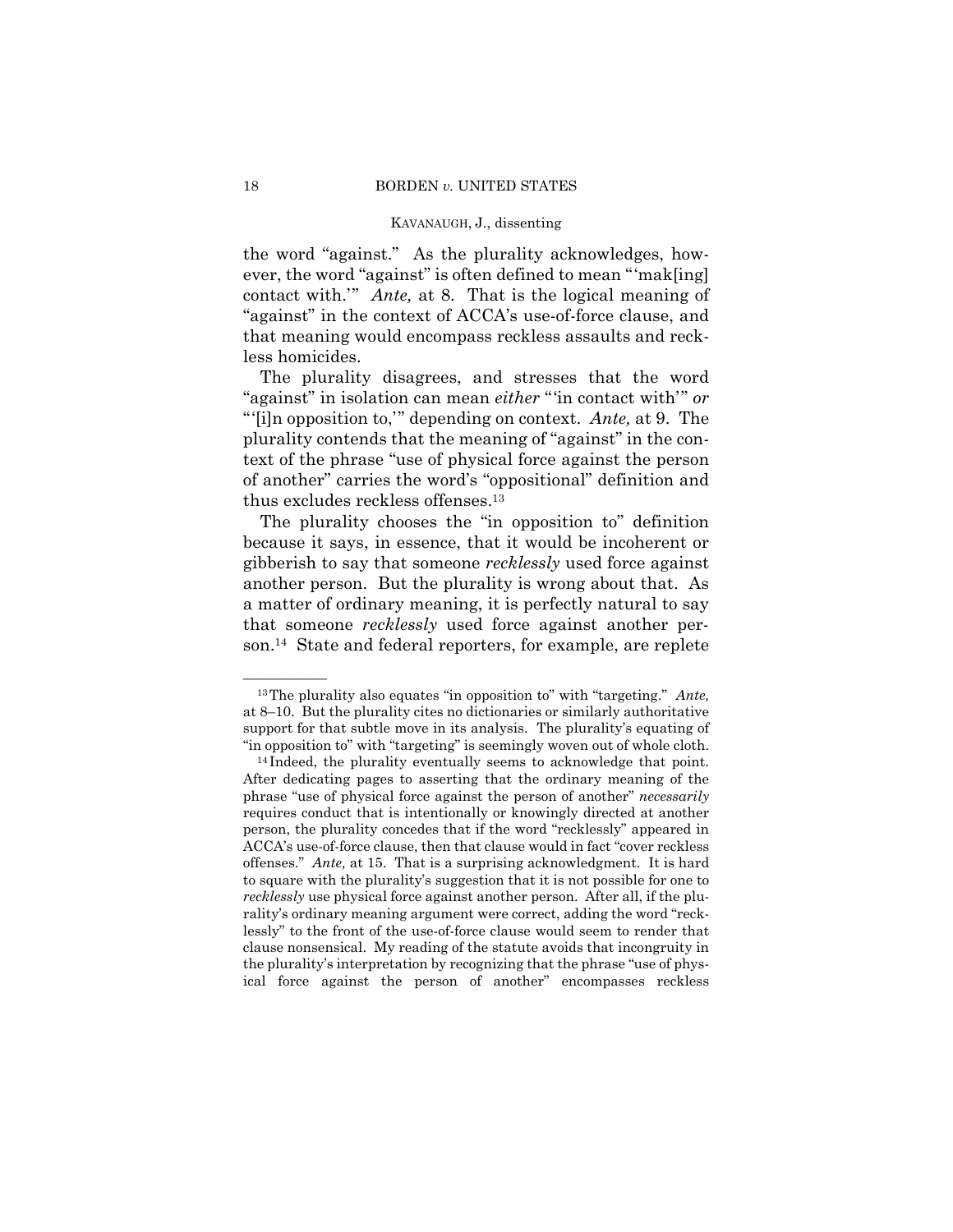others. See, *e.g., Neil* v. *Warden, Noble Correctional Inst.*, diate use of force against another").<sup>15</sup> with references to individuals recklessly using force against 2020 WL 489326, \*30 (SD Ohio, Jan. 30, 2020) ("The indictments also charged that in attempting or committing a theft offense or in fleeing immediately after the attempt or offense, appellant recklessly used or threatened the imme-

Most tellingly, if one wants to find a really good example of the ordinary meaning, look no further than the Court's opinion in *Voisine* five years ago. There, the Court stated twice in its opinion—in the first and last paragraphs—that the use-of-force statute at issue there covered offenses where an individual *recklessly* used physical force "against a domestic relation."  $579 \text{ U.S., at }$  (slip op., at 12); see

——————

 ("[A] jury could not convict him of second-degree murder without also offenses. 15For just a few examples, see *Almonte* v. *Hines*, 2020 WL 1164657, \*2 (SDNY, Mar. 11, 2020) ("Plaintiff had not proved by a preponderance of the evidence that Hines intentionally or recklessly used excessive force against Almonte during the arrest"); *Evanston Ins. Co.* v. *Break I, Inc.*, 2019 WL 2995507, \*7 (ND Ala., July 9, 2019) ("The security guard intentionally or recklessly used force against a person without her consent by shooting a gun at the male patron and hitting Ms. Beasley"); *O'Hara* v. *New York*, 570 Fed. Appx. 21, 24 (CA2 2014) ("[A] jury could have reasonably found" "that McAvoy intentionally or recklessly used excessive force against O'Hara"); *Whitlock* v. *Jackson*, 754 F. Supp. 1394, 1400 (SD Ind. 1991) ("[T]he due process claim required a finding that the defendants 'unreasonably and recklessly used excessive force' against Gaisor"); *State* v. *Tyson*, 2011–Ohio–4981, 2011 WL 4488955, \*6 (Ohio App., Sept. 29, 2011) ("[T]he State was required to prove that appellant recklessly used or threatened the immediate use of force against Mr. Carter"); *State*  v. *Adams*, 2010–Ohio–1942, 2010 WL 1757931, \*2 (Ohio App., May 3, 2010) ("[T]he State was required to prove that appellant 'recklessly used or threatened the immediate use of force' against Stoops"); *Cook* v. *State*, 2005–0475, p. 3 (La. App. 1 Cir., 2/10/06), 928 So. 2d 589, 591 ("The jury found that Arton did not intentionally or recklessly use excessive force against Cook"); *David* v. *State*, 123 P. 3d 1099, 1103 (Alaska App. 2005) finding that he had used reckless or criminally negligent force against the victim").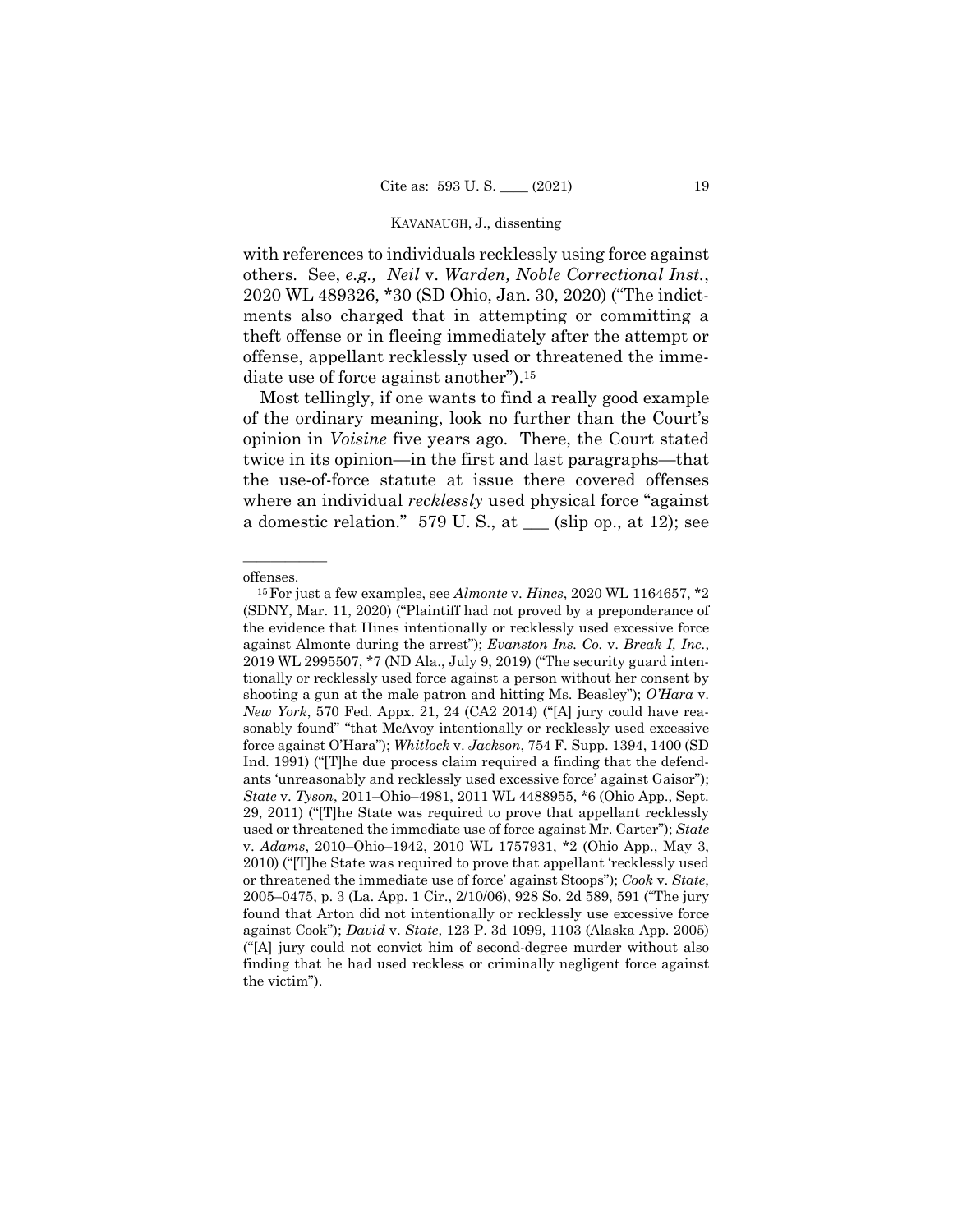also *id.,* at \_\_\_ (slip op., at 1). The *Voisine* Court found it entirely ordinary to employ the phrase "'use . . . of physical force' against a domestic relation"—in other words, use of physical force against another person—to describe reckless assaults. *Id.,* at \_\_\_ (slip op., at 12).

If the plurality today were correct that a use of force "against" another can only be intentional or knowing, then the Court in *Voisine* surely would not have adopted the *exact formulation* of recklessly using force "against a domestic relation." *Res ipsa loquitur*.

The plurality today simply shrugs off the language from *Voisine*. *Ante,* at 22–23, n. 9. But the plurality cannot rewrite ordinary meaning. And as *Voisine*'s choice of language demonstrates, the ordinary meaning of the phrase "use of physical force against the person of another," such as against a domestic relation, easily encompasses reckless offenses, including reckless assault and reckless homicide. (More on *Voisine* later.)

More generally, the plurality's linguistic efforts to seize on the word "against" to scale back ACCA do not make a lot of sense. Consider two points. First, a use of force must be against someone or something. And second, as *Voisine*  stated and Borden acknowledges, you can *recklessly* use force. Put those two points together and the resulting conclusion is irrefutable: One can recklessly use force against the person of another (or against the property of another). As relevant here, the ordinary meaning of the phrase "use of physical force against the person of another" thus covers reckless offenses such as reckless assault and reckless homicide.

Lest there be any doubt, keep in mind that we are talking about reckless offenses such as reckless assault or reckless homicide where a defendant made a *deliberate* decision to endanger another by using force, *and as a result injured or killed someone*. Applying ordinary meaning and employing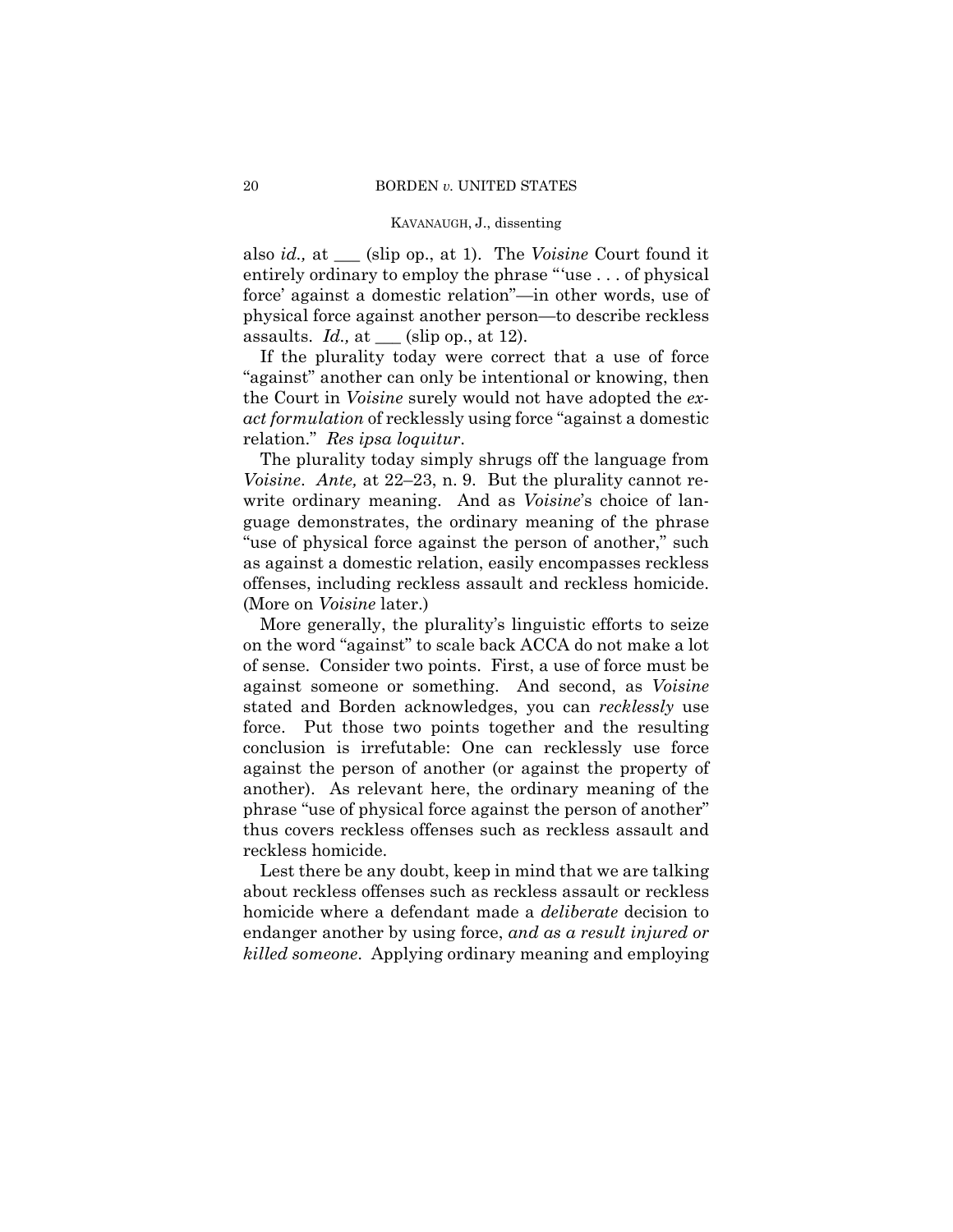a modicum of common sense, one would say that such a defendant used force against the victim. If an individual fires a gun recklessly at a house and injures someone inside, that individual has used force against the victim. If an individual recklessly throws bricks off an overpass and kills a driver passing underneath, that individual has used force against the victim. If an individual recklessly drives 80 miles per hour through a neighborhood and kills a child, that individual has used force against the child. It defies common sense and the English language to suggest otherwise.

To appreciate the ordinary meaning of the phrase "use of physical force against the person of another," look also at some of the cases cited by the plurality today. See *ante,* at 18. In *People* v. *Hall*, a highly experienced skier careened down a slope at dangerously high speeds, out of control, until he crashed into an unsuspecting skier. See 999 P. 2d 207 (Colo. 2000). The "force of the impact" when Hall collided with the victim was so great that it "fractured the thickest" part of the victim's skull" and caused traumatic brain injuries, resulting in the victim's death. *Id.,* at 211.

The fleeing shoplifter in *Craver* v. *State* leapt over the second-floor railing in a mall during normal business hours, while people were milling about in the area below. See 2015 WL 3918057, \*1 (Tex. Crim. App., June 25, 2015). The shoplifter landed directly on top of an elderly woman, breaking her back. *Id.,* at \*2.

 And in *Seaton* v. *State*, a police officer blew through a red light without braking or activating his lights or sirens, collided with another car at a speed of about 100 miles per hour, ricocheted into another person who was standing nearby, and killed that bystander. See 385 S. W. 3d 85, 88 (Tex. Crim. App., 2012).

All of those offenses entail the use of physical force *against another person*. True, the skier who crashed into an innocent bystander on the slopes did not intend or know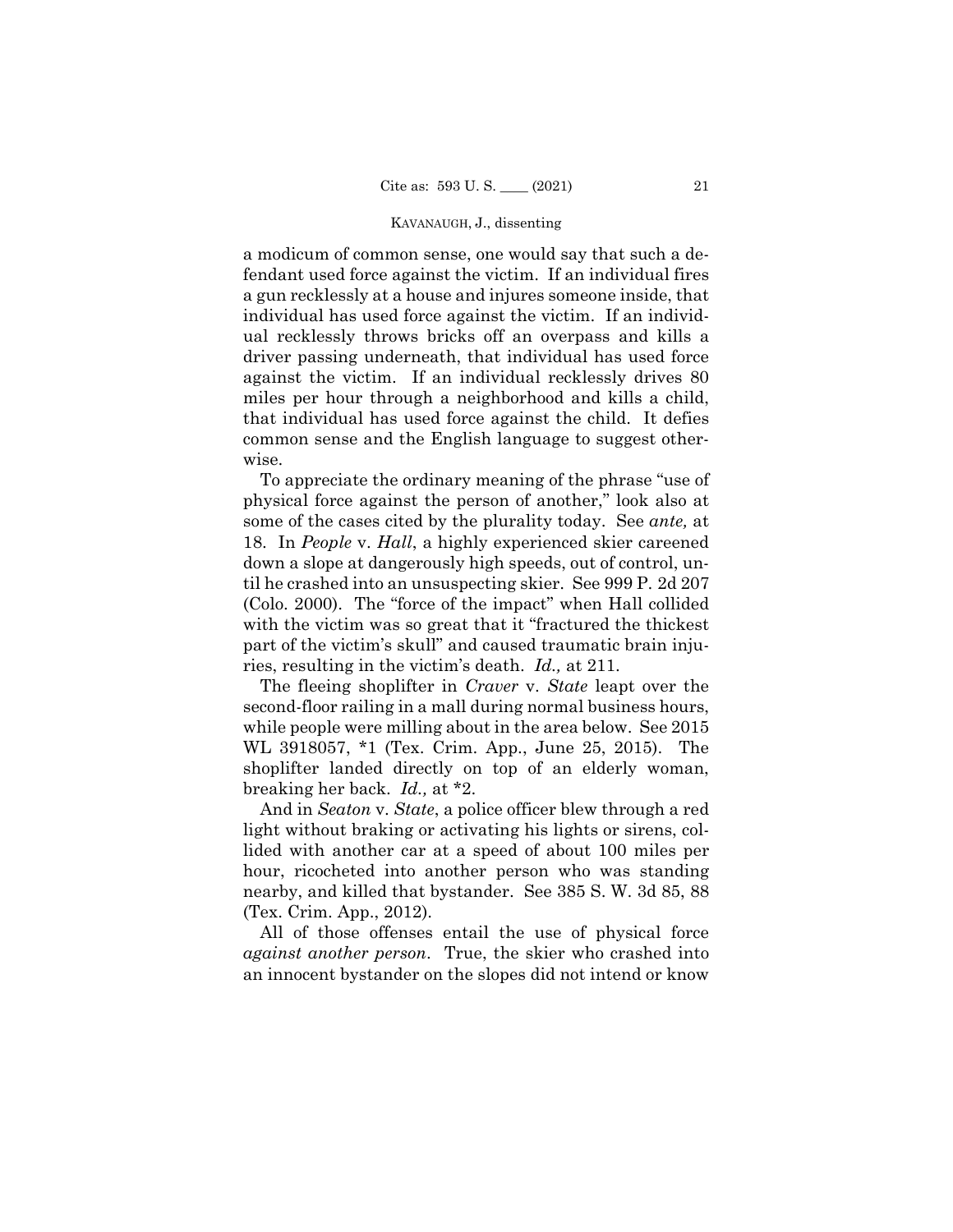with practical certainty that he would hit that bystander with such force that it would crack his skull. The shoplifter who vaulted himself over a second-floor railing may not have intended or known with practical certainty that he would slam into an unsuspecting shopper below. And the officer who drove through the red light at 100 miles per hour may not have intended or known with practical certainty that he would lose control and kill another person.

 other." *Voisine*, 579 U. S., at \_\_\_ (slip op., at 7). Each of But the defendants in those cases did not merely "pay insufficient attention to the potential application of force." *Ante,* at 11. Instead, each of those defendants acted recklessly and thus made "a deliberate decision to endanger anthem consciously disregarded the obvious dangers that their volitional conduct—high-speed skiing, jumping off a second-floor railing, or speeding at 100 miles per hour in a car without lights or sirens—posed to anyone unfortunate enough to cross their paths. See  $id$ , at  $\Box$  (slip op., at 6). Each of those defendants knew that the people around them would have to be really lucky to get out of the way. And in ordinary parlance, each of those defendants used force against their victims when they made physical *contact* with those victims as a direct result of their reckless behavior that is, of their deliberate decision to endanger another.

\* \* \*

To sum up, the plurality's reading of the statutory phrase "against the person of another" fails for two alternative and independent reasons. First, that phrase is a term of art that limits the category of offenses covered by ACCA's useof-force clause to those involving force against the person rather than against property. It does not serve as a roundabout way of heightening the *mens rea* requirement for violent felonies to intent or knowledge. Second, and in the alternative, even if the phrase "against the person of another" is not a term of art, the ordinary meaning of that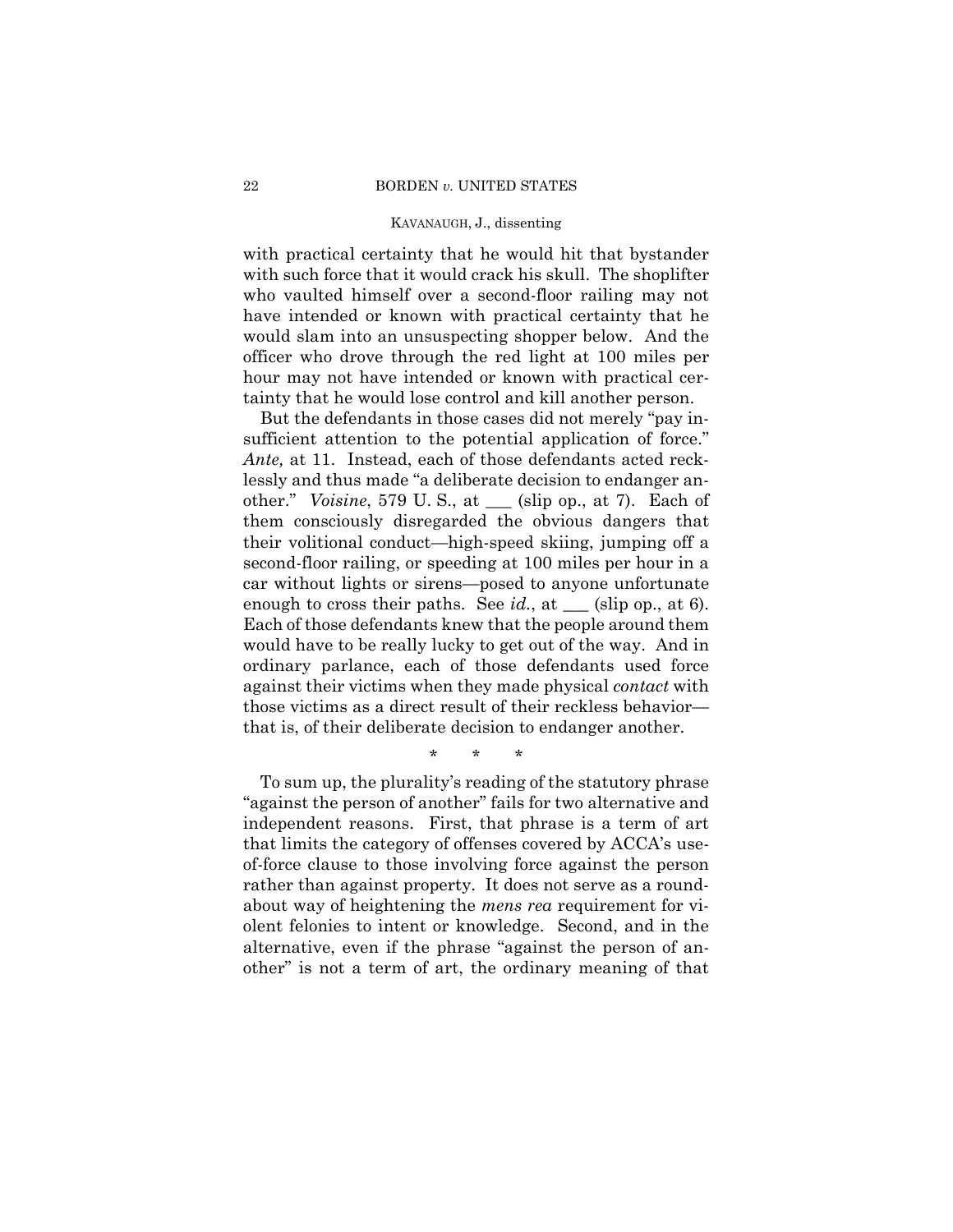sault and reckless homicide.<sup>16</sup> phrase encompasses reckless offenses such as reckless as-

### II

All of that is more than enough to resolve this case. But in addition to all of that, the Court's recent precedent in *Voisine* v. *United States* convincingly demonstrates that ACCA covers reckless offenses such as reckless assault and reckless homicide.

579 U.S. 686 (2016). As noted above, the Court in *Voisine* concluded that the phrase "use of physical force" in a similarly worded statutory provision encompasses reckless offenses, as well as intentional or knowing offenses. *Voisine* established two key points. First, *Voisine* confirmed that reckless offenses such as reckless assault and reckless homicide entail the use of physical force against another person—there, against a domestic relation or victim. Second, contrary to the plurality's analysis today, *Voisine* explained that the Court's prior decision in *Leocal*  v. *Ashcroft*, 543 U. S. 1 (2004), meant simply that *negligent*  offenses do not involve the use of physical force for purposes of statutes such as ACCA.

*First*, *Voisine* confirmed that reckless offenses involve the use of physical force against another person—in that case, against a "domestic relation" or "victim." In *Voisine*, the Court addressed a subsection of §922(g) that bars individuals from possessing firearms if they have been convicted of a misdemeanor crime of domestic violence. See 18 U. S. C.  $\S 922(g)(9)$ . The statute defines "misdemeanor crime of domestic violence" as a misdemeanor that "has, as an element,

 $^{16}$ The plurality asserts that my two alternative and independent interpretations of the use-of-force clause are "mutually inconsistent." *Ante,*  at 12. But the point of alternative arguments is to explain that there may be two different ways of looking at an issue (which may differ from one another in certain respects), but that both ways of looking at the issue lead to the same bottom line. So it is here.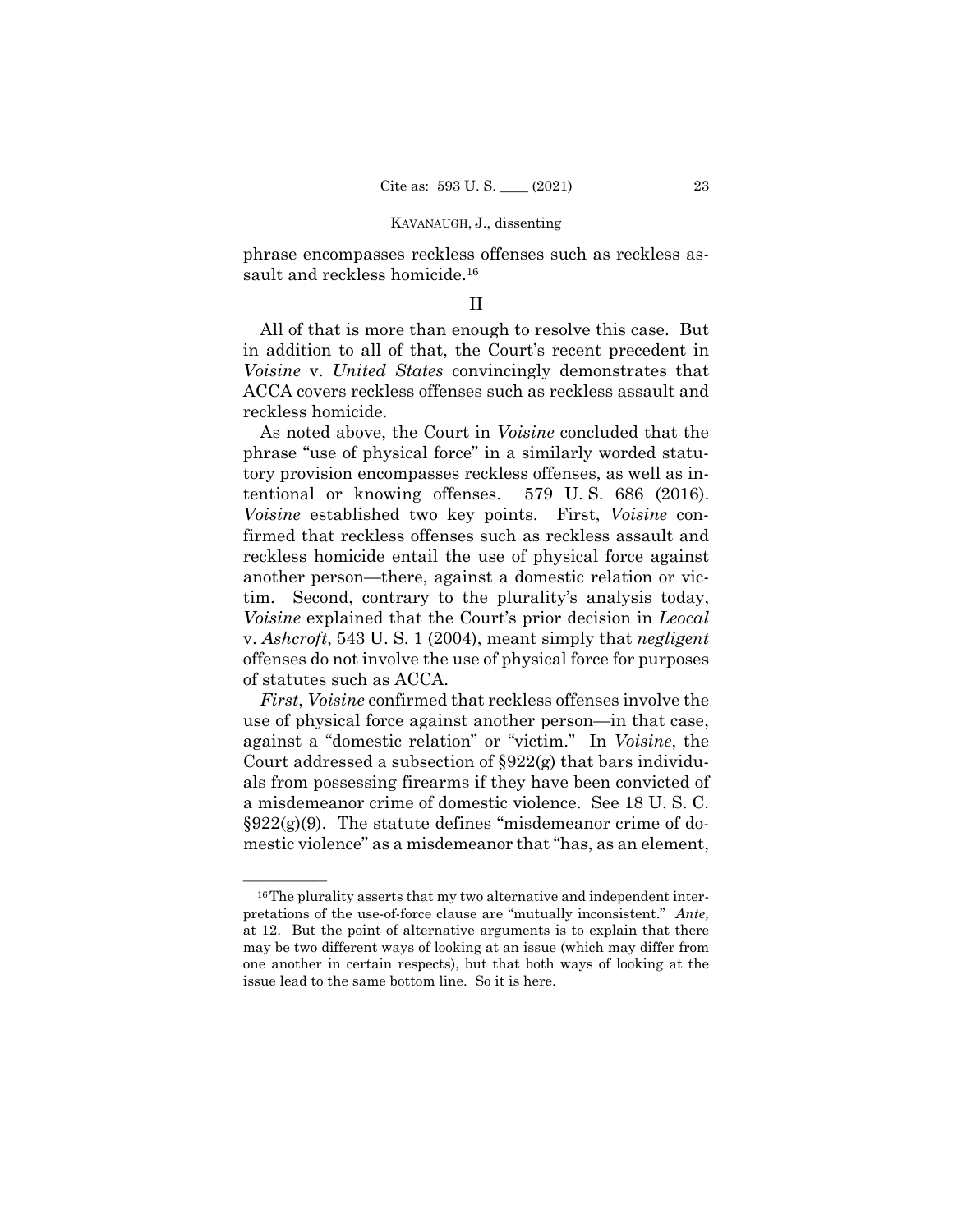the use or attempted use of physical force" and was committed against a "victim" who was in a domestic relationship with the defendant. §921(a)(33)(A); see also *Voisine*, 579 U. S., at  $\_\_$  (slip op., at 1).<sup>17</sup>

The question in *Voisine* was whether that statutory definition "applies to reckless assaults, as it does to knowing or intentional ones." *Id.,* at \_\_\_ (slip op., at 4). The Court held that the statute applied to reckless assaults.

The Court in *Voisine* began by describing bedrock criminal law principles. Pointing to the Model Penal Code, the Court explained that a person acts recklessly with regard to the consequences of his actions if he "'consciously disregard[s]' a substantial risk that the conduct will cause harm to another." *Ibid.* (quoting Model Penal Code §2.02(2)(c)). The Court stated that even though such a person does not intend or know to a practical certainty that harm will result, he nonetheless makes "a deliberate decision to endanger another." *Voisine*, 579 U. S., at \_\_\_ (slip op., at 7). And the Court noted that recklessness as to the consequences of one's actions ordinarily suffices for criminal liability.

in "conscious disregard" of a "substantial risk of causing The Court then concluded that the phrase "use of physical force" in  $\S 921(a)(33)(A)$  does not require that a defendant *intend* or *know* that his conduct will cause harm. Instead, it is enough that he *recklessly* employs force—that is, acts harm." *Id.*, at (slip op., at 6). For example, a man who

 $^{17}$  Section 921(a)(33)(A) provides in relevant part: "[T]he term 'misdemeanor crime of domestic violence' means an offense that—

<sup>&</sup>quot;(i) is a misdemeanor under Federal, State, or Tribal law; and

<sup>&</sup>quot;(ii) has, as an element, the use or attempted use of physical force, or the threatened use of a deadly weapon, committed by a current or former spouse, parent, or guardian of the victim, by a person with whom the victim shares a child in common, by a person who is cohabiting with or has cohabited with the victim as a spouse, parent, or guardian, or by a person similarly situated to a spouse, parent, or guardian of the victim." (Footnote omitted.)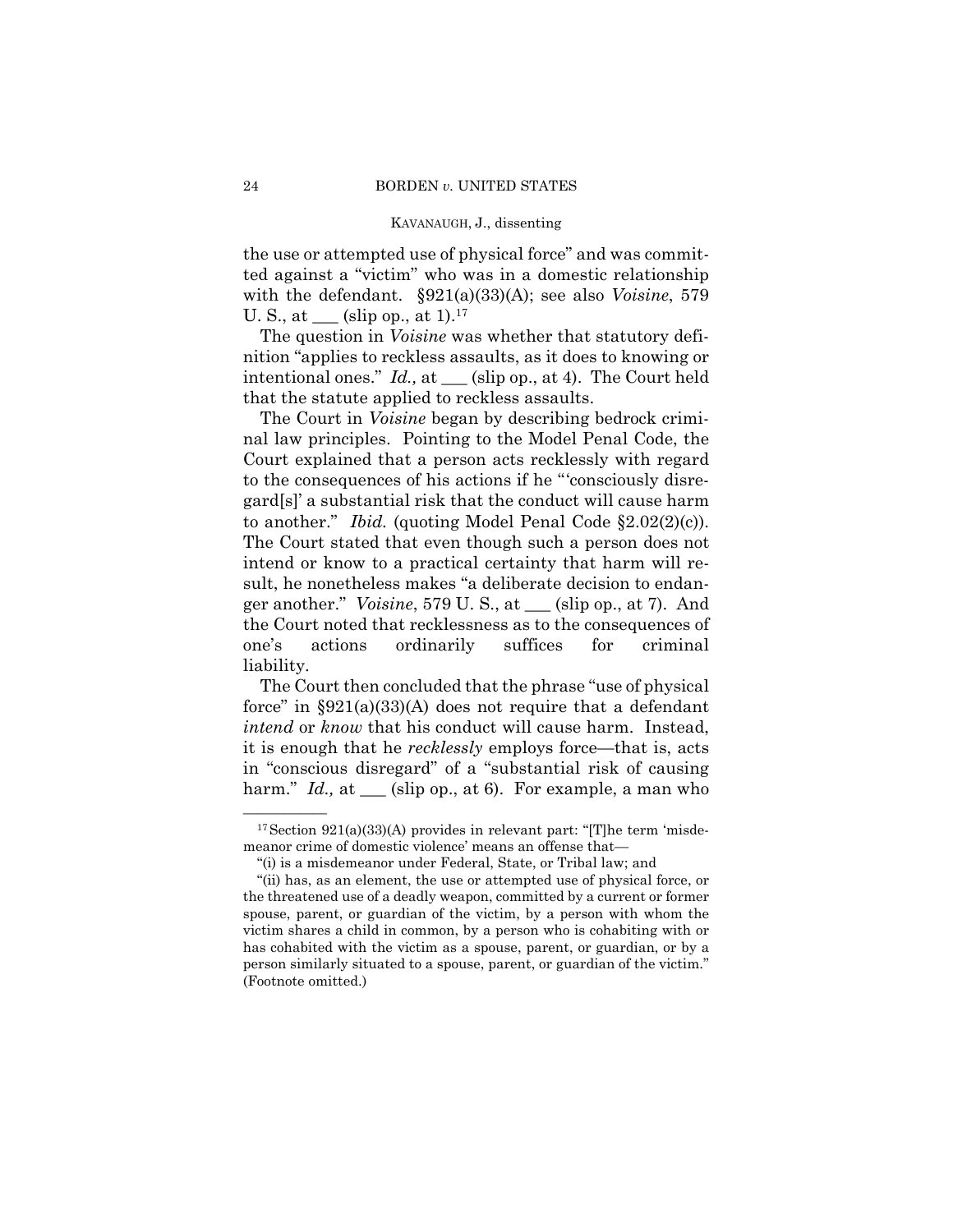"throws a plate in anger against the wall near where his wife is standing" has used force against his wife even if the man "did not know for certain (or have as an object)" that "a shard from the plate would ricochet and injure his wife." *Ibid.* It suffices that the man "recognized a substantial risk" that his forceful act would harm his wife. *Ibid.* That example, the Court explained, illustrated that the statute was "indifferent as to whether the actor has the mental state of intention, knowledge, or recklessness with respect to the harmful consequences of his volitional conduct." *Ibid.*

 In *Voisine*, to have committed a qualifying misdemeanor crime of domestic violence, the defendant must have used force against a "victim," to use the statute's term, often against the defendant's spouse or partner. As the *Voisine*  Court stated, reckless assault in the domestic violence context entails "the 'use . . . of physical force' *against a domestic relation*" even though a defendant who acts recklessly does not intend or know to a practical certainty that his use of force will harm that domestic relation. *Id.*, at \_\_\_ (slip op., at 12) (emphasis added). In other words, the Court agreed that a reckless assault entails the use of physical force *against the person of another* (there, "against a domestic relation" or "victim").

*Voisine*'s conclusion applies equally to ACCA's violent felony definition. The two definitions share critical features. Both definitions apply in the context of §922(g)'s ban on possession of firearms by individuals convicted of certain offenses. Both definitions apply to offenses that have as an element the "use of physical force."

The only distinction between those two definitions is that ACCA employs the phrase "use of physical force against the person of another" while  $\S 921(a)(33)(A)$  employs the phrase "use of physical force" and then makes clear that force must be used against a "victim" who is a domestic relation. But that distinction makes no difference for *mens rea* purposes. The Court in *Voisine* took as a given that the object of the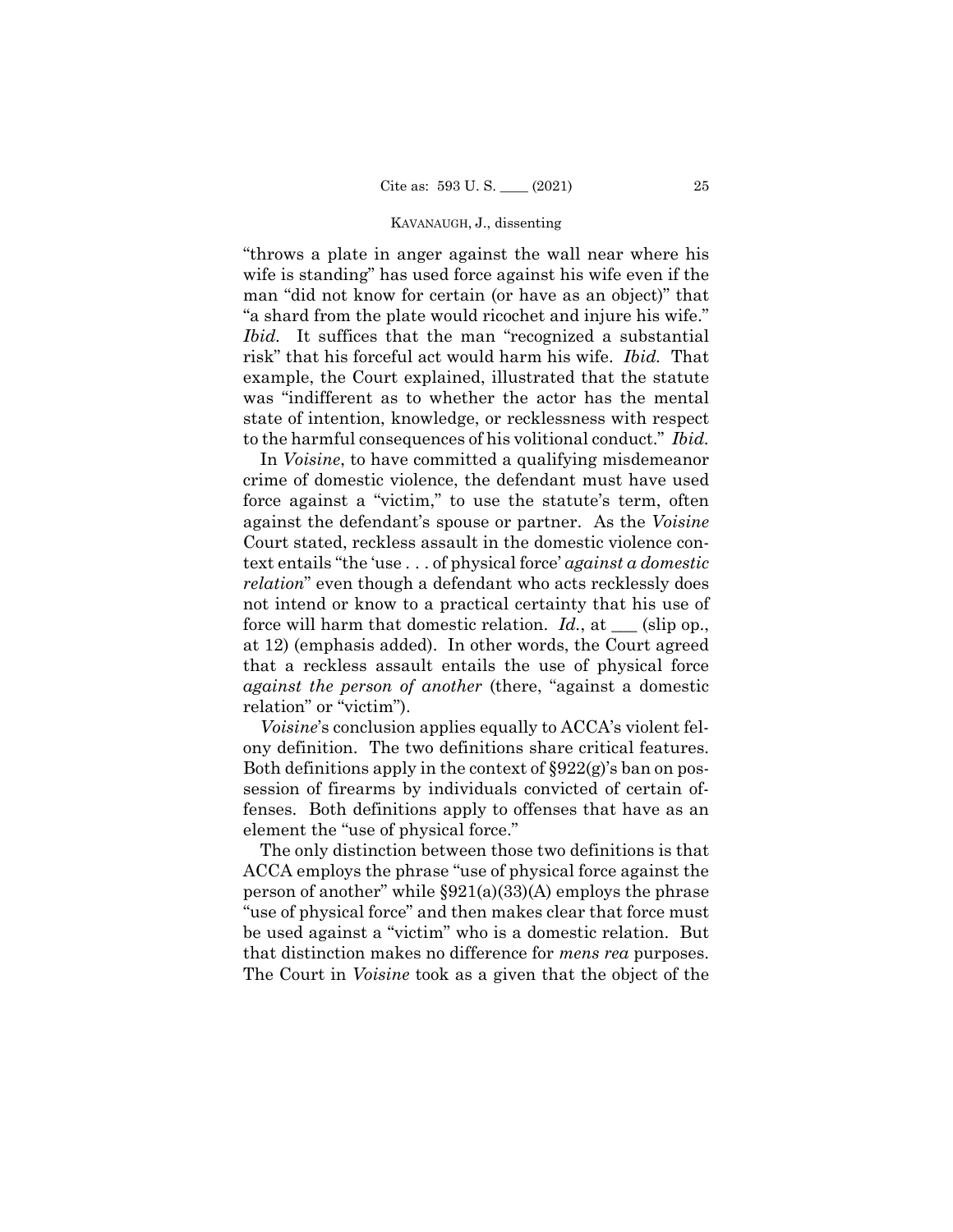reckless conduct would be another person—the "victim" as the statute describes it. See *id.*, at  $\_\_\_\_\_\_\_\_\_\_\_\_\_\_\_\_\_\_$ 

\_\_\_ (slip op., at 1, 4, 7, 8, 9, 12). Indeed, given that *Voisine*  involved a domestic violence statute, it would have been unnecessary or even redundant to add the words "against the person of another" to the statute. After all, a domestic violence offense, such as assault, is necessarily an offense against the person of another. Recognizing that reality, the *Voisine* Court explicitly stated that the "federal ban on firearms possession applies to any person with a prior misdemeanor conviction for the 'use . . . of physical force' *against a domestic relation*." *Id.,* at \_\_\_ (slip op., at 12) (quoting  $\S 921(a)(33)(A);$  emphasis added); see also *id.*, at \_\_\_ (slip op., at 1).

Contrary to what the plurality today seems to think, *Voisine* did not create some imaginary world where one could recklessly use force, but one could not recklessly use force against another person. On the contrary, *Voisine* explicitly recognized that one could recklessly use force "*against* a domestic relation"—that is, against another person.18

*Voisine* alone should have made this case very straightforward. In the wake of *Voisine*, most Courts of Appeals to consider the issue certainly thought it was. They responded to *Voisine* by applying its analysis to ACCA's violent felony definition.19 As Chief Judge Sutton cogently explained in

 $^{18}$ To be sure, to avoid a Second Amendment problem, the defendant in *Voisine* also argued that the statute at issue there should not be interpreted to prohibit the possession of firearms by someone who had committed a single reckless *misdemeanor* offense. See 579 U. S., at \_\_\_, n. 6 (slip op., at 11, n. 6); see also *id.,* at \_\_\_ (THOMAS, J., dissenting) (slip op., at 16). But there is no such constitutional issue lurking in this case. This case involves a sentencing enhancement, not primary liability, and applies only when the defendant has been convicted of three prior ACCA violent felonies committed on different occasions and has then committed

a fourth felony by unlawfully possessing firearms. 19See, *e.g., United States* v. *Burris*, 920 F. 3d 942, 951 (CA5 2019);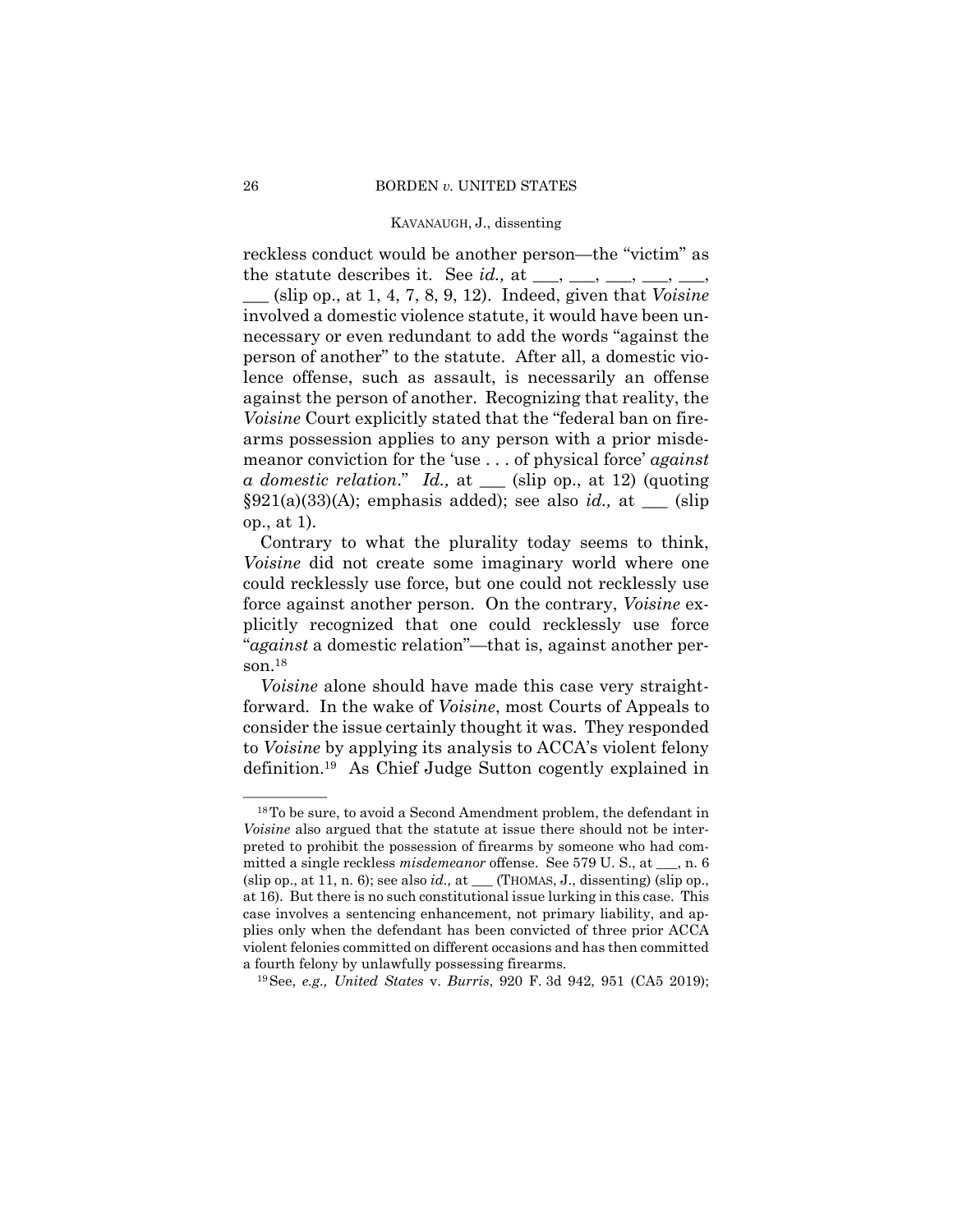relying on *Voisine* to interpret the phrase "use of physical force against the person of another": "*Voisine*'s key insight is that the word 'use' refers to 'the act of employing something' and does not require a purposeful or knowing state of mind. That insight does not change if a statute says that the '*use* of physical force' must be 'against' a person, property, or for that matter anything else. . . . Sometimes the simplest explanation is the best explanation." *United States* v. *Verwiebe*, 874 F. 3d 258, 262–263 (CA6 2017) (citations omitted).

But today, the plurality tries to disappear *Voisine*'s use of the phrase "against a domestic relation" from the U. S. Reports. Seeking to erase that phrase from *Voisine* with a footnoted "*mea culpa*," the plurality today concludes that the additional phrase "against the person of another" in ACCA means that ACCA's use-of-force clause does not cover reckless crimes, even though the statute at issue in *Voisine*  did. *Ante,* at 20–23, and n. 9. The plurality's attempt to rewrite *Voisine* does not persuade. As noted above, *Voisine*  held that reckless offenses such as reckless assault and reckless homicide entail the "use of physical force," and the *Voisine* opinion further explained that those reckless offenses entail the use of physical force against the person of another—namely, "against a domestic relation" or "victim."

*Second*, as *Voisine* fully explained, the Court's prior decision in *Leocal* concluded only that *negligent* offenses do not involve the use of physical force for purposes of ACCA. *Leocal*, 543 U. S., at 9, 13; see also *Voisine*, 579 U. S., at \_\_\_ (slip op., at 7). *Leocal* addressed whether a driving-underthe-influence offense that required only a *negligent* mental state fell within §16(a)'s definition of "crime of violence." The *Leocal* Court held that it did not. The phrase "use ...

——————

*United States* v. *Haight*, 892 F. 3d 1271, 1280–1281 (CADC 2018); *United States* v. *Pam*, 867 F. 3d 1191, 1207–1208 (CA10 2017); *United States* v. *Fogg*, 836 F. 3d 951, 956 (CA8 2016).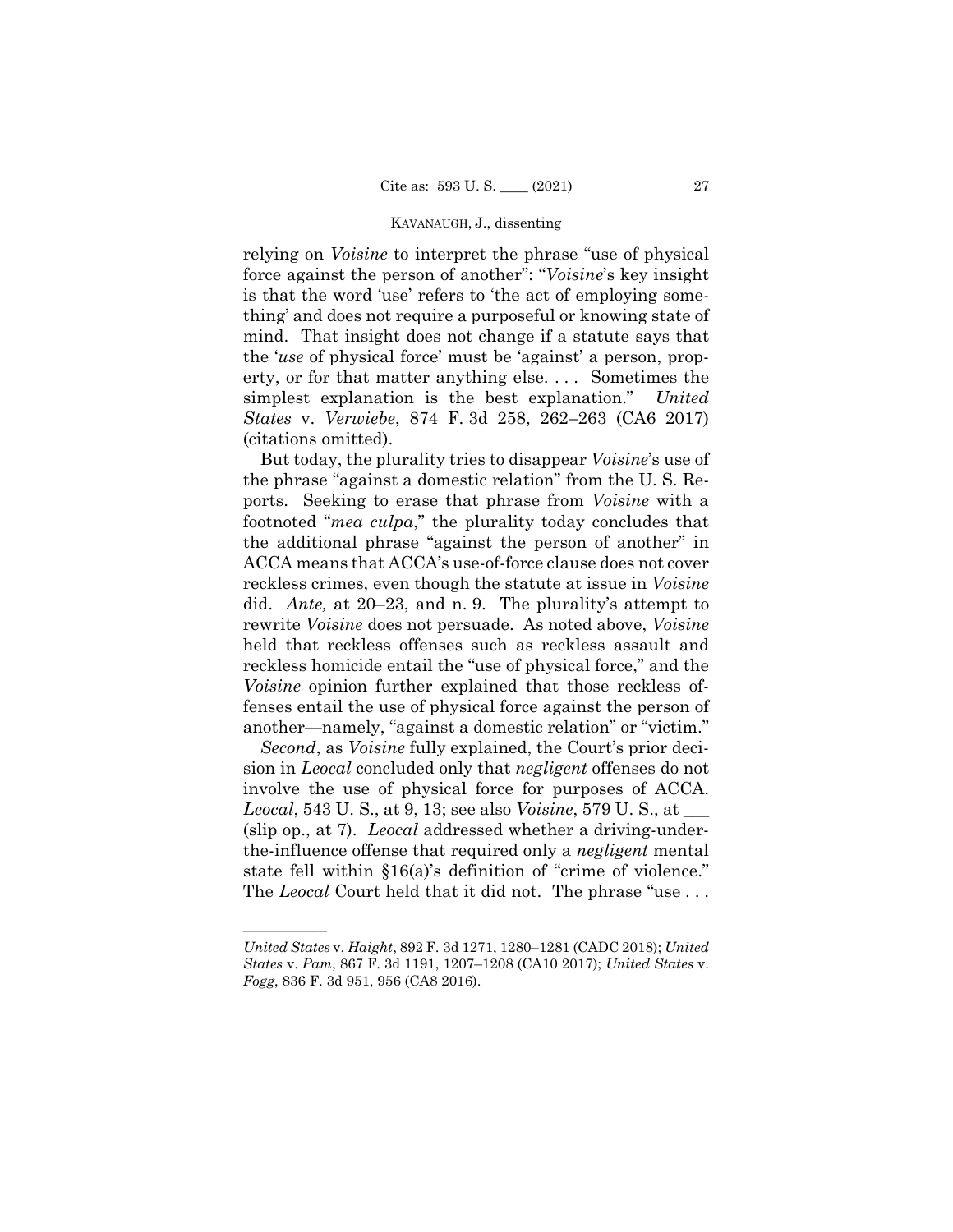of physical force against the person or property of another," the Court reasoned, is "most naturally" read to suggest "a higher degree of intent than negligent or merely accidental conduct." 543 U. S.*,* at 9 (internal quotation marks omitted). As the Court explained: "While one may, in theory, actively employ *something* in an accidental manner, it is much less natural to say that a person actively employs physical force against another person by accident." *Ibid.*

 The *Leocal* Court took care, however, to reserve the question we confront today—namely, whether offenses requiring "proof of the *reckless* use of force against the person or property of another" would qualify under a statutory definition like §16(a). *Id.,* at 13 (emphasis in original).

 "*Leocal* itself recognized." 579 U. S., at \_\_\_ (slip op., at 7). Accidents or negligence do not involve the *use of force*  As *Voisine* later explained, the critical *mens rea*  dividing line in statutes requiring the use of force is the line "between accidents and recklessness"—a distinction that because such conduct is not volitional. *Ibid.* But reckless behavior, like throwing a plate against a wall or firing a gun at a house, is different and does involve the *use of force*. After all, the "harm such conduct causes is the result of a deliberate decision to endanger another—no more an 'accident' than if the 'substantial risk' were 'practically certain.'" *Ibid.* 

As a matter of history, theory, and practice in criminal law, the line drawn by *Voisine* and *Leocal* between recklessness and negligence is much more salient than the line drawn by the plurality today between knowledge and recklessness. An individual who consciously disregards a substantial risk of a harmful result has a culpable state of mind and has made a deliberate decision to endanger another, even if it is not practically certain the harmful result will occur. And for that reason, to reiterate, the Model Penal Code and most States draw the ordinary line of criminal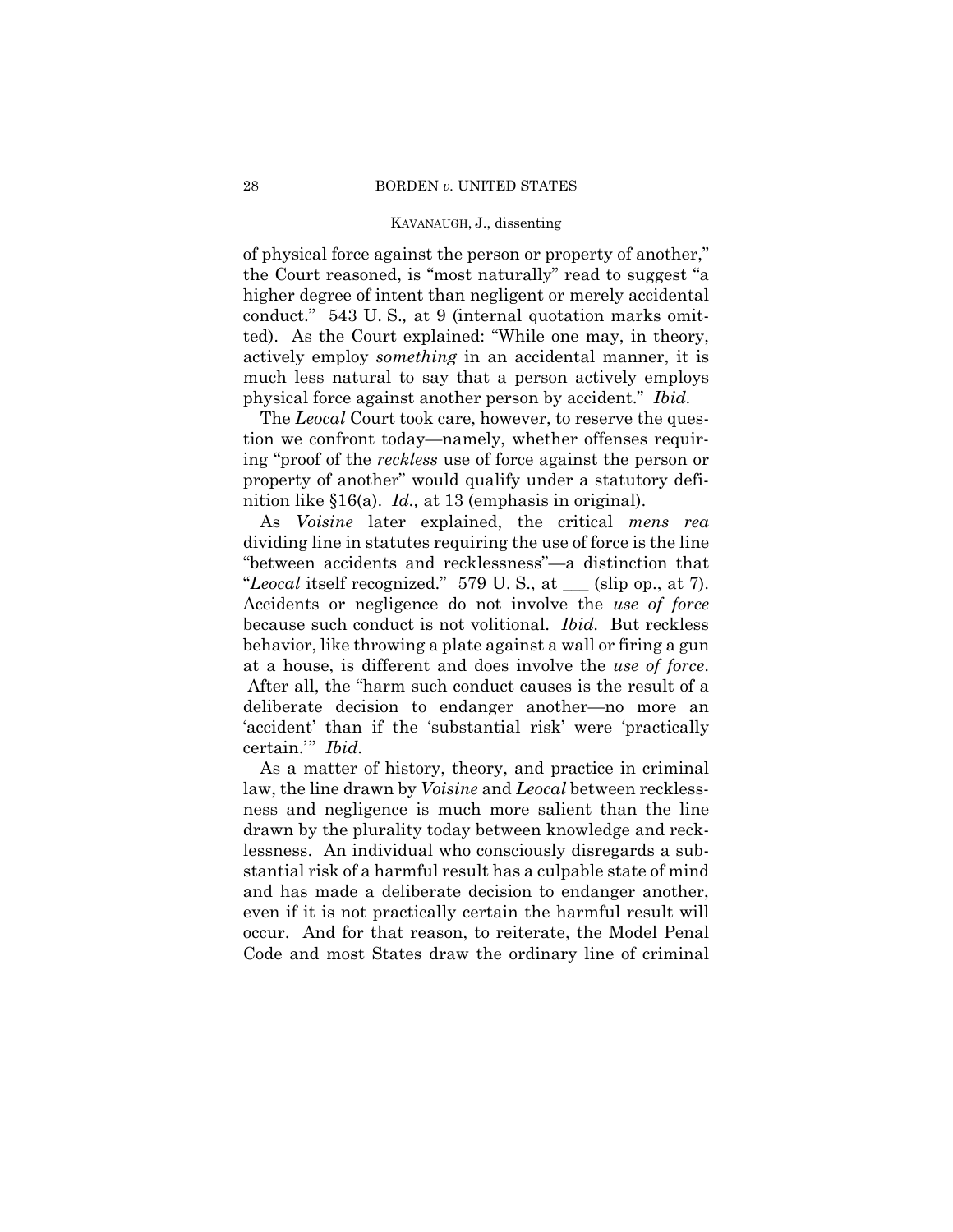culpability between recklessness and negligence, not between knowledge and recklessness.

Rather than acknowledge *Leocal*'s narrow holding on negligence as distinct from recklessness, knowledge, and intent, the plurality today focuses on *Leocal*'s observation that the "critical aspect" of §16(a)'s "crime of violence" definition is that it requires the "'use . . . of physical force *against the person or property of another*.'" 543 U. S.*,* at 9 (quoting §16(a); emphasis in original). By the plurality's account today, *Leocal*'s analysis of §16(a)'s "against" phrase—which was missing from the statute at issue in *Voisine*—confirms that ACCA's materially similar "against" phrase is the "critical text for deciding the level of *mens rea* needed." *Ante,* at 21–22 (internal quotation marks omitted).

But *Leocal* never focused on the term "against the person or property of another" in isolation. It focused on the full phrase "use of physical force against the person or property of another." 543 U. S., at 9. And *Leocal* said that negligence does not entail such a use of force.

Indeed, the Court in *Voisine* already made that same point about *Leocal*. *Voisine* recognized that the statute in *Leocal*, like the "similarly worded" statute in *Voisine*, "hing[ed] on the 'use' of force."  $579 \text{ U.S., at }$ , n. 4 (slip) op., at 8, n. 4). The *Voisine* Court distinguished *Leocal*  solely on the ground that an accident or negligence cannot be considered an "'active employment'" of force, whereas reckless assault does entail an active employment of force. 579 U. S., at \_\_\_ (slip op., at 7). As Chief Judge Sutton correctly pointed out, *Voisine* "tellingly placed no weight on the absence of 'against the person or property of another'" in distinguishing the statute at issue in *Voisine* from the statute at issue in *Leocal*. *Verwiebe*, 874 F. 3d, at 263. All of *Voisine*'s lengthy analysis of *Leocal* would have been entirely unnecessary if the *Voisine* Court actually thought that the phrase "against the person or property of another"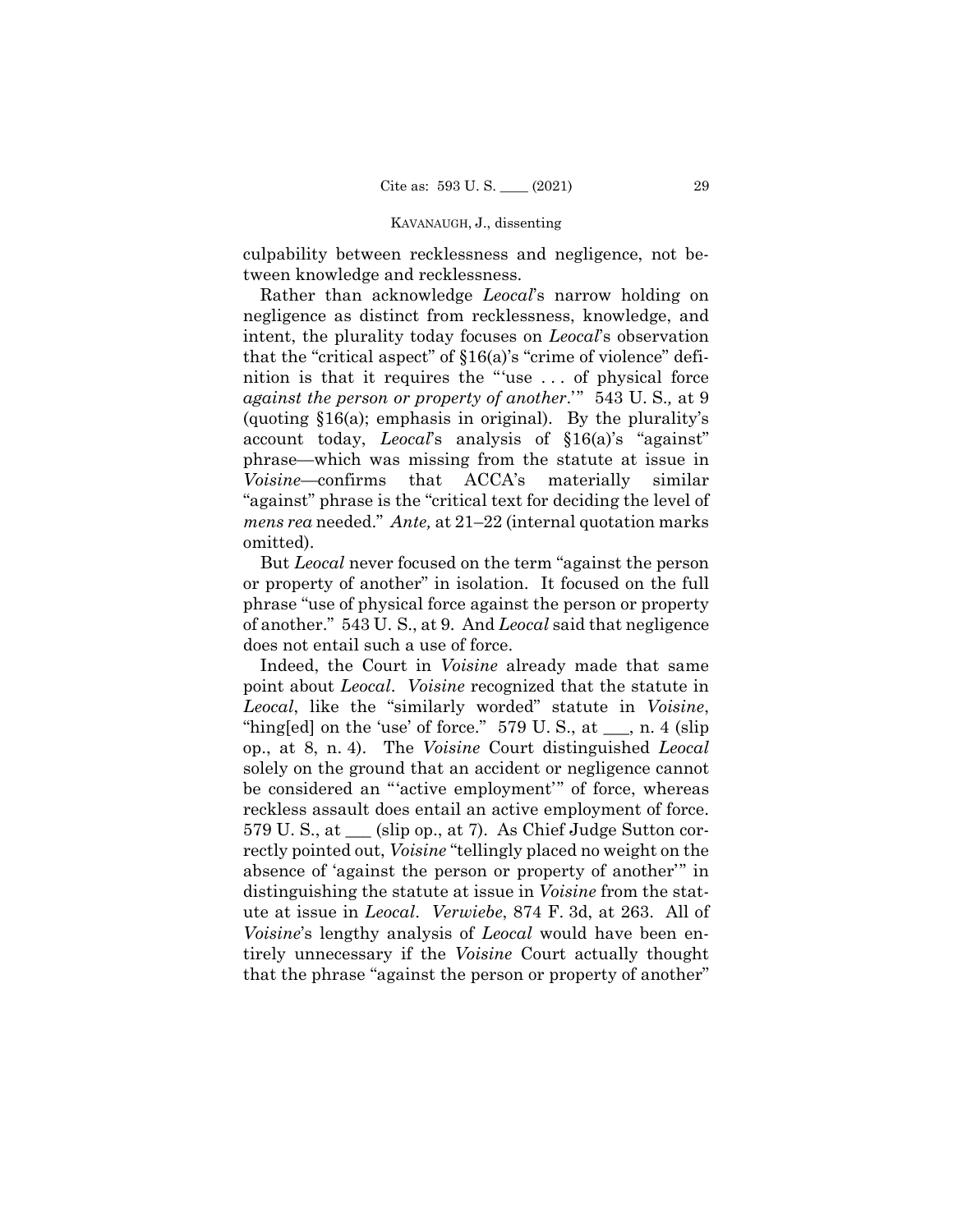in the *Leocal* statute distinguished the statute in *Leocal*  from the statute in *Voisine*.

Put simply, if the phrase "against the person . . . of another" from the statute in *Leocal* were actually the "Rosetta Stone" of *mens rea* as the plurality today seems to think, *Voisine* would have mentioned that point. *Verwiebe*, 874 F. 3d, at 263. But that distinction is nowhere to be found in *Voisine*. For *mens rea* purposes, *Voisine* treated a statute that covered the "use of physical force" the exact same as a statute that covered the "use of physical force against the person of another."

The plurality's double-barreled effort today to (i) erase *Voisine*'s use of the phrase "against a domestic relation" and also (ii) sweep away *Voisine*'s analysis of *Leocal* is something to behold. In my view, the plurality's opinion today cannot be squared with what the Court stated just five years ago in *Voisine*.

If this Court were to faithfully apply *Voisine*'s language and reasoning to this case, as almost all courts of appeals to consider the issue have done in the wake of *Voisine*, that would be the end of the matter. The plurality's decision to rewrite *Voisine* today is not convincing, especially when considered together with the other textual arguments in favor of the Government's position here.20

## III

To support its analysis, the plurality also relies on ACCA's "context and purpose." *Ante,* at 16. That argument is likewise unpersuasive, in my respectful view.

Start with context. The plurality focuses on the supposed ordinary meaning of the term "violent felony" in isolation. The plurality maintains that ACCA's definition of violent felony should be construed to "mark out a narrow category of violent, active crimes." *Ibid.* (internal quotation marks

<sup>&</sup>lt;sup>20</sup>To reiterate, JUSTICE THOMAS declines to follow *Voisine* and, in doing so, provides the fifth vote for the Court's decision today.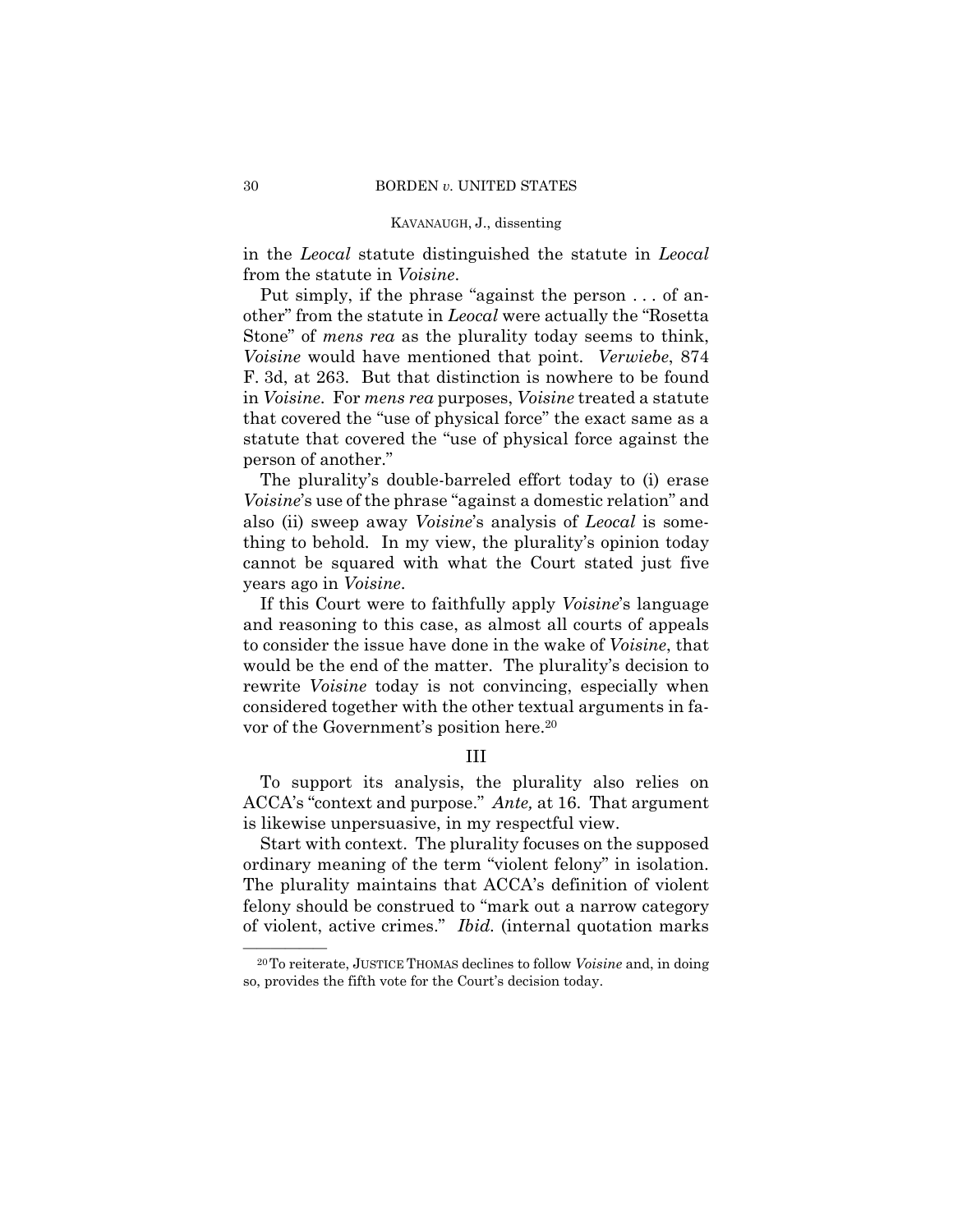omitted).

To begin with, when a statute explicitly defines a term, we generally follow that statutory definition. See *Digital Realty Trust, Inc.* v. *Somers*, 583 U. S. \_\_\_, \_\_\_ (2018) (slip op., at 9). In ACCA, Congress defined the term "violent felony" to include offenses that involve the "use of physical force against the person of another." And as explained above, that definition encompasses reckless offenses like reckless assault and reckless homicide.

Moreover, reckless assaults and reckless homicides *are*  violent crimes, as a matter of ordinary meaning. Recklessly firing a weapon and injuring an unsuspecting victim is violent. Recklessly throwing bricks off an overpass and killing a driver passing underneath is violent. Recklessly driving 80 miles per hour through a neighborhood and killing a child is violent.

The plurality also refers to the phrase "armed career criminal" (the statutory title) in a way that seems to suggest that an ACCA defendant's predicate violent felonies must be committed with firearms. See *ante,* at 17, 23. That is incorrect. The three predicate felonies must be "violent" as defined in the statute but can be committed with or without firearms. Contrary to the plurality's intimations, the statute penalizes "career criminals" who then unlawfully arm themselves with firearms. The plurality's subtle reconfiguration of the statutory title for contextual support is off base.

The plurality's related reliance on ACCA's supposed purpose is similarly misplaced. The plurality speculates that Congress designed ACCA to cover those offenders "who, when armed, 'might deliberately point the gun and pull the trigger.'" *Ante,* at 17 (quoting *Begay* v. *United States*, 553 U. S. 137, 145–146 (2008)). But even assuming that was Congress's *only* goal in enacting ACCA (recall that ACCA also covers those whose predicate offenses were serious drug crimes), the statute expressly defines the offenders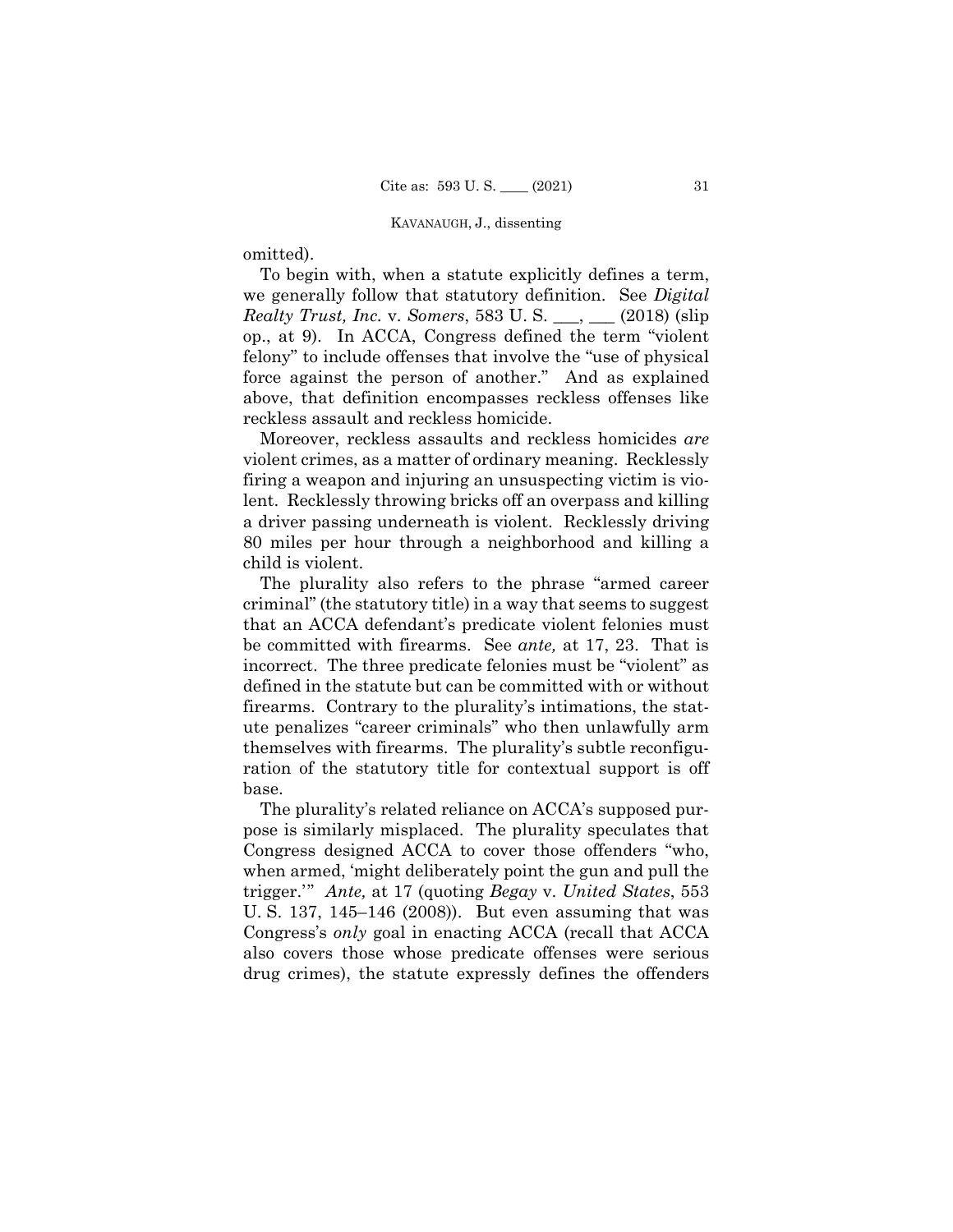who fit into that dangerous category—namely, those who have been convicted of three violent felonies and then unlawfully possess firearms. Congress's goal of preventing further violence by recidivist violent felons does not support drawing a distinction between reckless assault and knowing assault, or between reckless homicide and knowing homicide.

The plurality also says that Congress did not seek to ensnare low-level or ordinary criminals. True. But again, ACCA's 15-year mandatory minimum sentence is triggered only after a defendant is convicted of not one, not two, but *three* violent felonies committed on separate occasions and then proceeds to commit a *fourth* felony by unlawfully possessing firearms. Such repeated violent conduct is not the stuff of low-level or ordinary criminals. Even assuming the plurality's premise that a driver who recklessly kills a pedestrian or a parent who recklessly inflicts abuse on her children is not dangerous the first time around—a doubtful premise that would be news to many victims—that assumption surely falls apart after the second and third reckless felony convictions. At that point, the individual has demonstrated a consistent willingness to deliberately engage in dangerous behavior that poses an obvious risk of physical harm to others. And someone who has been convicted of three reckless assaults or homicides committed on different occasions—and then unlawfully possesses firearms—is not a low-level or ordinary criminal, but is someone who Congress might have reasonably feared would commit further violence.

The plurality expresses particular concern over the notion that interpreting ACCA to cover reckless offenses would sweep in ordinary reckless driving offenses, like "running a stop sign or veering onto the sidewalk." *Ante,* at 18. But the plurality does not cite a single case where a reckless driving offense not involving injury to others has been counted as an ACCA predicate. That is not surprising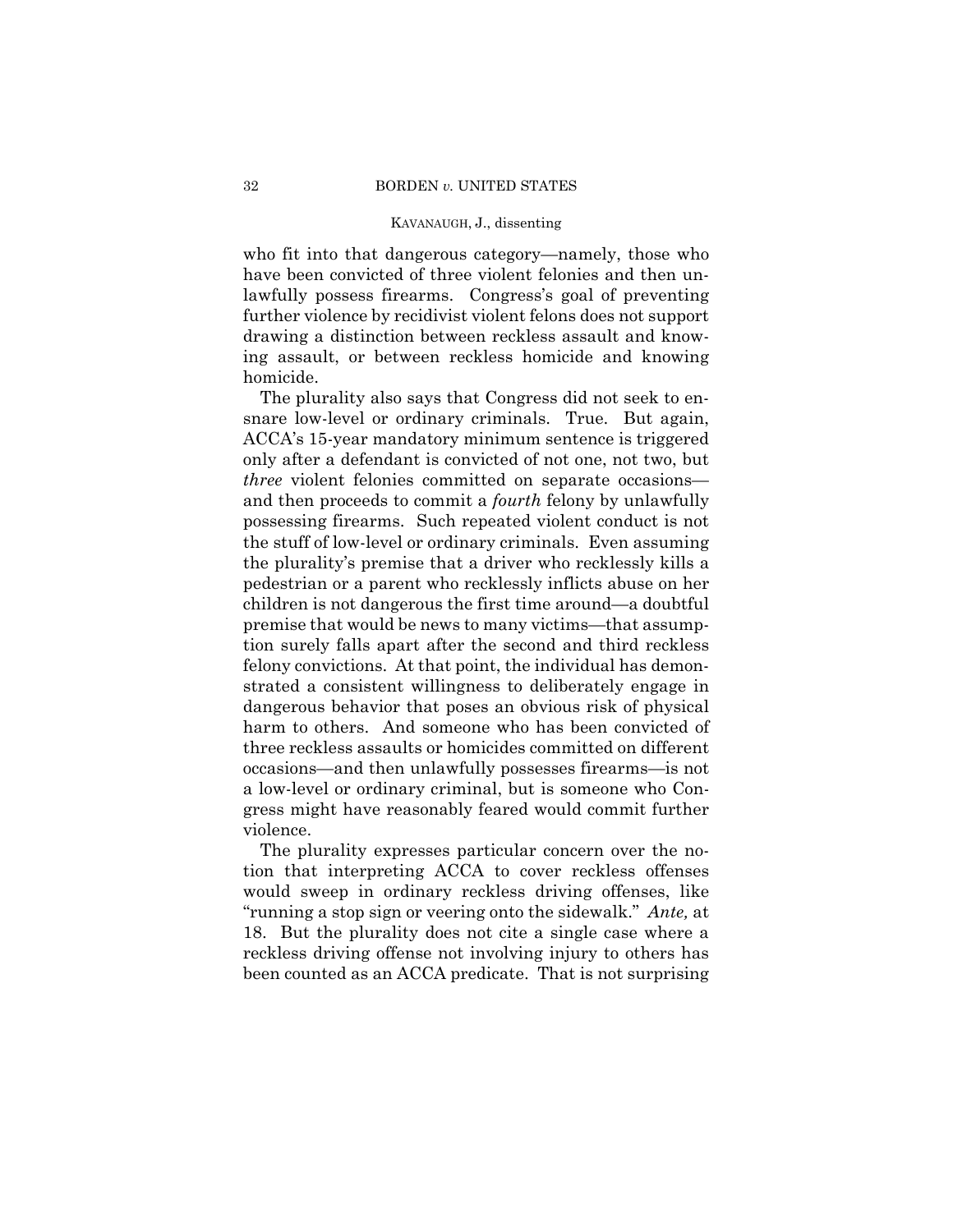because routine reckless driving statutes often do not require injury to others and thus would not qualify as a "use of physical force" under ACCA. It is only when the reckless driver causes harm to another and is convicted of an offense akin to reckless assault or reckless homicide that the offense typically would come within ACCA.

 to walk for three months" after the crash. *Ibid.* As with the Notably, in citing what it implies are benign reckless driving offenses, the plurality fails to mention that the driver who blew through a stop sign in *State* v. *Gillon* collided with another vehicle, killing one person and injuring two others. See 15 S. W. 3d 492, 496–497 (Tenn. Crim. App. 1997). And the driver who erratically veered onto a sidewalk in *State* v. *Graham* drove "straight toward" another vehicle and crashed into it, leaving the driver of the vehicle "lying face first outside of the passenger side of his vehicle" "screaming in pain." 2008 WL 199851, \*2 (Tenn. Crim. App., Jan. 24, 2008). The accident left the victim "unable other sanitized examples the plurality cites today, it strains credulity to suggest that the drivers in either of those cases did not use force *against their victims*—or that they could not fairly be considered "career criminals" if convicted of those kinds of violent felonies on *three* separate occasions.

In discussing context and purpose, the plurality also tries to further distinguish *Voisine* by saying that *Voisine* involved a prior offense of domestic violence, whereas this case involves prior offenses of assault. *Ante,* at 23. But Congress wanted to prohibit thrice-convicted violent criminals from unlawfully possessing firearms at least as much as it wanted to prohibit misdemeanor domestic violence offenders from unlawfully possessing firearms. *Voisine* cannot be distinguished on purposive grounds.

Finally, in discussing context and purpose, the plurality alludes several times to the 15-year mandatory minimum sentence in ACCA. (The mandatory minimum seems to loom very large as an influence on the plurality's overall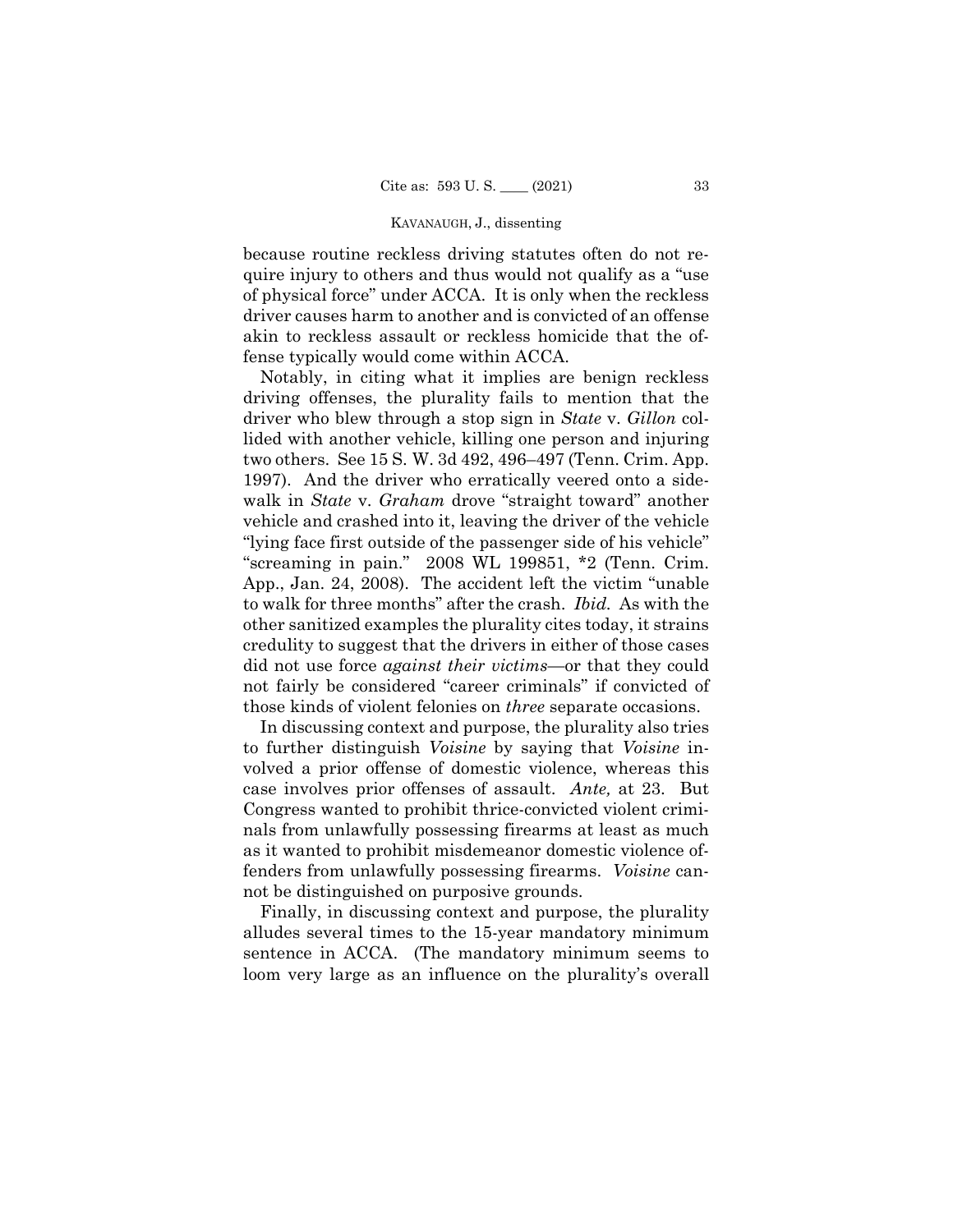analysis here.) But that mandatory minimum sentence comes into play only after four separate felony convictions, three of them for violent felonies and a fourth for unlawfully possessing firearms. ACCA's mandatory minimum sentence is not a basis for interpreting the statute contrary to its best reading. Moreover, Congress is attuned to the issue and has taken many steps in recent years to recalibrate sentencing, address mandatory minimums, and target those who most deserve substantial sentences. It is not our role to rewrite Congress's sentencing laws just because we might disagree with Congress or think that Congress is not moving quickly enough to enact new sentencing laws.

In short, ACCA's context and purpose, properly read, strongly support what the statutory text and precedent already establish: An individual who commits three reckless assaults or homicides and then unlawfully possesses firearms falls well within the class of people that ACCA encompasses.

## IV

The Court's decision today will generate a variety of serious collateral effects that further underscore the implausibility of the plurality's statutory interpretation.

*First*, because the States define reckless assault and reckless homicide to cover a range of conduct, the Court's decision will exclude from ACCA many defendants who have committed serious violent offenses. Consider just a few examples, but keep in mind that there are thousands more:

- During the course of a fight, a defendant shot another man in the chest and killed him. A jury found the defendant guilty of second-degree reckless homicide. *State* v. *Jackson*, 2012 WL 4799459, \*1 (Wis. App., Oct. 10, 2012).
- A defendant had been drinking in a parking lot with several others and then attacked another person with a knife. The knife attack resulted in a "ten-inch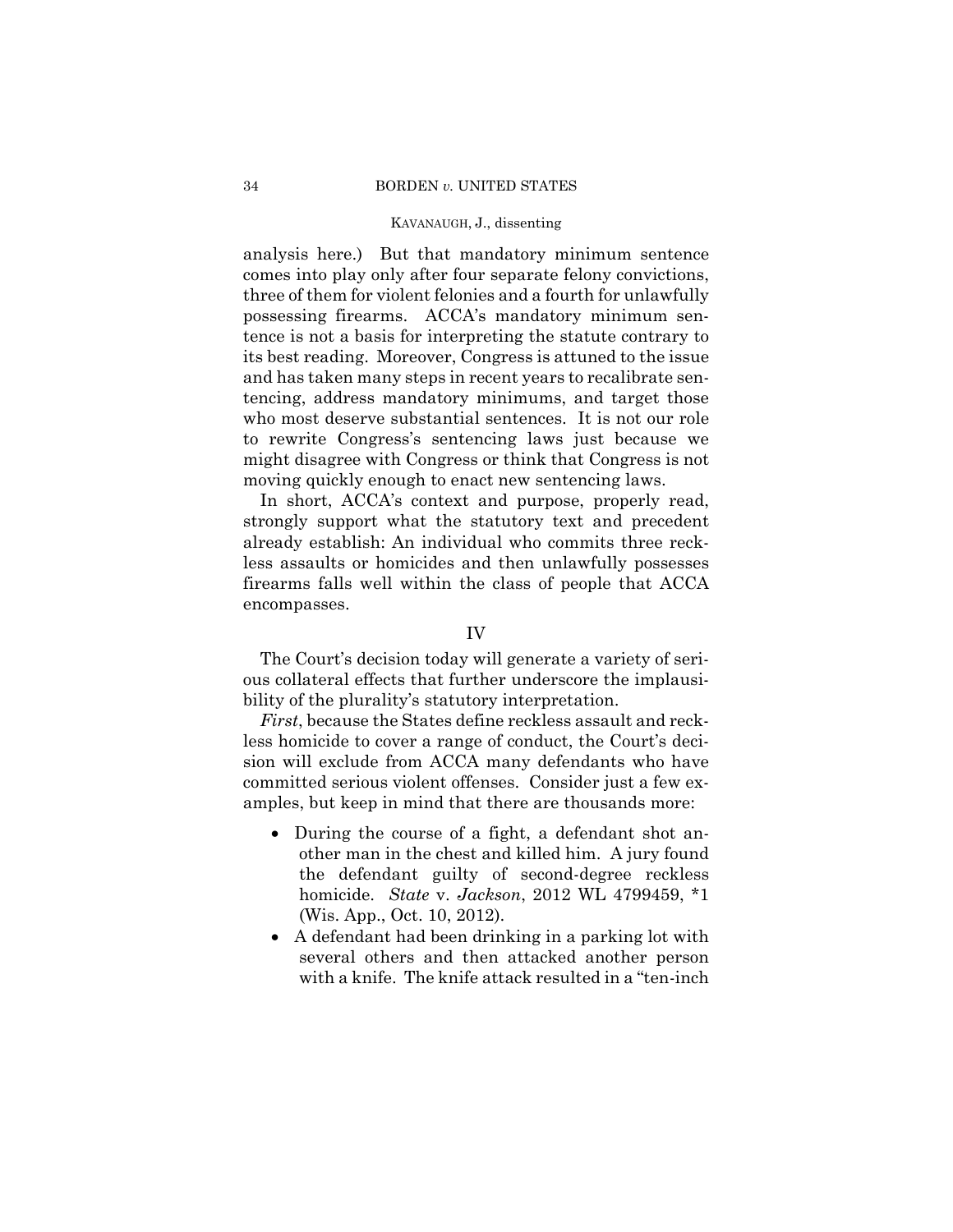long, 'gaping' laceration" that "went down to the depth of the victim's ribs, through two layers of muscle and through his interior abdominal wall." The defendant was convicted of reckless aggravated assault. *State* v. *Farrar*, 2002 WL 560959, \*1–\*2 (Tenn. Crim. App., Apr. 16, 2002).

- At a party, a defendant picked up a friend's gun, pointed it directly at another person's head, and pulled the trigger. The evidence adduced at trial established that the defendant had recklessly disregarded a known risk that the gun was loaded. The defendant was convicted of reckless homicide. *State*  v. *Gough*, 2009–Ohio–322, 2009 WL 180298, \*1–\*2 (App., Jan. 26, 2009).
- A defendant savagely beat his victim "without provocation," causing the victim to suffer "hearing loss, missing teeth, impaired vision and impaired memory." The defendant was convicted of reckless aggravated assault. *State* v. *McAmis*, 2010 WL 2244124, \*4 (Tenn. Crim. App., June 4, 2010).

for the state-law offense was determined to be recklessness. In each of the above examples, the defendant's mental state Under the Court's decision today, however, not one of those defendants committed a "violent felony" for purposes of ACCA because they supposedly did not commit an offense that necessarily entailed the use of force *against the person of another*.

And it gets worse. Under the Court's decision, even second-degree murder and some forms of manslaughter may be excluded from ACCA. That is because, in many States, some forms of second-degree murder and manslaughter do not require intent or knowledge. The idea that those offenses would fall outside of ACCA's scope is, as one judge aptly put it, "'glaringly absurd.'" *United States* v. *Be-*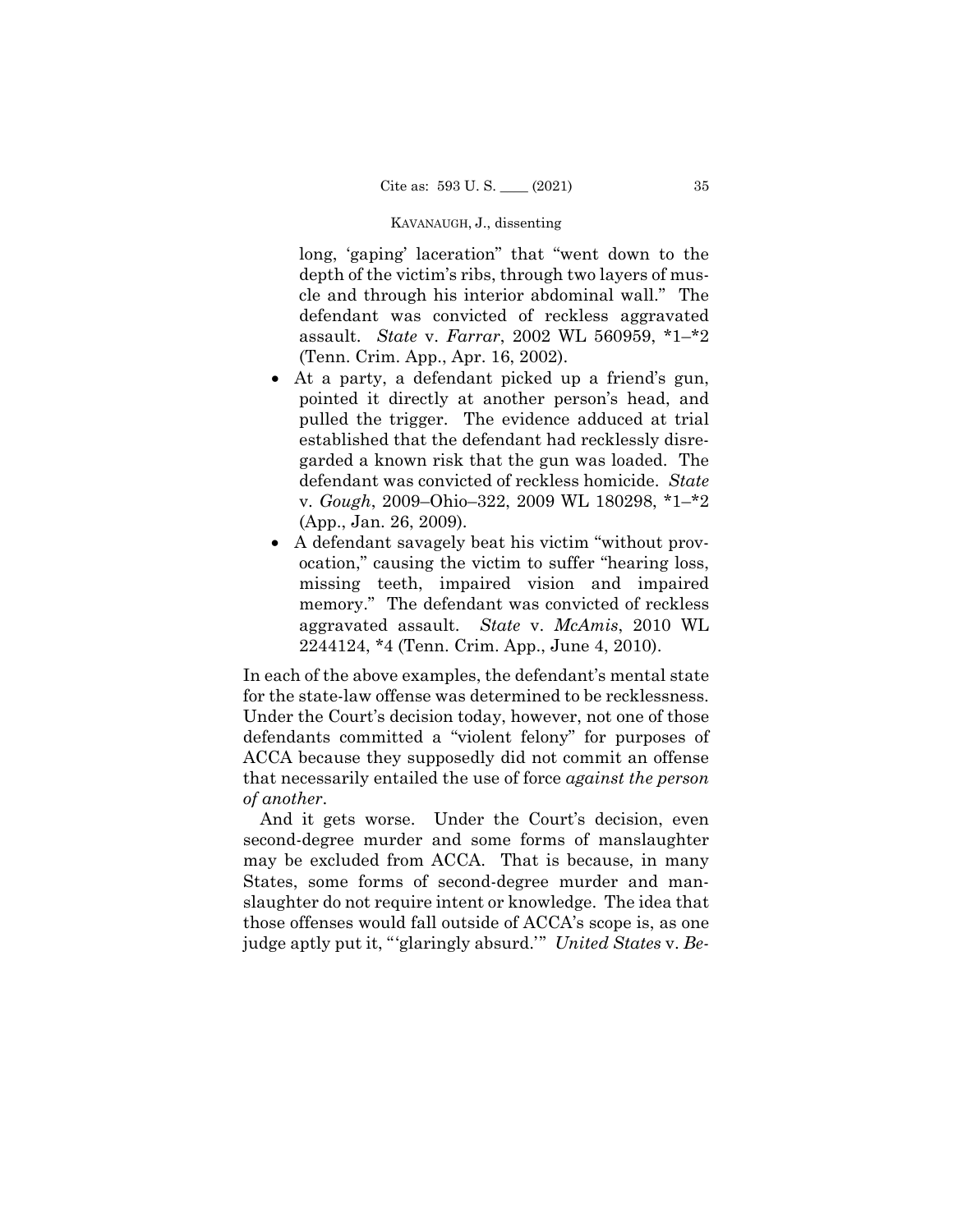*gay*, 934 F. 3d 1033, 1047 (CA9 2019) (N. R. Smith, J., dissenting in part). Something has gone badly astray when this Court is suggesting that second-degree murder and manslaughter might not involve the "use of physical force against the person of another."21

*Second*, the Court's decision will exclude even some convictions for intentional and knowing assaults. That is because several States criminalize felony assault in a single, indivisible provision that can be satisfied by intent, knowledge, or recklessness.22 Because courts use the categorical approach when applying ACCA's violent felony definition, the Court's decision today will thus exclude many intentional and knowing felony assaults from those States.

Consider just one example. In *United States* v. *Esparza-Herrera*, a defendant broke into the house of a woman he had previously dated, tied her up, and beat her over a fourhour period, leaving blood on her hands and face, her eyes

 $21\text{As}$  the plurality notes, today's decision should not be construed to express any view on the application of the use-of-force clause to crimes requiring a mental state of *extreme* recklessness. See *ante,* at 7, n. 4. In my view, crimes committed with extreme recklessness, such as depraved-heart murder, should obviously still qualify as predicate offenses under ACCA, even after today's decision. And indeed, counsel for Borden forthrightly acknowledged at oral argument that extreme recklessness crimes, such as depraved-heart murder, can still suffice under ACCA. See Tr. of Oral Arg. 14–15, 19. But the plurality, for some reason, refuses to even acknowledge that depraved-heart murder is a violent felony. The plurality's reticence is telling, and that reticence shows just how far the plurality's interpretation of this statute has strayed from the

statutory text and basic common sense.<br><sup>22</sup>See Me. Rev. Stat. Ann., Tit. 17–A, §208 (Cum. Supp. 2021) (aggravated assault); R. I. Gen. Laws §11–5–2 (Supp. 2020) (felony assault); Utah Code Ann. §76–5–103 (Supp. 2019) (aggravated assault); see also *United States* v. *Rose*, 896 F. 3d 104, 114 (CA1 2018) (although Rhode Island case law is inconclusive, "it appears possible" that ordinary recklessness suffices for felony assault under R. I. Gen. Law §11–5–2); *State*  v. *Seach*, 2021 UT App 22, ¶18, 483 P. 3d 1265, 1271 (Utah Code Ann. §76–5–103 requires the State to prove that a defendant acted "intentionally, knowingly, or recklessly").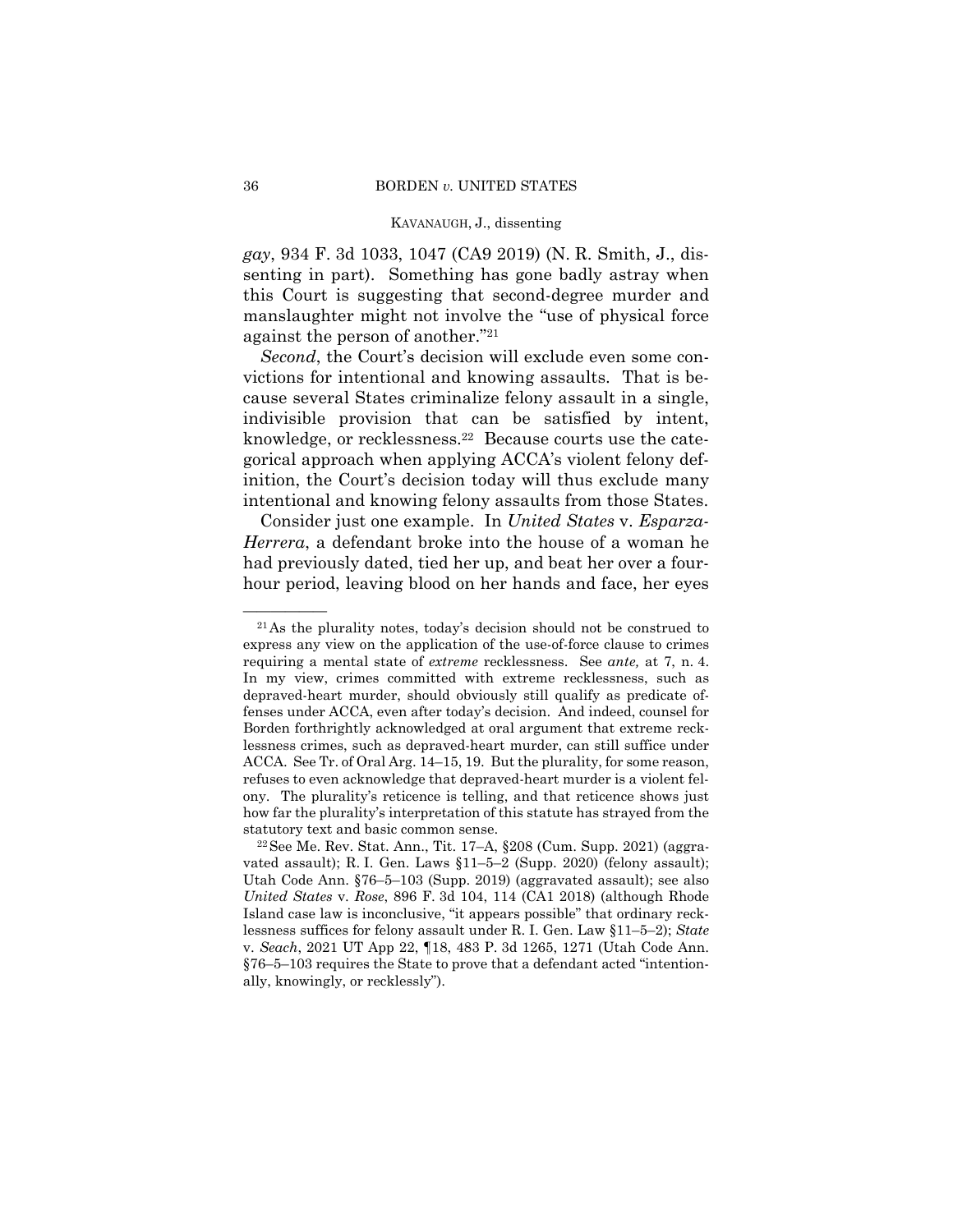swollen shut, and bite marks all over her body. 557 F. 3d 1019, 1021, n. 2 (CA9 2009). The defendant was convicted under a state statute that proscribed "'intentionally, knowingly or recklessly'" causing "'temporary but substantial disfigurement.'" *Id.*, at 1021. Under the Court's decision today, that offense would not qualify as a violent felony under ACCA.

*Third*, after today's decision, attempted and threatened assaults and homicides will be covered under ACCA as violent felonies. But *actual* assaults and *actual* homicides that were committed recklessly will not be covered under ACCA. It seems incongruous to conclude that ACCA covers attempts or threats to injure others that never get completed or carried out, but does not cover situations where an individual carries through with reckless conduct and leaves a victim in a hospital or graveyard.

As those points indicate, the Court's decision today will undermine Congress's sentencing policy. In particular, today's decision will mean that some defendants otherwise subject to ACCA will leave prison much earlier than Congress dictated, or avoid ACCA altogether.<sup>23</sup> To some, that may seem costless or even beneficial. Indeed, the plurality, in places, seems to doubt the use of the 15-year mandatory minimum sentence—even for someone convicted of three separate violent felonies and then a fourth for unlawfully possessing firearms. But Congress, not this Court, sets national sentencing policy for violent crimes. Today's decision overrides Congress's policy judgment about the risk posed by serial violent felons who unlawfully possess firearms.<br> $\frac{1}{23 \text{ That is to say nothing of the collateral review portions that will}$ 

likely inundate courts in the circuits that relied on *Voisine* to hold that ACCA covers reckless offenses. See n. 19, *supra*. To be clear, defendants who received an ACCA enhancement based on a reckless felony conviction may not necessarily prevail on collateral review. For example, many petitions may fall outside §2255's 1-year statute of limitations. But there can be little question that many such petitions will be filed.